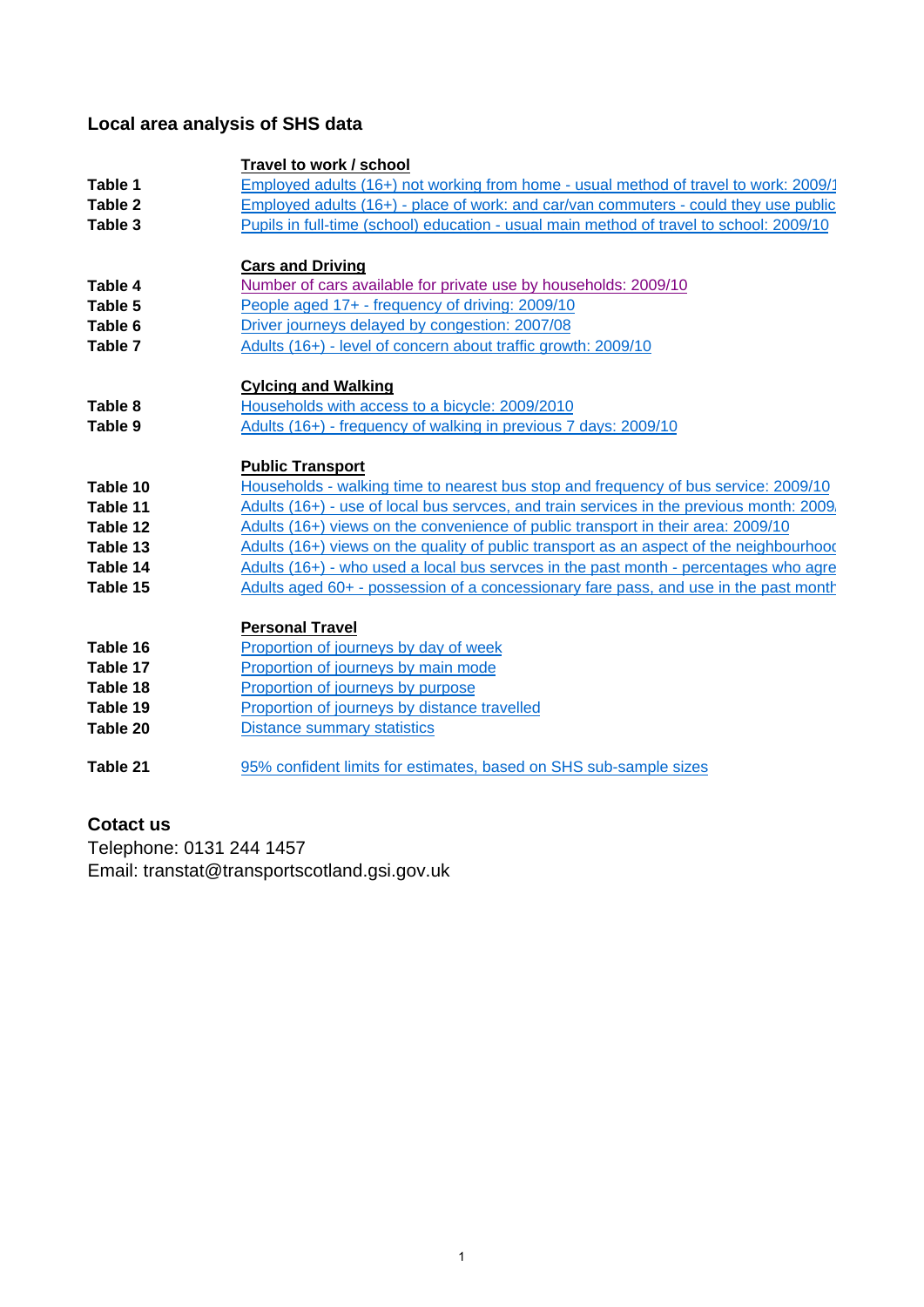**Employed adults (16+) not working from home - usual method of travel to work: 2009/10<sup>1</sup>**

|                                | Walking | <b>Driver</b><br>Car/Van | Passenger<br>Car/Van | <b>Bicycle</b> | <b>Bus</b> | Rail <sup>2</sup> | Other $3$       | Sample size<br>$(=100\%)$ |
|--------------------------------|---------|--------------------------|----------------------|----------------|------------|-------------------|-----------------|---------------------------|
|                                |         |                          |                      |                |            |                   | row percentages |                           |
| All                            | 12.9    | 60.8                     | 6.3                  | 2.3            | 11.5       | 3.7               | 2.5             | 10,592                    |
| 2009                           | 12.3    | 60.7                     | 6.4                  | 2.4            | 12.1       | 3.9               | 2.3             | 5,371                     |
| 2010                           | 13.4    | 61.0                     | 6.3                  | 2.3            | 10.8       | 3.6               | 2.7             | 5,221                     |
| <b>Aberdeen City</b>           | 20.1    | 57.6                     | 5.8                  | 3.6            | 7.8        | 0.2               | 5.0             | 411                       |
| Aberdeenshire                  | 11.3    | 69.6                     | 5.3                  | 1.4            | 3.3        | 1.6               | 7.5             | 551                       |
| Angus                          | 23.2    | 61.6                     | 7.2                  | 0.0            | 4.1        | 0.5               | 3.3             | 205                       |
| Argyll & Bute                  | 15.4    | 67.2                     | 4.6                  | 2.2            | 1.9        | 5.4               | 3.2             | 237                       |
| <b>Clackmannanshire</b>        | 8.1     | 73.6                     | 8.8                  | 0.7            | 4.9        | 0.3               | 3.6             | 186                       |
| <b>Dumfries &amp; Galloway</b> | 18.5    | 65.5                     | 5.3                  | 4.5            | 3.8        | 0.5               | 1.8             | 294                       |
| <b>Dundee City</b>             | 18.6    | 57.6                     | 9.5                  | 1.1            | 12.9       | 0.0               | 0.4             | 275                       |
| <b>East Ayrshire</b>           | 11.1    | 70.0                     | 7.7                  | 0.0            | 8.4        | 1.8               | 1.0             | 221                       |
| <b>East Dunbartonshire</b>     | 3.2     | 70.4                     | 1.6                  | 0.8            | 7.6        | 14.7              | 1.8             | 174                       |
| East Lothian                   | 8.0     | 60.1                     | 6.7                  | 2.1            | 13.8       | 7.3               | 2.1             | 258                       |
| <b>East Renfrewshire</b>       | 4.1     | 70.3                     | 5.0                  | 1.5            | 7.1        | 9.8               | 2.1             | 202                       |
| Edinburgh, City of             | 19.1    | 37.7                     | 4.2                  | 7.3            | 28.5       | 1.8               | 1.4             | 856                       |
| <b>Eilean Siar</b>             | 7.9     | 69.1                     | 8.9                  | 0.3            | 6.6        | 0.0               | 7.3             | 169                       |
| <b>Falkirk</b>                 | 8.8     | 63.7                     | 8.9                  | 2.6            | 8.4        | 6.3               | 1.4             | 216                       |
| Fife                           | 9.1     | 69.7                     | 6.6                  | 1.7            | 7.7        | 2.6               | 2.6             | 677                       |
| <b>Glasgow City</b>            | 13.9    | 46.2                     | 6.6                  | 2.9            | 20.1       | 8.5               | 1.8             | 982                       |
| Highland                       | 16.8    | 65.1                     | 5.2                  | 3.5            | 5.6        | 1.0               | 2.7             | 514                       |
| Inverclyde                     | 11.5    | 63.4                     | 9.9                  | 0.0            | 9.3        | 2.3               | 3.6             | 170                       |
| Midlothian                     | 10.8    | 62.6                     | 6.2                  | 1.3            | 17.2       | 0.0               | 1.9             | 225                       |
| Moray                          | 15.0    | 59.8                     | 5.7                  | 4.7            | 4.8        | 1.5               | 8.6             | 277                       |
| <b>North Ayrshire</b>          | 11.3    | 64.5                     | 9.7                  | 1.0            | 7.5        | 5.1               | 1.0             | 292                       |
| <b>North Lanarkshire</b>       | 8.8     | 66.5                     | 8.0                  | 0.2            | 9.6        | 4.5               | 2.3             | 541                       |
| <b>Orkney Islands</b>          | 24.2    | 60.7                     | 6.1                  | 1.7            | 0.5        | 0.0               | 6.7             | 206                       |
| <b>Perth &amp; Kinross</b>     | 16.3    | 62.2                     | 3.2                  | 0.7            | 14.8       | 2.1               | 0.7             | 246                       |
| Renfrewshire                   | 6.3     | 63.4                     | 8.1                  | 0.8            | 12.7       | 6.5               | 2.2             | 373                       |
| <b>Scottish Borders</b>        | 19.7    | 68.5                     | 3.2                  | 3.1            | 4.7        | 0.5               | 0.3             | 225                       |
| <b>Shetland Islands</b>        | 12.5    | 71.4                     | 9.0                  | 0.3            | 3.9        | 0.0               | 3.0             | 214                       |
| <b>South Ayrshire</b>          | 11.5    | 65.8                     | 6.7                  | 2.0            | 9.6        | 3.8               | 0.5             | 203                       |
| <b>South Lanarkshire</b>       | 7.6     | 68.7                     | 7.1                  | 0.9            | 9.6        | 4.2               | 1.9             | 511                       |
| <b>Stirling</b>                | 15.9    | 59.5                     | 4.4                  | 1.1            | 10.0       | 7.7               | 1.3             | 228                       |
| <b>West Dunbartonshire</b>     | 9.1     | 56.5                     | 8.7                  | 1.3            | 14.6       | 8.6               | 1.2             | 182                       |
| <b>West Lothian</b>            | 7.9     | 72.9                     | 6.2                  | 2.4            | 6.3        | 1.3               | 3.2             | 271                       |
| <b>Highlands &amp; Islands</b> | 16.7    | 64.2                     | 5.7                  | 3.2            | 4.7        | 1.0               | 4.4             | 1,325                     |
| <b>North-East</b>              | 15.4    | 64.0                     | 5.5                  | 2.4            | 5.4        | 0.9               | 6.3             | 962                       |
| <b>South-East</b>              | 13.0    | 57.9                     | 5.8                  | 3.8            | 15.1       | 2.5               | 1.9             | 2,914                     |
| South-West                     | 18.5    | 65.5                     | 5.3                  | $4.5\,$        | 3.8        | 0.5               | 1.8             | 294                       |
| <b>Strathclyde</b>             | 9.7     | 61.2                     | 7.1                  | 1.3            | 12.3       | 6.5               | 1.8             | 3,923                     |
| <b>Tayside &amp; Central</b>   | 18.5    | 60.3                     | 6.2                  | 0.7            | 11.0       | 2.1               | 1.3             | 954                       |
| Zetland                        | 12.6    | 71.3                     | 9.0                  | $0.3\,$        | 3.9        | 0.0               | 3.0             | 213                       |
| Large urban areas              | 14.3    | 51.0                     | 6.2                  | 3.2            | 17.8       | 5.4               | 2.1             | 3,639                     |
| Other urban areas              | 13.0    | 62.8                     | 7.5                  | 1.9            | 9.2        | 3.1               | 2.5             | 3,148                     |
| "Accessible" small towns       | 10.7    | 68.9                     | 7.0                  | 1.8            | 6.8        | 2.6               | 2.2             | 926                       |
| "Remote" small towns           | 21.9    | 59.1                     | 6.0                  | 2.9            | 4.7        | 1.6               | 3.7             | 654                       |
| "Accessible" rural areas       | 6.3     | 76.5                     | 4.0                  | 1.5            | 6.3        | 2.9               | 2.5             | 1,294                     |
| "Remote" rural areas           | 13.3    | 72.7                     | 5.1                  | 1.1            | 3.3        | $0.5\,$           | 4.2             | 923                       |

<sup>1</sup> Scotland level data and urban/rural data is provided here for the two year period 2009/10 so it is comparable with the Local Authority and RTP data. Annual Scotland and urban/rural data is available in the Transport and Travel in Scotland publication here:

http://www.scotland.gov.uk/Topics/Statistics/Browse/Transport-Travel/Tatis<br><sup>2</sup> Including Glasgow Underground

<sup>3</sup> Including taxi, motorcycle, etc.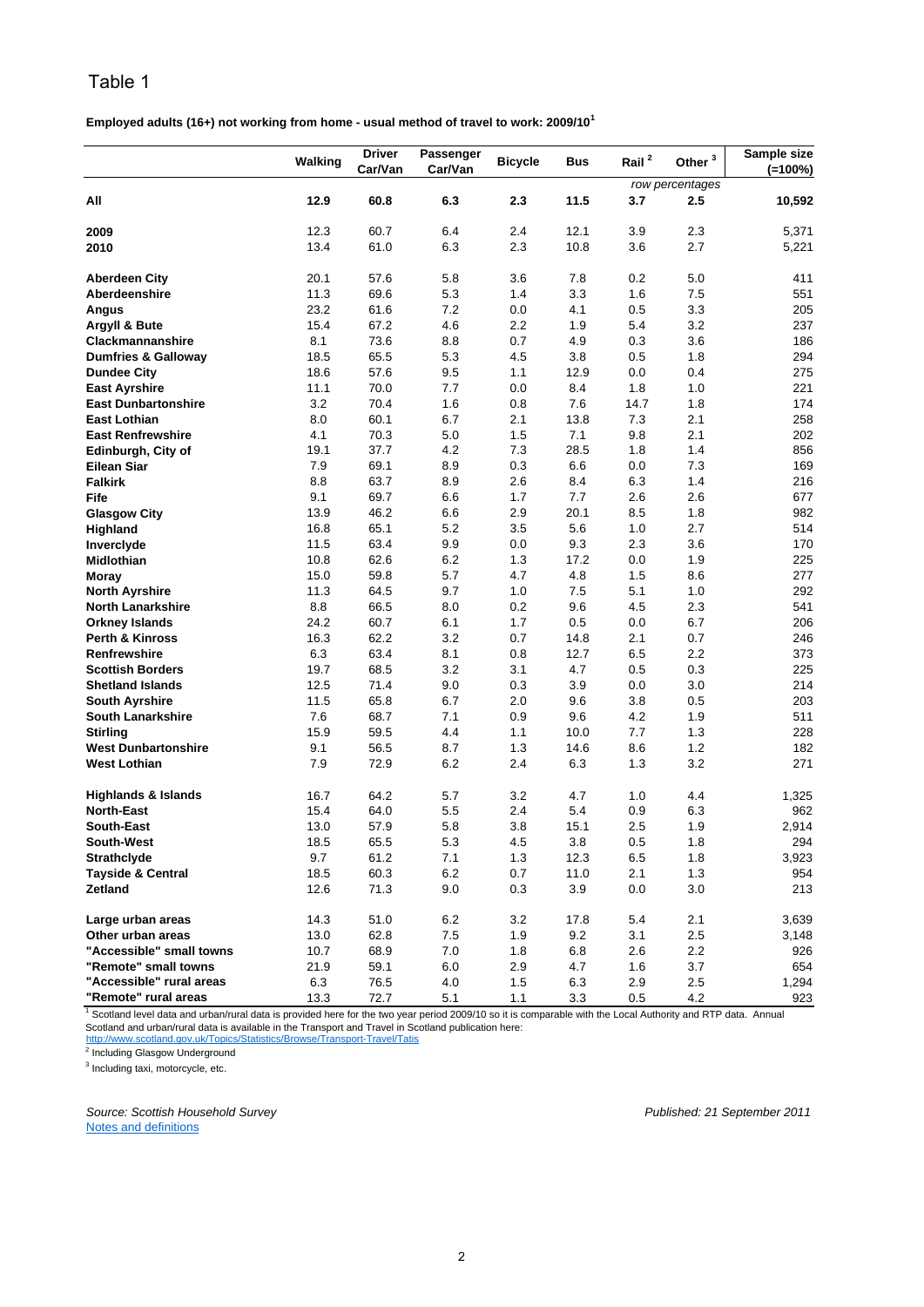| Employed adults (16+) - place of work: and car/van commuters - could they use public transport: 2009/10 <sup>1</sup> |  |
|----------------------------------------------------------------------------------------------------------------------|--|
|----------------------------------------------------------------------------------------------------------------------|--|

|                                                   |                           | Employed adults (16+)         |                                     |                                         | Car / van commuters                  |                                     |
|---------------------------------------------------|---------------------------|-------------------------------|-------------------------------------|-----------------------------------------|--------------------------------------|-------------------------------------|
|                                                   | <b>Works from</b><br>home | Does not<br>work from<br>home | <b>Sample</b><br>size<br>$(=100\%)$ | <b>Could use</b><br>public<br>transport | Could not use<br>public<br>transport | <b>Sample</b><br>size<br>$(=100\%)$ |
|                                                   |                           | row percentages               |                                     |                                         | row percentages                      |                                     |
| All                                               | 10.8                      | 89.2                          | 11,965                              | 45.6                                    | 54.4                                 | 6,641                               |
| 2009                                              | 11.4                      | 88.6                          | 6,103                               | 46.3                                    | 53.7                                 | 3,404                               |
| 2010                                              | 10.1                      | 89.9                          | 5,862                               | 45.0                                    | 55.0                                 | 3,237                               |
| <b>Aberdeen City</b>                              | 5.7                       | 94.3                          | 440                                 | 55.4                                    | 44.6                                 | 249                                 |
| Aberdeenshire                                     | 14.0                      | 86.0                          | 642                                 | 27.3                                    | 72.7                                 | 395                                 |
| Angus                                             | 12.3                      | 87.7                          | 234                                 | 43.4                                    | 56.6                                 | 134                                 |
| Argyll & Bute                                     | 14.3                      | 85.7                          | 279                                 | 30.2                                    | 69.8                                 | 163                                 |
| <b>Clackmannanshire</b>                           | 8.7                       | 91.3                          | 208                                 | 40.9                                    | 59.1                                 | 140                                 |
| <b>Dumfries &amp; Galloway</b>                    | 14.2                      | 85.8                          | 341                                 | 42.5                                    | 57.5                                 | 190                                 |
| <b>Dundee City</b>                                | 7.4                       | 92.6                          | 295                                 | 57.5                                    | 42.5                                 | 158                                 |
| <b>East Ayrshire</b>                              | 11.7                      | 88.3                          | 251                                 | 40.7                                    | 59.3                                 | 154                                 |
| <b>East Dunbartonshire</b>                        | 10.0                      | 90.0                          | 194                                 | 53.9                                    | 46.1                                 | 118                                 |
| <b>East Lothian</b>                               | 10.0                      | 90.0                          | 290                                 | 43.6                                    | 56.4                                 | 154                                 |
| <b>East Renfrewshire</b>                          | 9.5                       | 90.5                          | 233                                 | 55.7                                    | 44.3                                 | 144                                 |
| Edinburgh, City of                                | 10.5                      | 89.5                          | 959                                 | 64.5                                    | 35.5                                 | 301                                 |
| <b>Eilean Siar</b>                                | 17.6                      | 82.4                          | 206                                 | 36.7                                    | 63.3                                 | 129                                 |
| <b>Falkirk</b>                                    | 11.8                      | 88.2                          | 243                                 | 50.5                                    | 49.5                                 | 152                                 |
| Fife                                              | 10.7                      | 89.3                          | 764                                 | 56.1                                    | 43.9                                 | 487                                 |
| <b>Glasgow City</b>                               | 7.9                       | 92.1                          | 1,072                               | 58.6                                    | 41.4                                 | 453                                 |
| Highland                                          | 14.6                      | 85.4                          | 613                                 | 32.4                                    | 67.6                                 | 357                                 |
| Inverclyde                                        | 8.7                       | 91.3                          | 188                                 | 45.5                                    | 54.5                                 | 111                                 |
| <b>Midlothian</b>                                 | 8.0                       | 92.0                          | 248                                 | 52.4                                    | 47.6                                 | 144                                 |
| <b>Moray</b>                                      | 9.8                       | 90.2                          | 306                                 | 22.8                                    | 77.2                                 | 179                                 |
| <b>North Ayrshire</b>                             | 9.1                       |                               | 322                                 | 42.0                                    |                                      |                                     |
| <b>North Lanarkshire</b>                          |                           | 90.9                          |                                     | 39.2                                    | 58.0                                 | 197                                 |
|                                                   | 9.4                       | 90.6                          | 593                                 |                                         | 60.8                                 | 378                                 |
| <b>Orkney Islands</b>                             | 20.3                      | 79.7                          | 269                                 | 11.6                                    | 88.4                                 | 131                                 |
| <b>Perth &amp; Kinross</b>                        | 18.0                      | 82.0                          | 303                                 | 37.4                                    | 62.6                                 | 153                                 |
| <b>Renfrewshire</b>                               | 10.1                      | 89.9                          | 411                                 | 55.9                                    | 44.1                                 | 212                                 |
| <b>Scottish Borders</b>                           | 12.7                      | 87.3                          | 263                                 | 31.6                                    | 68.4                                 | 156                                 |
| <b>Shetland Islands</b>                           | 10.2                      | 89.8                          | 239                                 | 18.7                                    | 81.3                                 | 168                                 |
| <b>South Ayrshire</b>                             | 9.7                       | 90.3                          | 224                                 | 48.6                                    | 51.4                                 | 138                                 |
| <b>South Lanarkshire</b>                          | 9.9                       | 90.1                          | 566                                 | 41.5                                    | 58.5                                 | 359                                 |
| <b>Stirling</b>                                   | 16.1                      | 83.9                          | 267                                 | 41.9                                    | 58.1                                 | 133                                 |
| <b>West Dunbartonshire</b><br><b>West Lothian</b> | 3.9<br>13.4               | 96.1<br>86.6                  | 190<br>312                          | 49.5<br>43.8                            | 50.5<br>56.2                         | 111<br>193                          |
| <b>Highlands &amp; Islands</b>                    | 14.7                      | 85.3                          | 1,591                               | 27.9                                    | 72.1                                 | 904                                 |
| <b>North-East</b>                                 | 10.3                      | 89.7                          | 1,082                               | 39.3                                    | 60.7                                 | 644                                 |
| South-East                                        | 11.0                      | 89.0                          | 3,288                               | 51.5                                    | 48.5                                 | 1,727                               |
| South-West                                        | 14.2                      | 85.8                          | 341                                 | 42.5                                    | 57.5                                 | 190                                 |
| <b>Strathclyde</b>                                | 9.0                       | 91.0                          | 4,319                               | 47.9                                    | 52.1                                 | 2,425                               |
| <b>Tayside &amp; Central</b>                      | 13.4                      | 86.6                          | 1,098                               | 45.2                                    | 54.8                                 | 578                                 |
| <b>Zetland</b>                                    | 10.3                      | 89.7                          | 238                                 | 18.3                                    | 81.7                                 | 167                                 |
| Large urban areas                                 | 8.4                       | 91.6                          | 3,984                               | 55.0                                    | 45.0                                 | 1,853                               |
| Other urban areas                                 | 9.3                       | 90.7                          | 3,466                               | 47.9                                    | 52.1                                 | 2,025                               |
| "Accessible" small towns                          | 10.7                      | 89.3                          | 1,036                               | 47.8                                    | 52.2                                 | 644                                 |
| "Remote" small towns                              | 8.2                       | 91.8                          | 716                                 | 34.1                                    | 65.9                                 | 394                                 |
| "Accessible" rural areas                          | 16.6                      | 83.4                          | 1,562                               | 33.8                                    | 66.2                                 | 1,005                               |
| "Remote" rural areas                              | 22.0                      | 78.0                          | 1,192                               | 20.9                                    | 79.1                                 | 713                                 |

RTP data. Annual Scotland and urban/rural data is available in the Transport and Travel in Scotland publication here:<br><u>http://www.scotland.gov.uk/Topics/Statistics/Browse/Transport-Travel/Tatis</u> <sup>1</sup> Scotland level data and urban/rural data is provided here for the two year period 2009/10 so it is comparable with the Local Authority and

*Source: Scottish Household Survey* Notes and definitions

*Published: 21 September 2011*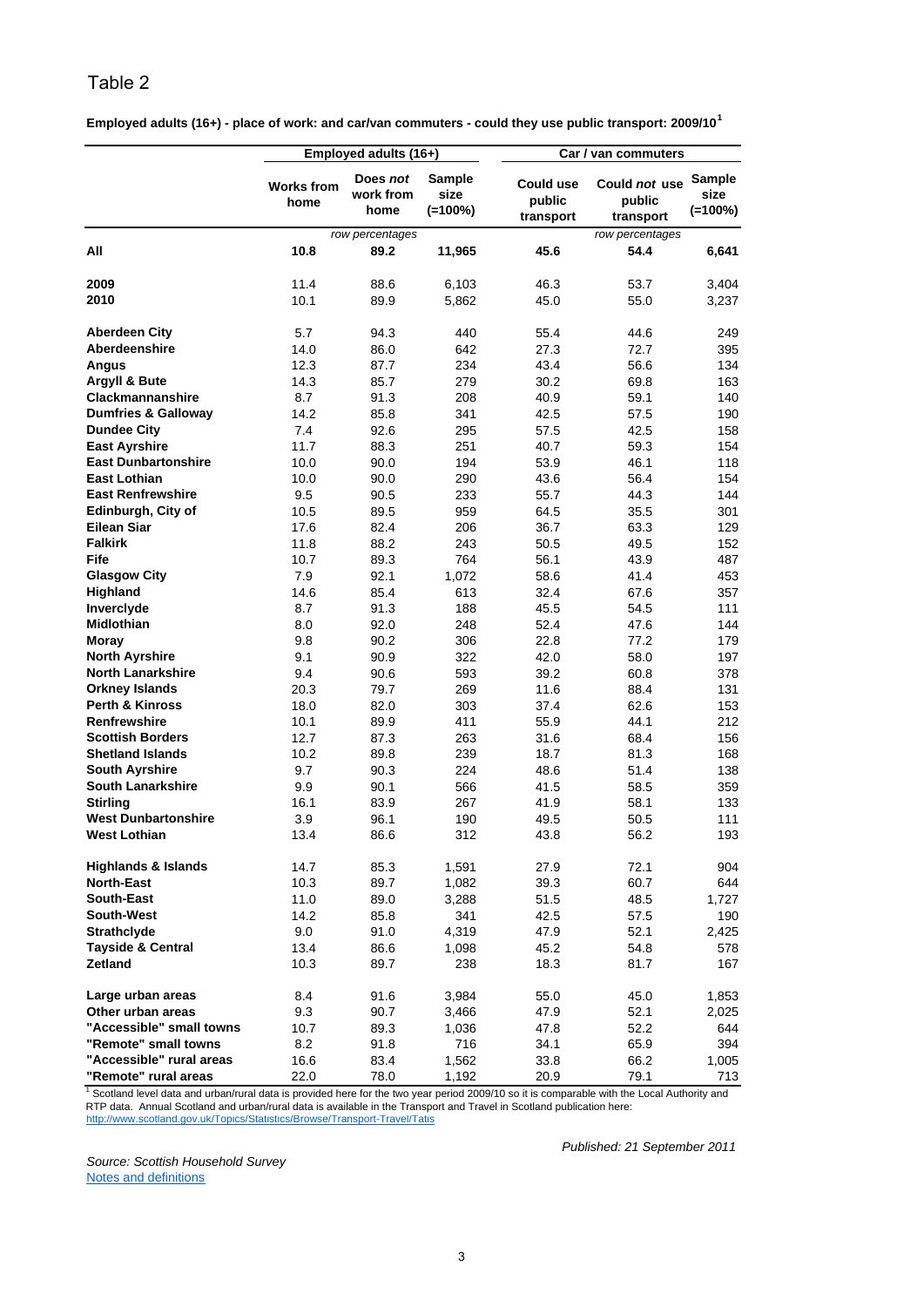**Pupils in full-time (school) education - usual main method of travel to school: 2009/101, 2**

|                                                   | Walking  | Car or van | <b>Bicycle</b> | Bus (school,<br>works or<br>ordinary | All other<br>modes<br>(e.g. rail, taxi, | Sample<br>size |
|---------------------------------------------------|----------|------------|----------------|--------------------------------------|-----------------------------------------|----------------|
|                                                   |          |            |                | service)                             | ferry etc.)                             | $(=100\%)$     |
|                                                   |          |            |                |                                      | row percentages                         |                |
| All                                               | 49.8     | 23.8       | 1.2            | 22.9                                 | 2.3                                     | 5,557          |
| 2009                                              | 50.0     | 24.4       | 1.0            | 22.0                                 | 2.6                                     | 2,881          |
| 2010                                              | 49.7     | 23.0       | 1.4            | 23.9                                 | 2.0                                     | 2,676          |
| <b>Aberdeen City</b>                              | 62.5     | 19.7       | 1.6            | 15.2                                 | 1.1                                     | 167            |
| Aberdeenshire                                     | 38.8     | 20.2       | 1.7            | 38.2                                 | 1.1                                     | 266            |
| <b>Angus</b>                                      | 53.1     | 24.7       | 0.0            | 20.9                                 | 1.3                                     | 100            |
| <b>Argyll &amp; Bute</b>                          | 39.2     | 26.3       | 0.0            | 29.3                                 | 5.2                                     | 126            |
| <b>Clackmannanshire</b>                           | 44.3     | 25.9       | 5.9            | 23.9                                 | 0.0                                     | 115            |
| <b>Dumfries &amp; Galloway</b>                    | 35.5     | 25.9       | 1.2            | 33.2                                 | 4.2                                     | 156            |
| <b>Dundee City</b>                                | 50.6     | 35.0       | 0.0            | 11.8                                 | 2.6                                     | 127            |
| <b>East Ayrshire</b>                              | 53.4     | 23.6       | 0.0            | 16.0                                 | 7.1                                     | 106            |
| <b>East Dunbartonshire</b>                        | 55.4     | 25.9       | 0.7            | 14.8                                 | 3.3                                     | 110            |
| <b>East Lothian</b>                               | 62.0     | 18.3       | 4.3            | 15.4                                 | 0.0                                     | 143            |
| <b>East Renfrewshire</b>                          | 42.6     | 36.7       | 0.0            | 19.9                                 | 0.9                                     | 137            |
| Edinburgh, City of                                | 61.6     | 19.8       | 1.4            | 16.0                                 | 1.3                                     | 375            |
| <b>Eilean Siar</b>                                | $\cdots$ | $\cdots$   | $\cdots$       | $\cdots$                             | $\cdots$                                | $\cdots$       |
| <b>Falkirk</b>                                    | 55.3     | 29.2       | 0.6            | 12.5                                 | 2.3                                     | 135            |
| Fife                                              | 49.5     | 18.6       | 0.3            | 30.3                                 | 1.3                                     | 369            |
| <b>Glasgow City</b>                               | 53.7     | 23.7       | 1.3            | 18.4                                 | 3.0                                     | 544            |
| Highland                                          | 40.0     | 26.6       | 3.5            | 27.0                                 | 2.9                                     | 259            |
| Inverclyde                                        | 47.6     | 29.1       | 0.7            | 21.8                                 | 0.7                                     | 104            |
| <b>Midlothian</b>                                 | 52.7     | 21.4       | 2.3            | 22.8                                 | 0.8                                     | 129            |
|                                                   | 64.4     | 15.2       | 5.3            | 14.0                                 | 1.0                                     | 115            |
| Moray                                             | 48.7     | 26.5       | 0.7            | 22.6                                 | 1.5                                     | 167            |
| <b>North Ayrshire</b><br><b>North Lanarkshire</b> | 48.9     | 26.4       | 0.0            | 19.2                                 | 5.5                                     | 326            |
|                                                   |          |            |                |                                      |                                         |                |
| <b>Orkney Islands</b>                             | $\cdots$ | $\ldots$   | $\cdots$       | $\cdots$                             | $\cdots$                                | $\cdots$       |
| <b>Perth &amp; Kinross</b>                        | 38.8     | 22.4       | 1.8            | 35.1                                 | 1.9                                     | 135            |
| <b>Renfrewshire</b>                               | 57.7     | 20.6       | 0.0            | 21.0                                 | 0.7                                     | 177            |
| <b>Scottish Borders</b>                           | $\cdots$ | $\cdots$   | $\ddotsc$      | $\cdots$                             | $\cdots$                                | $\cdots$       |
| <b>Shetland Islands</b>                           | $\ldots$ | $\cdots$   | $\cdots$       | $\cdots$                             | $\ldots$                                | $\cdots$       |
| <b>South Ayrshire</b>                             | 47.0     | 29.6       | 2.4            | 16.8                                 | 4.2                                     | 117            |
| <b>South Lanarkshire</b>                          | 45.7     | 25.6       | 0.4            | 26.7                                 | 1.6                                     | 302            |
| <b>Stirling</b>                                   | 52.9     | 24.1       | 1.8            | 20.8                                 | 0.4                                     | 144            |
| <b>West Dunbartonshire</b>                        | $\cdots$ | $\cdots$   | $\ddotsc$      | $\cdots$                             | $\cdots$                                | $\cdots$       |
| <b>West Lothian</b>                               | 51.5     | 22.0       | 1.7            | 22.7                                 | 2.1                                     | 159            |
| <b>Highlands &amp; Islands</b>                    | 43.2     | 22.3       | 3.3            | 28.7                                 | 2.6                                     | 632            |
| North-East                                        | 48.2     | 20.0       | 1.6            | 29.1                                 | 1.1                                     | 433            |
| South-East                                        | 54.4     | 21.1       | 1.4            | 21.4                                 | 1.6                                     | 1,512          |
| South-West                                        | 35.5     | 25.9       | 1.2            | 33.2                                 | 4.2                                     | 156            |
| <b>Strathclyde</b>                                | 50.0     | 25.8       | 0.6            | 20.5                                 | 3.0                                     | 2,228          |
| <b>Tayside &amp; Central</b>                      | 48.2     | 26.7       | 0.9            | 22.6                                 | 1.7                                     | 506            |
| <b>Zetland</b>                                    | .        | $\cdots$   | $\cdots$       | $\cdots$                             | $\sim$ .                                | $\cdots$       |
| Large urban areas                                 | 55.6     | 24.3       | 0.9            | 16.6                                 | 2.7                                     | 1,846          |
| Other urban areas                                 | 55.7     | 24.7       | 1.3            | 16.8                                 | 1.5                                     | 1,698          |
| "Accessible" small towns                          | 50.6     | 18.2       | $1.3$          | 29.0                                 | 1.0                                     | 534            |
| "Remote" small towns                              | 63.7     | 22.7       | 1.5            | 11.1                                 | 1.0                                     | 287            |
| "Accessible" rural areas                          | 27.3     | 27.1       | 1.5            | 40.9                                 | 3.2                                     | 694            |
| "Remote" rural areas                              | 26.1     | 18.4       | 1.7            | 49.0                                 | 4.9                                     | 497            |

<sup>1</sup> Scotland level data and urban/rural data is provided here for the two year period 2009/10 so it is comparable with the Local Authority and RTP data. Annual Scotland and urban/rural data is available in the Transport and Travel in Scotland publication here:

http://www.scotland.gov.uk/Topics/Statistics/Browse/Transport-Travel/Tatis<br><sup>2</sup> Data is not provided where the sample size is less than 100 due to a high sampling variability associated with these estimates.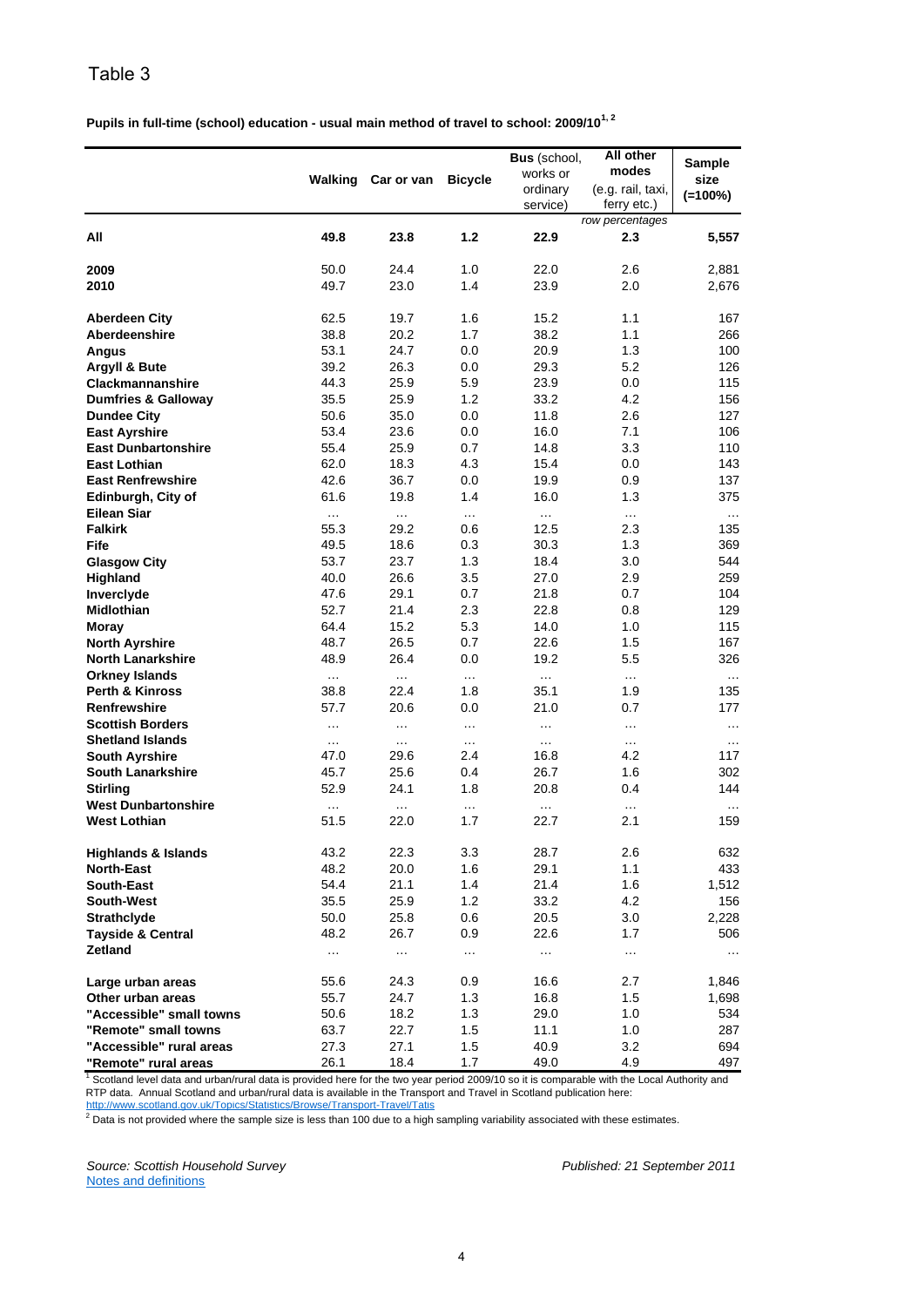**Number of cars available for private use by households: 2009/10<sup>1</sup>**

|                                | <b>None</b> | One  | Two  | Three or<br>more | Sample size<br>$(=100\%)$ |
|--------------------------------|-------------|------|------|------------------|---------------------------|
|                                |             |      |      | row percentages  |                           |
| All                            | 30.5        | 43.9 | 21.5 | 4.1              | 28,404                    |
| 2009                           | 30.7        | 43.7 | 21.5 | 4.2              | 14,190                    |
| 2010                           | 30.3        | 44.0 | 21.6 | 4.1              | 14,214                    |
|                                |             |      |      |                  |                           |
| <b>Aberdeen City</b>           | 30.6        | 47.7 | 18.4 | 3.3              | 1,057                     |
| Aberdeenshire                  | 15.5        | 42.1 | 33.9 | 8.5              | 1,308                     |
| Angus                          | 24.3        | 44.4 | 26.5 | 4.9              | 544                       |
| Argyll & Bute                  | 22.0        | 47.0 | 25.0 | 6.0              | 678                       |
| <b>Clackmannanshire</b>        | 21.5        | 46.7 | 26.4 | 5.4              | 509                       |
| <b>Dumfries &amp; Galloway</b> | 21.5        | 49.7 | 24.5 | 4.3              | 853                       |
| <b>Dundee City</b>             | 44.1        | 38.7 | 14.5 | 2.7              | 777                       |
| <b>East Ayrshire</b>           | 27.7        | 45.5 | 21.8 | 5.1              | 608                       |
| <b>East Dunbartonshire</b>     | 17.6        | 44.6 | 32.3 | 5.6              | 472                       |
| <b>East Lothian</b>            | 26.0        | 44.1 | 25.0 | 4.9              | 639                       |
| <b>East Renfrewshire</b>       | 14.5        | 44.1 | 34.7 | 6.7              | 535                       |
| Edinburgh                      | 42.2        | 42.0 | 14.0 | 1.7              | 2,243                     |
| <b>Eilean Siar</b>             | 22.7        | 48.2 | 24.6 | 4.6              | 484                       |
| <b>Falkirk</b>                 | 25.8        | 44.2 | 26.2 | 3.8              | 666                       |
| Fife                           | 27.2        | 45.7 | 22.8 | 4.3              | 1,887                     |
| <b>Galsgow City</b>            | 48.8        | 38.8 | 10.8 | 1.7              | 3,028                     |
| Highland                       | 18.5        | 48.8 | 27.3 | 5.4              | 1,233                     |
| Inverclyde                     | 38.6        | 38.8 | 19.4 | 3.3              | 528                       |
| <b>Midlothian</b>              | 25.7        | 44.2 | 25.6 | 4.5              | 565                       |
| Moray                          | 20.5        | 52.2 | 19.7 | 7.6              | 611                       |
| <b>North Ayrshire</b>          | 30.5        | 46.4 | 20.8 | 2.3              | 785                       |
| <b>North Lanarkshire</b>       | 32.5        | 43.0 | 20.2 | 4.4              | 1,419                     |
| <b>Orkney Islands</b>          | 18.2        | 49.6 | 26.9 | 5.3              | 496                       |
| <b>Perth &amp; Kinross</b>     | 20.8        | 47.8 | 26.7 | 4.8              | 784                       |
| <b>Renfrewshire</b>            | 34.3        | 41.9 | 19.7 | 4.0              | 900                       |
| <b>Scottish Borders</b>        | 21.0        | 48.0 | 24.3 | 6.7              | 601                       |
| <b>Shetland Islands</b>        | 17.7        | 42.5 | 30.6 | 9.1              | 439                       |
| <b>South Ayrshire</b>          | 25.8        | 45.5 | 24.7 | 4.0              | 580                       |
| <b>South Lanarkshire</b>       | 27.4        | 44.3 | 23.6 | 4.7              | 1,422                     |
| <b>Stirling</b>                | 25.7        | 39.3 | 28.9 | 6.0              | 569                       |
| <b>West Dunbartonshire</b>     | 35.8        | 44.7 | 16.5 | 3.0              | 491                       |
| <b>West Lothian</b>            | 24.1        | 41.9 | 28.6 | 5.5              | 693                       |
| <b>Highlands &amp; Islands</b> | 20.0        | 49.2 | 25.0 | 5.8              | 3,311                     |
| <b>North-East</b>              | 23.1        | 44.9 | 26.1 | 5.9              | 2,365                     |
| South-East                     | 30.8        | 43.9 | 21.4 | 3.8              | 7,804                     |
| South-West                     | 21.5        | 49.7 | 24.5 | 4.3              | 853                       |
| Strathclyde                    | 34.8        | 42.4 | 19.2 | 3.6              | 10,951                    |
| <b>Tayside &amp; Central</b>   | 29.7        | 42.7 | 23.2 | 4.4              | 2,672                     |
| <b>Zetland</b>                 | 17.8        | 42.3 | 30.7 | 9.2              | 437                       |
| Large urban areas              | 40.2        | 41.5 | 15.6 | 2.7              | 10,113                    |
| Other urban areas              | 29.8        | 44.8 | 21.4 | 4.0              | 8,355                     |
| "Accessible" small towns       | 22.9        | 48.3 | 24.6 | 4.1              | 2,444                     |
| "Remote" small towns           | 27.3        | 48.2 | 20.5 | 4.1              | 1,560                     |
| "Accessible" rural areas       | 13.1        | 43.5 | 35.3 | 8.1              | 3,348                     |
| "Remote" rural areas           | 14.9        | 46.0 | 32.0 | 7.1              | 2,568                     |

 $1$  Scotland level data and urban/rural data is provided here for the two year period 2009/10 so it is comparable with the Local Authority and RTP data. Annual Scotland and urban/rural data is available in the Transport and Travel in Scotland publication here: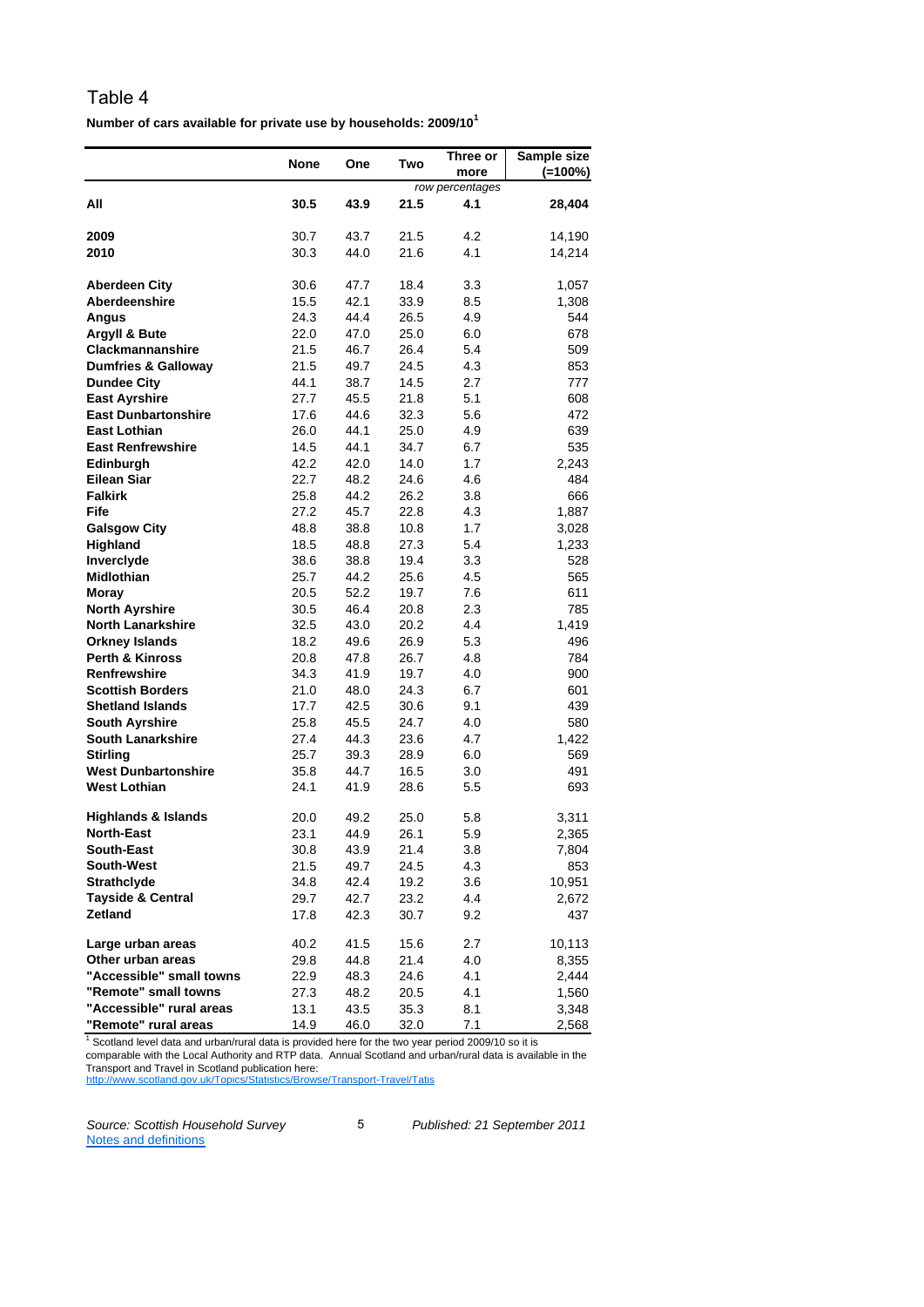**People aged 17+ - frequency of driving: 2009/101**

|                                |                     |                     | Per week         |                              | Per month        |                      |                                              | Total with                   | Does not                          | Sample             |
|--------------------------------|---------------------|---------------------|------------------|------------------------------|------------------|----------------------|----------------------------------------------|------------------------------|-----------------------------------|--------------------|
|                                | <b>Every</b><br>day | At least<br>3 times | Once or<br>twice | At least<br>$2 - 3$<br>times | At least<br>once | Less<br>than<br>once | Has a full<br>license<br>but never<br>drives | a full<br>driving<br>licence | have a full<br>driving<br>licence | size<br>$(=100\%)$ |
|                                |                     |                     |                  |                              |                  |                      |                                              |                              | row percentages                   |                    |
| All                            | 42.4                | 12.3                | 5.8              | 0.9                          | 0.4              | 1.7                  | 4.3                                          | 67.8                         | 32.2                              | 24,808             |
|                                |                     |                     |                  |                              |                  |                      |                                              |                              |                                   |                    |
| 2009                           | 43.4                | 11.9                | 5.6              | 0.9                          | 0.4              | 1.6                  | 4.2                                          | 68.0                         | 32.0                              | 12,447             |
| 2010                           | 41.4                | 12.8                | 6.0              | 0.9                          | 0.4              | 1.8                  | 4.3                                          | 67.6                         | 32.4                              | 12,361             |
| <b>Aberdeen City</b>           | 40.0                | 13.3                | 6.1              | 0.9                          | 0.7              | 1.4                  | 6.5                                          | 69.0                         | 31.0                              | 905                |
| Aberdeenshire                  | 56.2                | 16.1                | 6.9              | 0.5                          | 0.4              | 0.8                  | 2.6                                          | 83.4                         | 16.6                              | 1,179              |
| Angus                          | 45.0                | 14.4                | 8.4              | 0.7                          | 0.0              | 1.5                  | 2.5                                          | 72.5                         | 27.5                              | 490                |
| Argyll & Bute                  | 47.3                | 14.0                | 8.8              | 1.5                          | 0.2              | 0.7                  | 3.9                                          | 76.4                         | 23.6                              | 619                |
| Clackmannanshire               | 52.7                | 12.2                | 3.8              | 0.4                          | 0.3              | 1.1                  | 2.2                                          | 72.7                         | 27.3                              | 430                |
| <b>Dumfries &amp; Galloway</b> | 46.4                | 15.4                | 7.7              | 1.0                          | 0.3              | 1.5                  | 4.0                                          | 76.2                         | 23.8                              | 760                |
| <b>Dundee City</b>             | 35.5                | 7.8                 | 5.0              | 0.5                          | 0.6              | 2.1                  | 4.3                                          | 55.8                         | 44.2                              | 654                |
| <b>East Ayrshire</b>           | 51.0                | 9.6                 | 4.4              | 0.8                          | 0.2              | 1.0                  | 3.3                                          | 70.3                         | 29.7                              | 521                |
| <b>East Dunbartonshire</b>     | 54.6                | 13.6                | 4.1              | 1.5                          | 0.2              | 2.3                  | 2.8                                          | 79.1                         | 20.9                              | 415                |
| <b>East Lothian</b>            | 45.9                | 15.3                | 6.0              | 0.7                          | 0.4              | 0.4                  | 3.6                                          | 72.2                         | 27.8                              | 568                |
|                                |                     | 11.3                |                  |                              |                  |                      | 2.2                                          |                              |                                   |                    |
| <b>East Renfrewshire</b>       | 56.5                |                     | 6.6              | 0.9                          | 0.2              | 2.1                  |                                              | 79.9                         | 20.1                              | 443                |
| Edinburgh, City of             | 27.2                | 14.0                | 8.5              | 1.7                          | 0.8              | 4.2                  | 7.4                                          | 63.9                         | 36.1                              | 1,936              |
| Eilean Siar                    | 52.0                | 12.4                | 4.5              | 0.7                          | 0.5              | 2.8                  | 2.2                                          | 75.2                         | 24.8                              | 437                |
| <b>Falkirk</b>                 | 46.4                | 8.7                 | 5.5              | 0.6                          | 0.2              | 0.6                  | 3.2                                          | 65.2                         | 34.8                              | 560                |
| Fife                           | 46.1                | 12.1                | 4.5              | 0.9                          | 0.3              | 1.1                  | 4.3                                          | 69.4                         | 30.6                              | 1,660              |
| <b>Glasgow City</b>            | 27.8                | 8.7                 | 5.1              | 1.4                          | 0.6              | 2.5                  | 6.4                                          | 52.4                         | 47.6                              | 2,523              |
| Highland                       | 50.8                | 14.2                | 6.1              | 1.1                          | 0.7              | 1.5                  | 3.3                                          | 77.7                         | 22.3                              | 1,083              |
| Inverclyde                     | 38.8                | 8.9                 | 2.0              | 0.0                          | 0.0              | 0.2                  | 4.7                                          | 54.6                         | 45.4                              | 465                |
| Midlothian                     | 46.6                | 12.5                | 5.3              | 0.8                          | 0.2              | 0.6                  | 2.6                                          | 68.5                         | 31.5                              | 478                |
| Moray                          | 49.1                | 13.9                | 7.6              | 0.4                          | 0.7              | 1.1                  | 2.2                                          | 75.0                         | 25.0                              | 568                |
| <b>North Ayrshire</b>          | 38.3                | 17.9                | 3.8              | 0.5                          | 0.4              | 0.7                  | 4.1                                          | 65.8                         | 34.2                              | 720                |
| <b>North Lanarkshire</b>       | 45.4                | 7.3                 | 3.8              | 0.5                          | 0.4              | 1.5                  | 3.5                                          | 62.3                         | 37.7                              | 1,250              |
| <b>Orkney Islands</b>          | 50.1                | 20.5                | 5.0              | 1.1                          | 0.7              | 0.9                  | 1.1                                          | 79.3                         | 20.7                              | 476                |
| <b>Perth &amp; Kinross</b>     | 37.0                | 21.9                | 11.6             | 1.1                          | 0.5              | 1.4                  | 2.0                                          | 75.5                         | 24.5                              | 661                |
| Renfrewshire                   | 38.2                | 14.3                | 5.0              | 0.5                          | 0.0              | 1.0                  | 3.7                                          | 62.7                         | 37.3                              | 802                |
| <b>Scottish Borders</b>        | 49.2                | 13.6                | 8.3              | 1.8                          | 0.5              | 1.4                  | 3.8                                          | 78.6                         | 21.4                              | 532                |
| <b>Shetland Islands</b>        | 52.8                | 18.9                | 6.4              | 0.8                          | 0.0              | 0.0                  | 2.0                                          | 80.9                         | 19.1                              | 401                |
| <b>South Ayrshire</b>          | 46.8                | 9.8                 | 6.9              | 0.9                          | 0.2              | 1.4                  | 3.1                                          | 69.2                         | 30.8                              | 531                |
| <b>South Lanarkshire</b>       | 48.8                | 11.7                | 3.5              | 0.5                          | 0.1              | 1.0                  | 4.0                                          | 69.5                         | 30.5                              | 1,216              |
| <b>Stirling</b>                | 45.9                | 16.1                | 5.0              | 1.7                          | 0.4              | 1.4                  | 2.6                                          | 73.0                         | 27.0                              | 515                |
| <b>West Dunbartonshire</b>     | 41.7                | 7.8                 | 4.0              | 0.0                          | 0.3              | 2.2                  | 5.3                                          | 61.3                         | 38.7                              | 425                |
| <b>West Lothian</b>            | 50.2                | 10.9                | 5.1              | 0.2                          | 0.3              | 2.3                  | 2.4                                          | 71.4                         | 28.6                              | 585                |
|                                |                     |                     |                  |                              |                  |                      |                                              |                              |                                   |                    |
| <b>Highlands &amp; Islands</b> | 49.6                | 14.3                | 6.8              | 1.0                          | 0.6              | 1.4                  | 3.1                                          | 76.8                         | 23.2                              | 3,011              |
| <b>North-East</b>              | 48.4                | 14.8                | 6.5              | 0.7                          | 0.5              | $1.1$                | 4.5                                          | 76.5                         | 23.5                              | 2,084              |
| <b>South-East</b>              | 40.9                | 12.6                | 6.4              | 1.1                          | 0.5              | 2.1                  | 4.8                                          | 68.3                         | 31.7                              | 6,750              |
| <b>South-West</b>              | 46.4                | 15.4                | 7.7              | 1.0                          | 0.3              | 1.5                  | 4.0                                          | 76.2                         | 23.8                              | 760                |
| <b>Strathclyde</b>             | 40.9                | 10.4                | 4.5              | 0.8                          | 0.3              | 1.6                  | 4.4                                          | 63.0                         | 37.0                              | 9,475              |
| <b>Tayside &amp; Central</b>   | 40.0                | 14.9                | 7.7              | 1.0                          | 0.4              | 1.6                  | 2.9                                          | 68.5                         | 31.5                              | 2,319              |
| Zetland                        | 52.8                | 19.0                | 6.2              | 0.8                          | 0.0              | 0.0                  | 2.0                                          | 80.8                         | 19.2                              | 399                |
| Large urban areas              | 34.0                | 10.9                | 5.8              | 1.1                          | 0.6              | 2.5                  | 5.7                                          | 60.6                         | 39.4                              | 8,660              |
| Other urban areas              | 44.6                | 10.9                | 5.0              | 0.6                          | 0.3              | 1.3                  | 3.8                                          | 66.6                         | 33.4                              | 7,320              |
| "Accessible" small towns       | 46.9                | 14.6                | 5.2              | 0.8                          | 0.4              | 1.0                  | 3.3                                          | 72.1                         | 27.9                              | 2,139              |
| "Remote" small towns           | 44.1                | 15.3                | 6.5              | 1.2                          | 0.1              | 0.9                  | 3.5                                          | 71.8                         | 28.2                              | 1,415              |
| "Accessible" rural areas       | 55.8                | 16.1                | 6.8              | 0.8                          | 0.3              | 1.1                  | 2.1                                          | 83.0                         | 17.0                              | 2,935              |
| "Remote" rural areas           | 52.4                | 16.5                | 8.5              | 1.1                          | 0.5              | 0.8                  | 2.9                                          | 82.8                         | 17.2                              | 2,326              |

http://www.scotland.gov.uk/Topics/Statistics/Browse/Transport-Travel/Tatis <sup>1</sup> Scotland level data and urban/rural data is provided here for the two year period 2009/10 so it is comparable with the Local Authority and RTP data. Annual Scotland and urban/rural data is available in the Transport and Travel in Scotland publication here: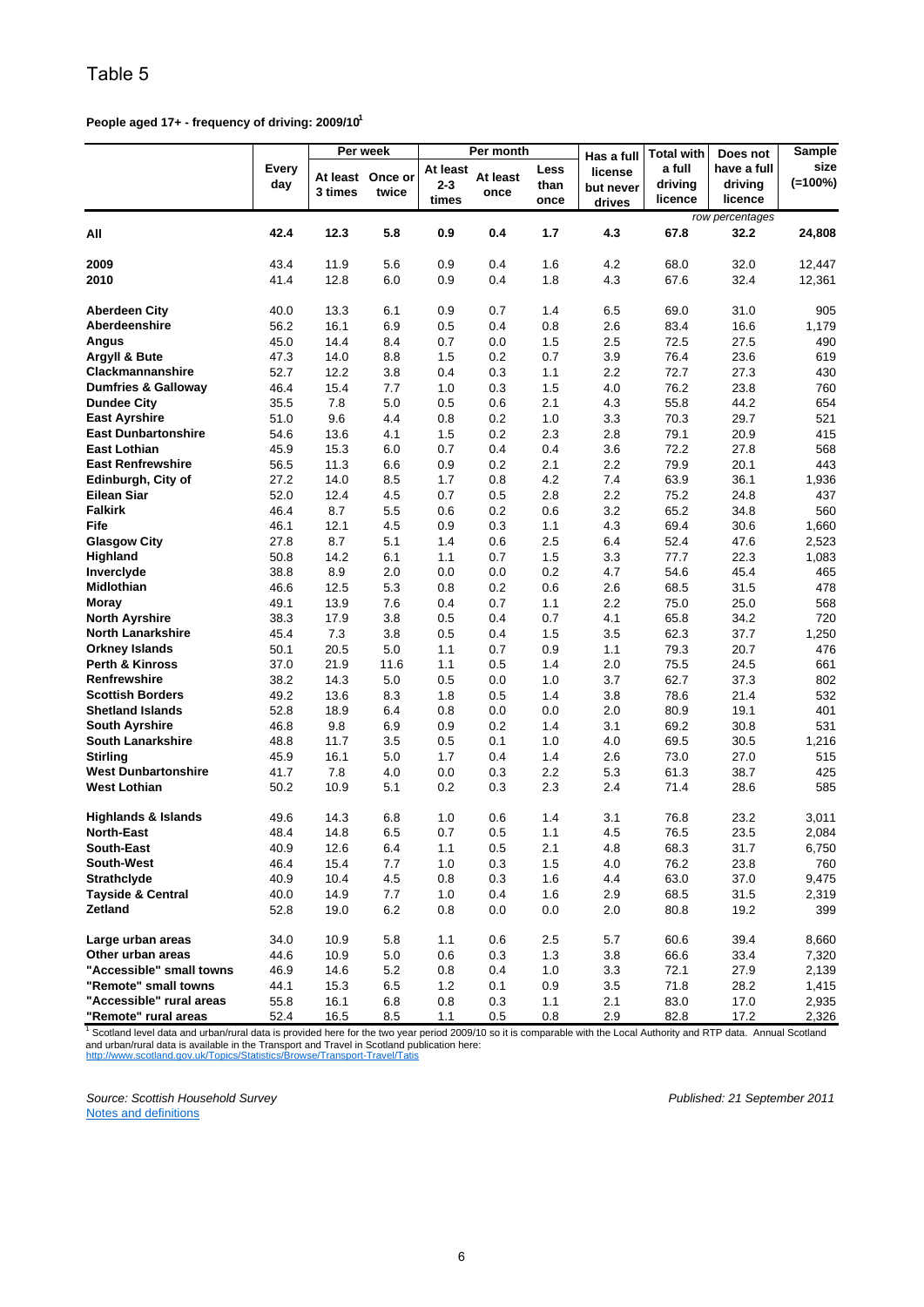#### **Driver journeys delayed by congestion: 2009/10**

**This data comes from the Scottish Household Survey Travel Diary and has not yet been published.**

**The table will be updated alongside the Travel Diary publication, scheduled for 23rd November 2011.**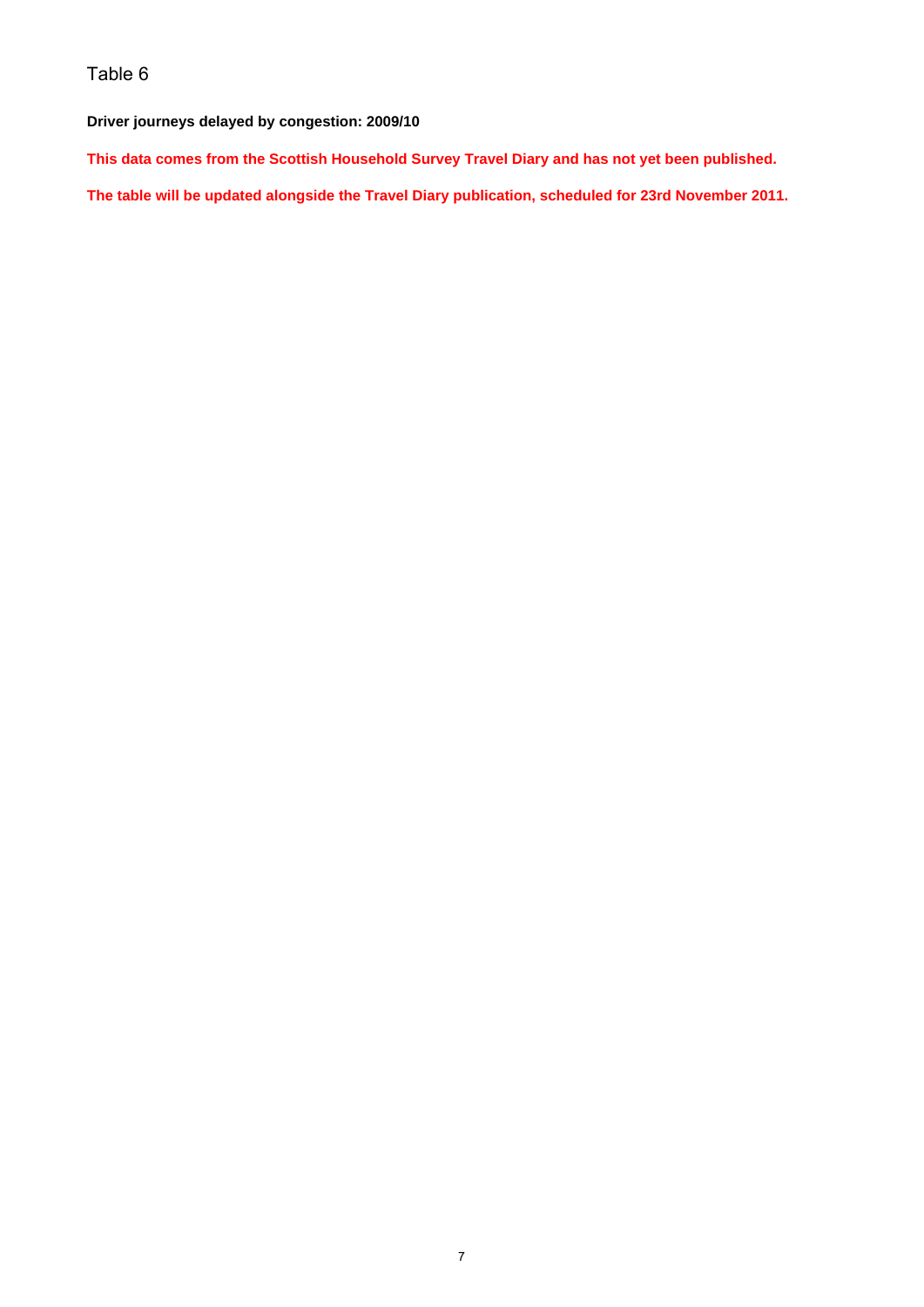**Adults (16+) - level of concern about traffic growth: 2009/101, 2**

|                                                                                                                                                         | Very<br>concerned | Quite<br>concerned | Not very<br>concerned | <b>Not</b><br>concerned<br>at all | Don't<br>know | Sample size<br>$(=100\%)$ |
|---------------------------------------------------------------------------------------------------------------------------------------------------------|-------------------|--------------------|-----------------------|-----------------------------------|---------------|---------------------------|
| All                                                                                                                                                     | 15.0              | 35.0               | 28.0                  | 20.0                              | 2.0           | 6,308                     |
| 2009                                                                                                                                                    | 16.0              | 37.0               | 28.0                  | 18.0                              | 1.0           | 2,924                     |
| 2010                                                                                                                                                    | 14.0              | 34.0               | 29.0                  | 22.0                              | 2.0           | 3,384                     |
|                                                                                                                                                         |                   |                    |                       |                                   |               |                           |
| <b>Aberdeen City</b><br>Aberdeenshire                                                                                                                   | 20.0              | 37.0               | 29.0                  | 13.0                              | 1.0           | 231                       |
|                                                                                                                                                         | 8.0               | 43.0               | 30.0                  | 17.0                              | 2.0           | 289                       |
| Angus<br>Argyll & Bute                                                                                                                                  | 9.0<br>15.0       | 28.0<br>28.0       | 46.0<br>31.0          | 17.0<br>27.0                      | 0.0<br>0.0    | 122<br>156                |
| Clackmannanshire                                                                                                                                        | 8.0               | 38.0               | 29.0                  | 15.0                              | 11.0          | 110                       |
| <b>Dumfries &amp; Galloway</b>                                                                                                                          | 10.0              | 30.0               | 34.0                  | 23.0                              | 3.0           | 208                       |
| <b>Dundee City</b>                                                                                                                                      | 9.0               | 45.0               | 30.0                  | 16.0                              | 0.0           | 178                       |
| <b>East Ayrshire</b>                                                                                                                                    | 13.0              | 26.0               | 33.0                  | 27.0                              | 1.0           | 133                       |
| <b>East Dunbartonshire</b>                                                                                                                              | 19.0              | 40.0               | 24.0                  | 17.0                              | 0.0           | 116                       |
| <b>East Lothian</b>                                                                                                                                     | 15.0              | 32.0               | 31.0                  | 22.0                              | 0.0           | 138                       |
| <b>East Renfrewshire</b>                                                                                                                                | 11.0              | 57.0               | 23.0                  | 10.0                              | 0.0           | 109                       |
| Edinburgh, City of                                                                                                                                      | 16.0              | 41.0               | 28.0                  | 11.0                              | 3.0           | 507                       |
| Eilean Siar                                                                                                                                             | 13.0              | 33.0               | 26.0                  | 24.0                              | 4.0           | 116                       |
| <b>Falkirk</b>                                                                                                                                          | 18.0              | 32.0               | 30.0                  | 18.0                              | 2.0           | 144                       |
| Fife                                                                                                                                                    | 11.0              | 38.0               | 30.0                  | 20.0                              | 1.0           | 412                       |
| <b>Glasgow City</b>                                                                                                                                     | 16.0              | 28.0               | 23.0                  | 31.0                              | 2.0           | 642                       |
| Highland                                                                                                                                                | 16.0              | 35.0               | 29.0                  | 19.0                              | 1.0           | 271                       |
| Inverclyde                                                                                                                                              | 11.0              | 34.0               | 34.0                  | 15.0                              | 6.0           | 124                       |
| <b>Midlothian</b>                                                                                                                                       | 16.0              | 39.0               | 28.0                  | 16.0                              | 1.0           | 125                       |
| Moray                                                                                                                                                   | 10.0              | 34.0               | 24.0                  | 31.0                              | 1.0           | 144                       |
| <b>North Ayrshire</b>                                                                                                                                   | 16.0              | 35.0               | 27.0                  | 21.0                              | 2.0           | 168                       |
| <b>North Lanarkshire</b>                                                                                                                                | 27.0              | 27.0               | 25.0                  | 20.0                              | 2.0           | 317                       |
| <b>Orkney Islands</b>                                                                                                                                   | 5.0               | 14.0               | 29.0                  | 47.0                              | 4.0           | 107                       |
| <b>Perth &amp; Kinross</b>                                                                                                                              | 10.0              | 39.0               | 25.0                  | 26.0                              | 0.0           | 179                       |
| <b>Renfrewshire</b>                                                                                                                                     | 9.0               | 41.0               | 40.0                  | 9.0                               | 1.0           | 199                       |
| <b>Scottish Borders</b>                                                                                                                                 | 11.0              | 33.0               | 36.0                  | 19.0                              | 2.0           | 140                       |
| <b>Shetland Islands</b><br><b>South Ayrshire</b>                                                                                                        | $\cdots$          | $\cdots$           | $\cdots$              | $\cdots$                          | $\cdots$      | $\cdots$                  |
| <b>South Lanarkshire</b>                                                                                                                                | 19.0<br>17.0      | 40.0<br>41.0       | 26.0<br>20.0          | 16.0<br>21.0                      | 0.0<br>2.0    | 141<br>305                |
| <b>Stirling</b>                                                                                                                                         | 22.0              | 32.0               | 37.0                  | 9.0                               | 0.0           | 127                       |
| <b>West Dunbartonshire</b>                                                                                                                              | 13.0              | 29.0               | 24.0                  | 32.0                              | 2.0           | 117                       |
| <b>West Lothian</b>                                                                                                                                     | 10.0              | 39.0               | 28.0                  | 22.0                              | 2.0           | 139                       |
|                                                                                                                                                         |                   |                    |                       |                                   |               |                           |
| Highlands & Islands                                                                                                                                     | 13.0              | 32.0               | 28.0                  | 25.0                              | 1.0           | 747                       |
| <b>North-East</b>                                                                                                                                       | 14.0              | 40.0               | 30.0                  | 15.0                              | 1.0           | 520                       |
| <b>South-East</b>                                                                                                                                       | 14.0              | 38.0               | 30.0                  | 16.0                              | 2.0           | 1,717                     |
| South-West                                                                                                                                              | 10.0              | 30.0               | 34.0                  | 23.0                              | 3.0           | 208                       |
| <b>Strathclyde</b>                                                                                                                                      | 17.0              | 33.0               | 26.0                  | 23.0                              | 2.0           | 2,415                     |
| <b>Tayside &amp; Central</b>                                                                                                                            | 11.0              | 37.0               | 33.0                  | 18.0                              | 0.0           | 604                       |
| Zetland                                                                                                                                                 | $\cdots$          | $\ddotsc$          | $\ddotsc$             | $\cdots$                          | $\ldots$      | $\cdots$                  |
| Large urban areas                                                                                                                                       | 16.0              | 36.0               | 27.0                  | 19.0                              | 2.0           | 2,226                     |
| Other urban areas                                                                                                                                       | 13.0              | 36.0               | 29.0                  | 19.0                              | 2.0           | 1,873                     |
| "Accessible" small towns                                                                                                                                | 16.0              | 32.0               | 29.0                  | 21.0                              | 2.0           | 529                       |
| "Remote" small towns                                                                                                                                    | 11.0              | 30.0               | 28.0                  | 29.0                              | 2.0           | 347                       |
| "Accessible" rural areas                                                                                                                                | 14.0              | 37.0               | 30.0                  | 20.0                              | 1.0           | 749                       |
| "Remote" rural areas                                                                                                                                    | 10.0              | 32.0               | 31.0                  | 25.0                              | 2.0           | 581                       |
| <sup>1</sup> Scotland level data and urban/rural data is provided here for the two year period 2009/10 so it is comparable with the Local Authority and |                   |                    |                       |                                   |               |                           |

RTP data. Annual Scotland and urban/rural data is available in the Transport and Travel in Scotland publication here:

http://www.scotland.gov.uk/Topics/Statistics/Browse/Transport-Travel/Tatis<br><sup>2</sup> Data is not provided where the sample size is less than 100 due to a high sampling variability associated with these estimates.

*Source: Scottish Household Survey* Notes and definitions

*Published: 21 September 2011*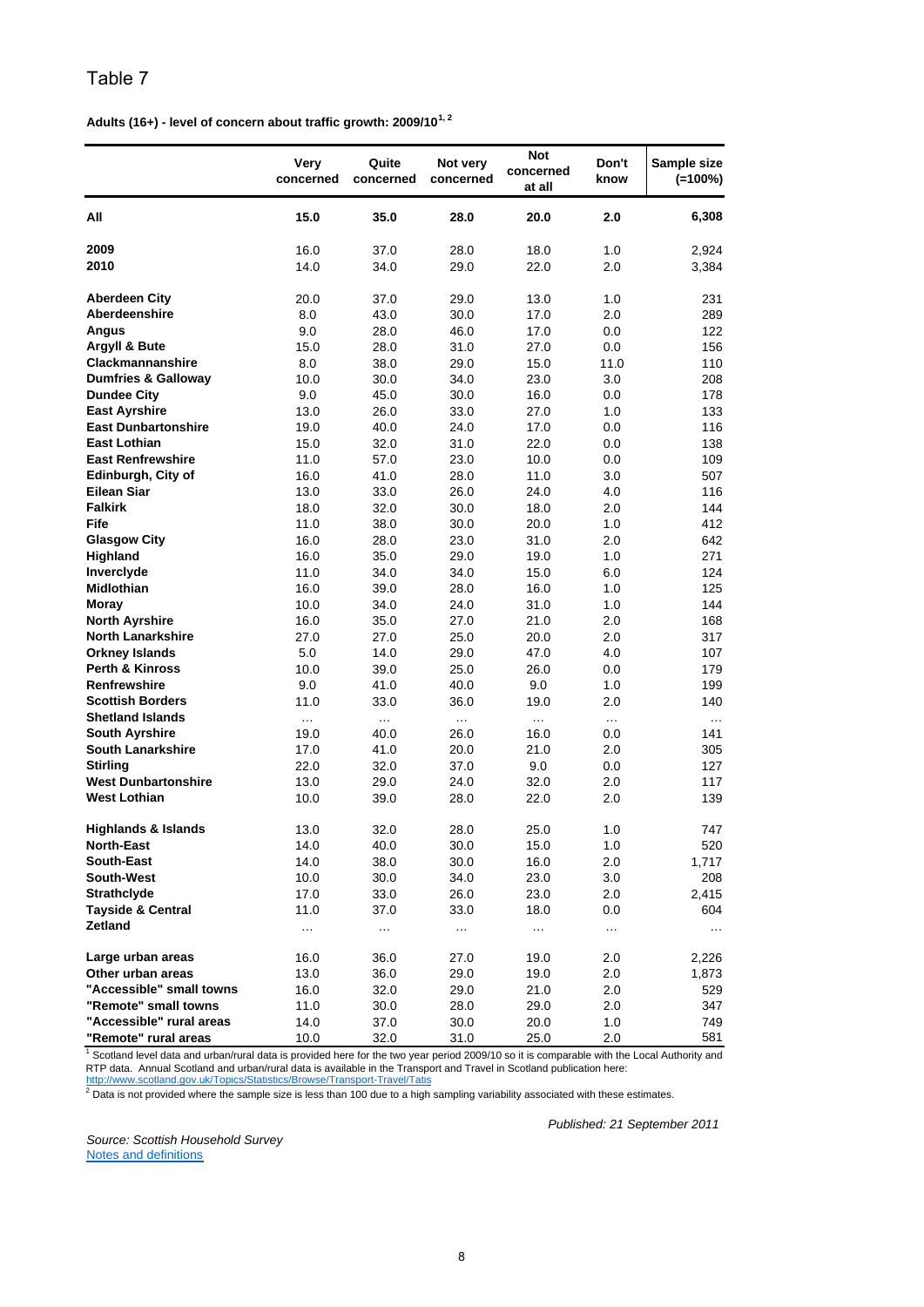**Households with access to a bicycle: 2009/2010**

|                                | Yes  | No              | Sample size (<br>$= 100\%)$ |
|--------------------------------|------|-----------------|-----------------------------|
|                                |      | row percentages |                             |
| All                            | 34.9 | 65.1            | 28,404                      |
| 2009                           | 35.4 | 64.6            | 14,190                      |
| 2010                           | 34.3 | 65.7            | 14,214                      |
|                                |      |                 |                             |
| <b>Aberdeen City</b>           | 35.4 | 64.6            | 1,057                       |
| <b>Aberdeenshire</b>           | 47.4 | 52.6            | 1,308                       |
| Angus                          | 43.5 | 56.5            | 544                         |
| <b>Argyll &amp; Bute</b>       | 38.9 | 61.1            | 678                         |
| Clackmannanshire               | 44.3 | 55.7            | 509                         |
| <b>Dumfries &amp; Galloway</b> | 38.9 | 61.1            | 853                         |
| <b>Dundee City</b>             | 23.7 | 76.3            | 777                         |
| <b>East Ayrshire</b>           | 31.3 | 68.7            | 608                         |
| <b>East Dunbartonshire</b>     | 41.4 | 58.6            | 472                         |
| <b>East Lothian</b>            | 45.1 | 54.9            | 639                         |
| <b>East Renfrewshire</b>       | 38.7 | 61.3            | 535                         |
| Edinburgh, City of             | 36.1 | 63.9            | 2,243                       |
| <b>Eilean Siar</b>             | 42.4 | 57.6            | 484                         |
| <b>Falkirk</b>                 | 33.5 | 66.5            | 666                         |
| Fife                           | 34.8 | 65.2            | 1,887                       |
| <b>Glasgow City</b>            | 23.2 | 76.8            | 3,028                       |
| Highland                       | 49.0 | 51.0            | 1,233                       |
| Inverclyde                     | 24.3 | 75.7            | 528                         |
| Midlothian                     | 38.2 | 61.8            | 565                         |
| Moray                          | 49.6 | 50.4            | 611                         |
| <b>North Ayrshire</b>          | 31.1 | 68.9            | 785                         |
| <b>North Lanarkshire</b>       | 27.1 | 72.9            | 1,419                       |
| <b>Orkney Islands</b>          | 41.1 | 58.9            | 496                         |
| <b>Perth &amp; Kinross</b>     | 41.3 | 58.7            | 784                         |
| <b>Renfrewshire</b>            | 27.5 | 72.5            | 900                         |
| <b>Scottish Borders</b>        | 41.8 | 58.2            | 601                         |
| <b>Shetland Islands</b>        | 32.5 | 67.5            | 439                         |
| <b>South Ayrshire</b>          | 39.2 | 60.8            | 580                         |
| <b>South Lanarkshire</b>       | 29.3 | 70.7            | 1,422                       |
| <b>Stirling</b>                | 45.1 | 54.9            | 569                         |
| <b>West Dunbartonshire</b>     | 32.8 | 67.2            | 491                         |
| <b>West Lothian</b>            | 39.4 | 60.6            | 693                         |
| <b>Highlands &amp; Islands</b> | 46.4 | 53.6            | 3,311                       |
| <b>North-East</b>              | 41.4 | 58.6            | 2,365                       |
| <b>South-East</b>              | 37.3 | 62.7            | 7,804                       |
| South-West                     | 38.9 | 61.1            | 853                         |
| <b>Strathclyde</b>             | 28.9 | 71.1            | 10,951                      |
| <b>Tayside &amp; Central</b>   | 36.9 | 63.1            | 2,672                       |
| Zetland                        | 32.6 | 67.4            | 437                         |
| Large urban areas              | 28.5 | 71.5            | 10,113                      |
| Other urban areas              | 35.0 | 65.0            | 8,355                       |
| "Accessible" small towns       | 38.8 | 61.2            | 2,444                       |
| "Remote" small towns           | 38.8 | 61.2            | 1,560                       |
| "Accessible" rural areas       | 47.3 | 52.7            | 3,348                       |
| "Remote" rural areas           | 44.9 | 551             | 2.568                       |

**"Remote" rural areas** 44.9 55.1 2,568<br><sup>1</sup> Scotland level data and urban/rural data is provided here for the two year period 2009/10 so it is comparable with the Local Authority and RTP data. Annual Scotland and urban/rural data is

available in the Transport and Travel in Scotland publication here:<br>http://www.scotland.gov.uk/Topics/Statistics/Browse/Transport-Travel/Tatis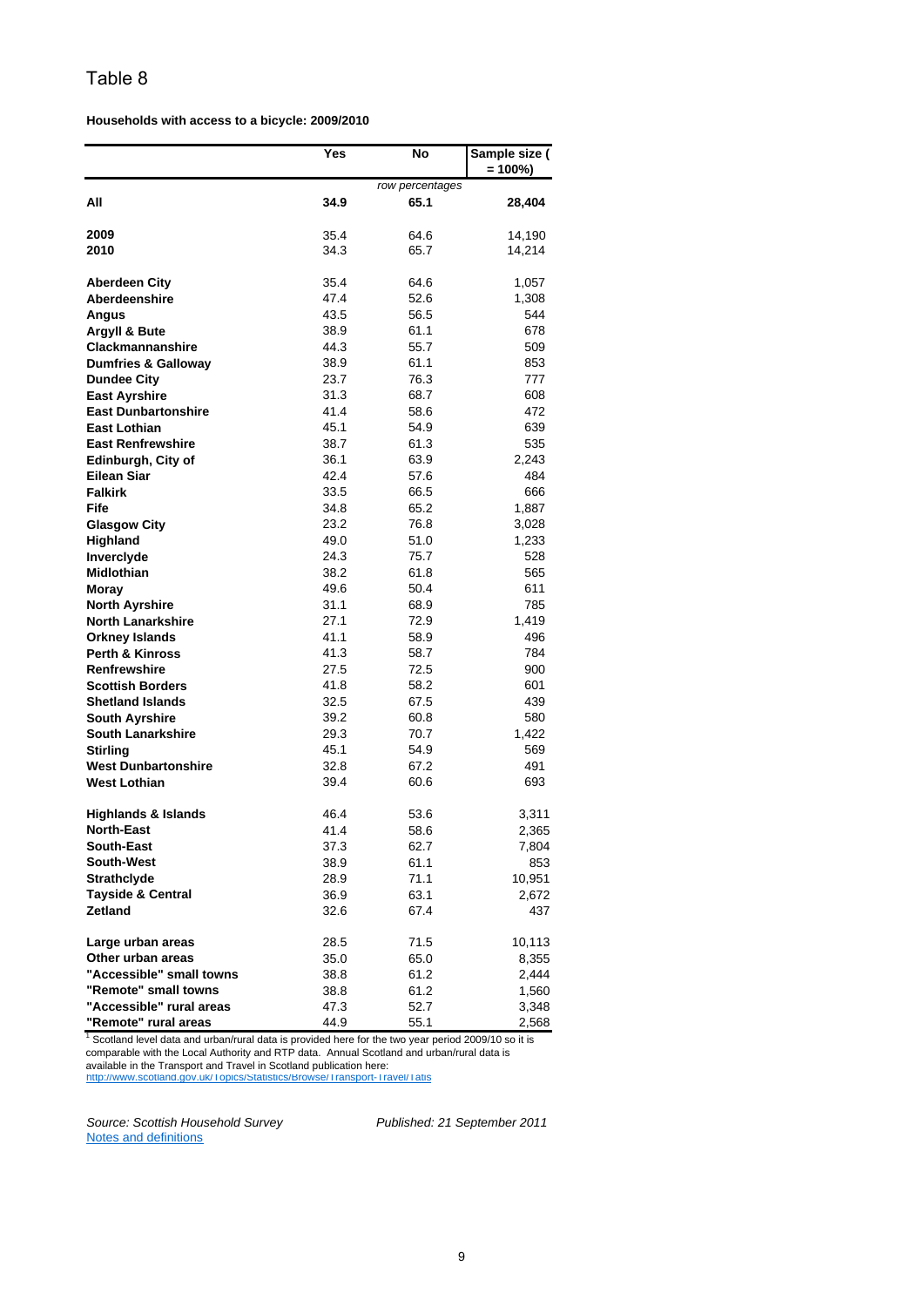#### **Adults (16+) - frequency of walking in previous 7 days 1 : 2009/102**

|                                                                                                                                                                       | As a means of transport<br>(i.e. to go somwhere - e.g. work, shopping<br>or friends) |         |         |         |              | Just for pleasure or to keep fit (incl.<br>jogging and walking a dog) |         |         |         |                         | Sample<br>size |
|-----------------------------------------------------------------------------------------------------------------------------------------------------------------------|--------------------------------------------------------------------------------------|---------|---------|---------|--------------|-----------------------------------------------------------------------|---------|---------|---------|-------------------------|----------------|
|                                                                                                                                                                       | No<br>days                                                                           | $1 - 2$ | $3 - 5$ | $6 - 7$ | $1+$<br>days | No<br>days                                                            | $1 - 2$ | $3 - 5$ | $6 - 7$ | $1+$<br>days            | $(=100\%)$     |
| <b>All Scotland</b>                                                                                                                                                   | 39.5                                                                                 | 18.2    | 23.4    | 19.0    | 60.5         | 50.1                                                                  | 18.4    | 14.8    | 16.7    | row percentages<br>49.9 | 12,255         |
| 2009                                                                                                                                                                  | 41.0                                                                                 | 17.5    | 22.4    | 19.1    | 59           | 51.6                                                                  | 19.1    | 13.1    | 16.1    | 48.4                    | 6,119          |
| 2010                                                                                                                                                                  | 38.0                                                                                 | 18.9    | 24.3    | 18.8    | 62           | 48.7                                                                  | 17.7    | 16.5    | 17.2    | 51.3                    | 6,136          |
| <b>Aberdeen City</b>                                                                                                                                                  | 40.0                                                                                 | 21.4    | 23.0    | 15.5    | 60.0         | 56.6                                                                  | 19.1    | 13.1    | 11.2    | 43.4                    | 456            |
| Aberdeenshire                                                                                                                                                         | 51.5                                                                                 | 17.8    | 16.6    | 14.2    | 48.5         | 48.7                                                                  | 19.5    | 14.3    | 17.5    | 51.3                    | 586            |
| Angus                                                                                                                                                                 | 34.6                                                                                 | 16.0    | 26.0    | 23.4    | 65.4         | 44.3                                                                  | 19.1    | 11.7    | 24.9    | 55.7                    | 245            |
| Argyll & Bute                                                                                                                                                         | 41.2                                                                                 | 19.6    | 18.3    | 20.9    | 58.8         | 43.8                                                                  | 17.7    | 17.6    | 20.9    | 56.2                    | 318            |
| Clackmannanshire                                                                                                                                                      | 43.9                                                                                 | 20.1    | 19.4    | 16.7    | 56.1         | 50.4                                                                  | 16.0    | 14.1    | 19.6    | 49.6                    | 220            |
| <b>Dumfries &amp; Galloway</b>                                                                                                                                        | 37.8                                                                                 | 15.3    | 25.2    | 21.7    | 62.2         | 45.7                                                                  | 18.4    | 16.5    | 19.5    | 54.3                    | 366            |
| <b>Dundee City</b>                                                                                                                                                    | 35.8                                                                                 | 15.2    | 21.0    | 28.0    | 64.2         | 52.4                                                                  | 17.0    | 11.9    | 18.6    | 47.6                    | 317            |
| <b>East Ayrshire</b>                                                                                                                                                  | 40.0                                                                                 | 16.2    | 25.3    | 18.6    | 60.0         | 53.1                                                                  | 16.2    | 14.4    | 16.2    | 46.9                    | 268            |
| <b>East Dunbartonshire</b>                                                                                                                                            | 41.0                                                                                 | 18.2    | 30.1    | 10.8    | 59.0         | 54.8                                                                  | 20.0    | 15.1    | 10.2    | 45.2                    | 195            |
| East Lothian                                                                                                                                                          | 33.1                                                                                 | 17.9    | 20.9    | 28.1    | 66.9         | 39.6                                                                  | 20.4    | 15.9    | 24.1    | 60.4                    | 276            |
| <b>East Renfrewshire</b>                                                                                                                                              | 41.7                                                                                 | 19.1    | 22.0    | 17.1    | 58.3         | 48.6                                                                  | 19.9    | 18.8    | 12.7    | 51.4                    | 223            |
| Edinburgh, City of                                                                                                                                                    | 21.8                                                                                 | 18.5    | 27.7    | 32.0    | 78.2         | 43.9                                                                  | 17.9    | 16.2    | 22.1    | 56.1                    | 953            |
| <b>Eilean Siar</b>                                                                                                                                                    | 45.1                                                                                 | 11.9    | 19.0    | 24.1    | 54.9         | 57.1                                                                  | 9.7     | 18.3    | 14.9    | 42.9                    | 219            |
| <b>Falkirk</b>                                                                                                                                                        | 51.0                                                                                 | 15.8    | 20.4    | 12.7    | 49.0         | 56.4                                                                  | 13.5    | 10.4    | 19.7    | 43.6                    | 269            |
| Fife                                                                                                                                                                  | 42.2                                                                                 | 20.3    | 21.8    | 15.8    | 57.8         | 50.5                                                                  | 19.5    | 14.9    | 15.1    | 49.5                    | 829            |
| <b>Glasgow City</b>                                                                                                                                                   | 35.5                                                                                 | 14.3    | 31.5    | 18.7    | 64.5         | 59.2                                                                  | 15.5    | 13.7    | 11.6    | 40.8                    | 1,224          |
| <b>Highland</b>                                                                                                                                                       | 47.7                                                                                 | 20.5    | 17.0    | 14.8    | 52.3         | 40.5                                                                  | 22.2    | 17.7    | 19.6    | 59.5                    | 551            |
| Inverclyde                                                                                                                                                            | 36.7                                                                                 | 20.3    | 29.8    | 13.3    | 63.3         | 51.4                                                                  | 19.9    | 19.0    | 9.7     | 48.6                    | 222            |
| Midlothian                                                                                                                                                            | 35.0                                                                                 | 22.5    | 23.7    | 18.8    | 65.0         | 43.1                                                                  | 22.9    | 14.6    | 19.4    | 56.9                    | 238            |
| Moray                                                                                                                                                                 | 37.0                                                                                 | 19.9    | 22.8    | 20.3    | 63.0         | 39.9                                                                  | 21.4    | 17.8    | 20.8    | 60.1                    | 280            |
| North Ayrshire                                                                                                                                                        | 38.0                                                                                 | 19.6    | 28.8    | 13.6    | 62.0         | 37.7                                                                  | 19.1    | 22.2    | 21.1    | 62.3                    | 362            |
| <b>North Lanarkshire</b>                                                                                                                                              | 44.0                                                                                 | 15.0    | 20.4    | 20.5    | 56.0         | 58.1                                                                  | 16.0    | 12.7    | 13.2    | 41.9                    | 616            |
| <b>Orkney Islands</b>                                                                                                                                                 | 41.6                                                                                 | 19.3    | 20.0    | 19.1    | 58.4         | 42.8                                                                  | 20.2    | 18.1    | 19.0    | 57.2                    | 243            |
| <b>Perth &amp; Kinross</b>                                                                                                                                            | 42.9                                                                                 | 18.5    | 17.1    | 21.5    | 57.1         | 41.8                                                                  | 16.8    | 16.0    | 25.3    | 58.2                    | 309            |
| Renfrewshire                                                                                                                                                          | 43.8                                                                                 | 19.6    | 27.8    | 8.8     | 56.2         | 49.7                                                                  | 23.6    | 17.7    | 8.9     | 50.3                    | 394            |
| <b>Scottish Borders</b>                                                                                                                                               | 33.9                                                                                 | 21.2    | 19.9    | 25.0    | 66.1         | 37.1                                                                  | 22.4    | 17.6    | 22.9    | 62.9                    | 268            |
| <b>Shetland Islands</b>                                                                                                                                               | 61.5                                                                                 | 11.8    | 14.9    | 11.8    | 38.5         | 61.5                                                                  | 22.0    | 9.2     | 7.3     | 38.5                    | 205            |
| South Ayrshire                                                                                                                                                        | 35.9                                                                                 | 27.4    | 18.6    | 18.2    | 64.1         | 42.9                                                                  | 24.5    | 13.6    | 19.0    | 57.1                    | 250            |
| <b>South Lanarkshire</b>                                                                                                                                              | 45.6                                                                                 | 21.2    | 18.7    | 14.5    | 54.4         | 55.6                                                                  | 17.7    | 10.5    | 16.2    | 44.4                    | 593            |
| Stirling                                                                                                                                                              | 41.9                                                                                 | 16.5    | 20.6    | 21.1    | 58.1         | 50.0                                                                  | 20.5    | 13.7    | 15.8    | 50.0                    | 257            |
| <b>West Dunbartonshire</b>                                                                                                                                            | 45.0                                                                                 | 16.9    | 26.3    | 11.8    | 55.0         | 54.2                                                                  | 21.0    | 13.3    | 11.5    | 45.8                    | 205            |
| <b>West Lothian</b>                                                                                                                                                   | 43.4                                                                                 | 16.5    | 21.6    | 18.5    | 56.6         | 58.4                                                                  | 13.3    | 14.6    | 13.7    | 41.6                    | 298            |
| <b>Highlands &amp; Islands</b>                                                                                                                                        | 44.0                                                                                 | 19.8    | 18.4    | 17.8    | 56.0         | 42.3                                                                  | 20.4    | 17.9    | 19.4    | 57.7                    | 1,526          |
| <b>North-East</b>                                                                                                                                                     | 46.0                                                                                 | 19.5    | 19.6    | 14.8    | 54.0         | 52.5                                                                  | 19.3    | 13.7    | 14.5    | 47.5                    | 1,042          |
| South-East                                                                                                                                                            |                                                                                      | 18.9    |         | 22.6    | 64.9         | 47.7                                                                  | 18.1    | 15.0    | 19.2    | 52.3                    |                |
|                                                                                                                                                                       | 35.1                                                                                 |         | 23.3    |         |              |                                                                       |         |         |         |                         | 3,350          |
| South-West                                                                                                                                                            | 37.8                                                                                 | 15.3    | 25.2    | 21.7    | 62.2         | 45.7                                                                  | 18.4    | 16.5    | 19.5    | 54.3                    | 366            |
| <b>Strathclyde</b>                                                                                                                                                    | 40.3                                                                                 | 17.7    | 25.7    | 16.4    | 59.7         | 53.8                                                                  | 18.1    | 14.5    | 13.6    | 46.2                    | 4,632          |
| <b>Tayside &amp; Central</b>                                                                                                                                          | 38.7                                                                                 | 16.5    | 21.0    | 23.8    | 61.3         | 47.2                                                                  | 18.0    | 13.3    | 21.4    | 52.8                    | 1,129          |
| Zetland                                                                                                                                                               | 61.4                                                                                 | 11.8    | 14.9    | 11.8    | 38.6         | 61.4                                                                  | 22.1    | 9.2     | 7.3     | 38.6                    | 204            |
| Large urban areas                                                                                                                                                     | 34.7                                                                                 | 17.0    | 27.2    | 21.1    | 65.3         | 53.8                                                                  | 17.1    | 14.7    | 14.4    | 46.2                    | 4,223          |
| Other urban areas                                                                                                                                                     | 39.6                                                                                 | 19.8    | 23.0    | 17.5    | 60.4         | 50.6                                                                  | 19.5    | 14.3    | 15.5    | 49.4                    | 3,599          |
| "Accessible" small towns                                                                                                                                              | 43.1                                                                                 | 16.1    | 21.8    | 19.1    | 56.9         | 49.2                                                                  | 18.8    | 14.4    | 17.7    | 50.8                    | 1,068          |
| "Remote" small towns                                                                                                                                                  | 30.8                                                                                 | 22.3    | 23.9    | 23.0    | 69.2         | 48.1                                                                  | 17.7    | 15.1    | 19.1    | 51.9                    | 732            |
| "Accessible" rural areas                                                                                                                                              | 48.6                                                                                 | 19.3    | 17.0    | 15.1    | 51.4         | 41.7                                                                  | 19.5    | 16.0    | 22.8    | 58.3                    | 1,469          |
| "Remote" rural areas                                                                                                                                                  | 52.5                                                                                 | 15.4    | 15.0    | 17.0    | 47.5         | 43.4                                                                  | 19.5    | 15.7    | 21.3    | 56.6                    | 1,155          |
| <sup>1</sup> The number of days, in the previous seven days, on which the person made a trip of more than a quarter of a mile. An answer of "unable" is counted as "0 |                                                                                      |         |         |         |              |                                                                       |         |         |         |                         |                |

days" ; one of "don't know" is excluded.

http://www.scotland.gov.uk/Topics/Statistics/Browse/Transport-Travel/Tatis  $^2$  Scotland level data and urban/rural data is provided here for the two year period 2009/10 so it is comparable with the Local Authority and RTP data. Annual Scotland and urban/rural data is available in the Transport and Travel in Scotland publication here:

*Source: Scottish Household Survey* Notes and definitions

*Published: 21 September 2011*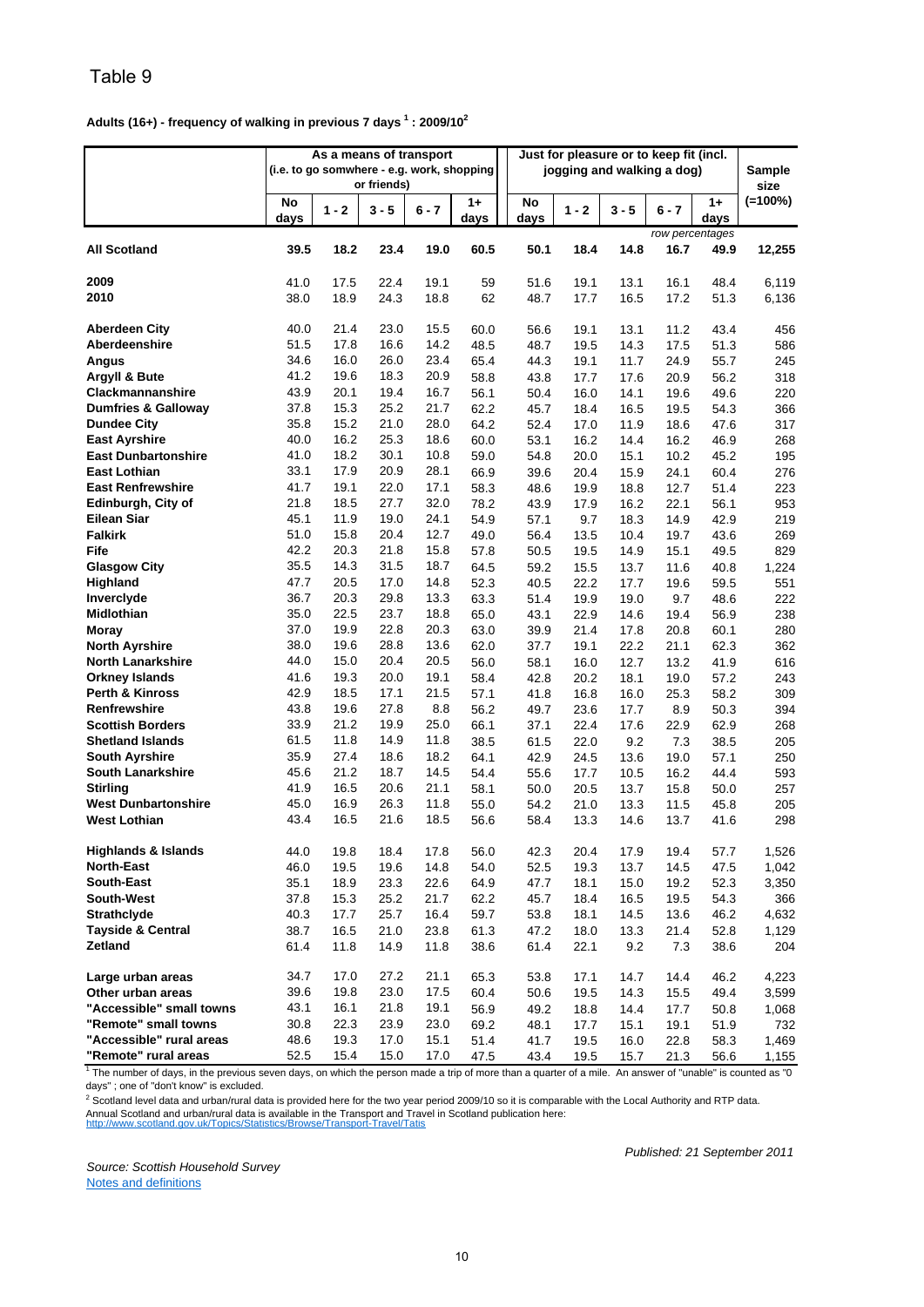**Households - walking time to nearest bus stop and frequency of bus service: 2009/101**

|                                                           | Walking time to nearest bus stop |        |               |          |                           |                 |        |                                                |       |         |       |                                         |                  |
|-----------------------------------------------------------|----------------------------------|--------|---------------|----------|---------------------------|-----------------|--------|------------------------------------------------|-------|---------|-------|-----------------------------------------|------------------|
|                                                           | up to 6 minutes                  |        |               |          |                           | 7 to 13 minutes |        |                                                |       |         |       |                                         | <b>Sample</b>    |
|                                                           | buses per hour                   |        |               |          |                           | buses per hour  |        |                                                |       | $14+$   | Don't | No bus                                  | size             |
|                                                           | 5 or                             | 3 or 4 | 1 or 2        | less     | Don't                     | 5 or            | 3 or 4 | less                                           | Don't | minutes | know  | service                                 | $(=100\%)$       |
|                                                           | more                             |        |               | frequent | know                      | more            |        | frequent                                       | know  |         |       |                                         |                  |
|                                                           |                                  |        |               |          |                           |                 |        |                                                |       |         |       | row percentages                         |                  |
| All                                                       | 29.9                             | 20.1   | 21.8          | 2.7      | 10.3                      | 2.9             | 1.9    | 2.9                                            | 1.3   | 3.7     | 1.2   | 1.2                                     | 28,404           |
| 2009                                                      | 33.7                             | 20.7   | 20.4          | 2.7      | 6.9                       |                 | 2.1    |                                                | 0.9   | 4.1     | 1.2   | 1.2                                     |                  |
| 2010                                                      | 26.1                             | 19.5   | 23.1          | 2.8      | 13.8                      | 3.6<br>2.2      | 1.7    | 2.6<br>3.3                                     | 1.8   | 3.4     | 1.2   | 1.3                                     | 14,190<br>14,214 |
|                                                           |                                  |        |               |          |                           |                 |        |                                                |       |         |       |                                         |                  |
| <b>Aberdeen City</b>                                      | 42.2                             | 35.2   | 5.0           | 0.5      | 7.9                       | 2.0             | 3.3    | 0.5                                            | 1.0   | 1.1     | 1.0   | 0.1                                     | 1,057            |
| Aberdeenshire                                             | 10.4                             | 11.1   | 30.5          | 7.3      | 12.9                      | 2.0             | 1.6    | 4.6                                            | 1.3   | 11.4    | 1.6   | 5.4                                     | 1,308            |
| Angus                                                     | 14.5                             | 15.1   | 34.3          | 5.6      | 14.8                      | 0.9             | 1.1    | 3.2                                            | 1.7   | 7.0     | 1.5   | 0.3                                     | 544              |
| Argyll & Bute                                             | 10.0                             | 4.5    | 35.6          | 13.3     | 15.6                      | 1.4             | 0.0    | 6.0                                            | 1.7   | 6.5     | 1.9   | 3.4                                     | 678              |
| Clackmannanshire                                          | 14.9                             | 35.9   | 18.5          | 4.5      | 15.5                      | 1.2             | 1.8    | 3.1                                            | 0.9   | 3.0     | 0.8   | 0.0                                     | 509              |
| <b>Dumfries &amp; Galloway</b>                            | 12.2                             | 10.1   | 40.7          | 7.0      | 11.7                      | 1.1             | 0.4    | 4.5                                            | 1.3   | 7.4     | 1.5   | 2.0                                     | 853              |
| <b>Dundee City</b>                                        | 42.1                             | 25.3   | 11.0          | 0.1      | 15.3                      | 1.6             | 1.5    | 1.5                                            | 0.5   | 0.5     | 0.7   | 0.0                                     | 777              |
| <b>East Ayrshire</b>                                      | 17.6                             | 26.6   | 28.5          | 1.0      | 10.4                      | 2.7             | 2.9    | 3.2                                            | 1.4   | 4.1     | 0.6   | 1.1                                     | 608              |
| <b>East Dunbartonshire</b>                                | 25.4                             | 20.4   | 23.2          | 0.4      | 9.0                       | 4.9             | 2.4    | 5.6                                            | 4.7   | 3.2     | 0.8   | 0.0                                     | 472              |
| East Lothian                                              | 26.5                             | 17.4   | 35.2          | 3.7      | 3.4                       | 2.1             | 2.1    | 3.5                                            | 0.2   | 2.6     | 0.3   | 2.9                                     | 639              |
| <b>East Renfrewshire</b>                                  | 30.7                             | 26.0   | 15.7          | 0.0      | 7.3                       | 6.2             | 2.6    | 4.9                                            | 2.2   | 3.6     | 0.7   | 0.0                                     | 535              |
| Edinburgh, City of                                        | 54.8                             | 24.4   | 5.7           | 0.4      | 4.5                       | 4.5             | 2.9    | 0.7                                            | 0.6   | 1.2     | 0.3   | 0.0                                     | 2,243            |
| Eilean Siar                                               | 11.2                             | 0.2    | 18.1          | 33.6     | 16.8                      | 1.7             | 0.0    | 3.3                                            | 2.3   | 6.6     | 4.3   | 2.0                                     | 484              |
| <b>Falkirk</b>                                            | 14.5                             | 32.2   | 26.0          | 1.2      | 16.7                      | 1.8             | 2.4    | 1.4                                            | 1.7   | 0.9     | 1.1   | 0.0                                     | 666              |
| Fife                                                      | 21.8                             | 26.4   | 28.7          | 1.2      | 12.8                      | 1.4             | 1.3    | 1.7                                            | 1.0   | 2.2     | 1.3   | 0.2                                     | 1,887            |
| <b>Glasgow City</b>                                       | 53.3                             | 17.7   | 10.8          | 0.0      | 8.0                       | 4.3             | 1.4    | 1.2                                            | 0.8   | 1.0     | 1.3   | 0.0                                     | 3,028            |
| Highland                                                  | 8.3                              | 9.5    | 28.1          | 11.7     | 10.1                      | 1.5             | 0.7    | 7.5                                            | 1.8   | 12.5    | 2.4   | 5.8                                     | 1,233            |
| Inverclyde                                                | 25.8                             | 36.4   | 19.2          | 0.0      | 6.9                       | 2.4             | 1.8    | 2.3                                            | 1.6   | 2.7     | 0.6   | 0.2                                     | 528              |
| Midlothian                                                | 23.2                             | 35.6   | 21.8          | 0.6      | 3.3                       | 2.7             | 5.9    | 1.7                                            | 0.5   | 3.9     | 0.5   | 0.2                                     | 565              |
| Moray                                                     | 7.6                              | 15.1   | 37.6          | 4.9      | 16.0                      | 0.7             | 0.4    | 6.0                                            | 0.5   | 5.4     | 2.2   | 3.5                                     | 611              |
| <b>North Ayrshire</b>                                     | 35.7                             | 13.8   | 26.0          | 2.2      | 7.0                       | 3.2             | 1.5    | 4.2                                            | 1.9   | 3.5     | 1.0   | 0.1                                     | 785              |
| <b>North Lanarkshire</b>                                  | 29.8                             | 21.1   | 21.1          | 0.4      | 13.6                      | 5.0             | 1.6    | 1.7                                            | 1.8   | 2.7     | 1.3   | 0.0                                     | 1,419            |
| <b>Orkney Islands</b>                                     | 7.0                              | 0.3    | 14.5          | 16.8     | 14.3                      | 0.5             | 0.0    | 8.4                                            | 2.3   | 9.7     | 7.6   | 18.4                                    | 496              |
| Perth & Kinross                                           | 30.0                             | 7.0    | 31.9          | 5.0      | 7.9                       | 2.9             | 0.1    | 5.3                                            | 1.0   | 4.4     | 1.6   | 2.8                                     | 784              |
| Renfrewshire                                              | 41.0                             | 19.8   | 17.1          | 0.0      | 7.7                       | 3.7             | 2.6    | 4.0                                            | 1.1   | 2.2     | 0.5   | 0.1                                     | 900              |
| <b>Scottish Borders</b>                                   | 9.1                              | 6.3    | 37.5          | 7.4      | 11.7                      | 1.9             | 0.1    | 6.5                                            | 1.8   | 11.0    | 1.0   | 5.7                                     | 601              |
| <b>Shetland Islands</b>                                   | 9.5                              | 0.0    | 17.6          | 25.9     | 13.4                      | 1.4             | 0.0    | 4.3                                            | 2.1   | 10.8    | 1.2   | 13.8                                    | 439              |
| <b>South Ayrshire</b>                                     | 16.9                             | 28.0   | 28.0          | 1.1      | 9.8                       | 2.7             | 3.6    | 2.5                                            | 1.3   | 4.4     | 1.3   | 0.4                                     | 580              |
| <b>South Lanarkshire</b>                                  | 28.2                             | 16.4   | 23.5          | 1.2      | 10.9                      | 3.5             | 4.1    | 3.4                                            | 2.4   | 3.8     | 1.5   | 1.1                                     | 1,422            |
| <b>Stirling</b>                                           | 13.6                             | 21.2   | 31.1          | 6.7      | 11.4                      | 1.6             | 0.4    | 4.3                                            | 2.0   | 5.2     | 0.4   | 2.0                                     | 569              |
| <b>West Dunbartonshire</b>                                | 44.4                             | 24.4   | 9.4           | 0.0      | 13.4                      | 3.3             | 0.9    | 1.5                                            | 1.4   | 1.1     | 0.2   | 0.0                                     | 491              |
| <b>West Lothian</b>                                       | 17.3                             | 21.2   | 34.6          | 0.2      | 14.8                      | 3.1             | 1.8    | 2.8                                            | 1.4   | 1.6     | 0.9   | 0.4                                     | 693              |
| <b>Highlands &amp; Islands</b>                            | 8.8                              | 8.9    | 28.9          | 12.9     | 12.7                      | 1.2             | 0.5    | 6.5                                            | 1.6   | 9.7     | 2.7   | 5.6                                     | 3,311            |
| <b>North-East</b>                                         | 26.4                             | 23.2   | 17.7          | 3.9      | 10.4                      | 2.0             | 2.5    | 2.5                                            | 1.1   | 6.2     | 1.3   | 2.8                                     | 2,365            |
| South-East                                                | 30.5                             | 24.4   | 21.9          | 1.5      | 9.7                       | 2.8             | 2.2    | 2.0                                            | 1.0   | 2.5     | 0.8   | 0.7                                     | 7,804            |
| <b>South-West</b>                                         | 12.2                             | 10.1   | 40.7          | 7.0      | 11.7                      | 1.1             | 0.4    | 4.5                                            | 1.3   | 7.4     | 1.5   | 2.0                                     | 853              |
| <b>Strathclyde</b>                                        | 36.3                             | 20.2   | 18.9          | 0.5      | 9.7                       | 4.0             | 2.2    | 2.7                                            | 1.6   | 2.6     | 1.1   | 0.3                                     | 10,951           |
| <b>Tayside &amp; Central</b>                              | 27.5                             | 16.9   | 25.8          | 3.9      | 12.4                      | 1.8             | 0.8    | 3.5                                            | 1.2   | 3.9     | 1.1   | 1.2                                     | 2,672            |
| Zetland                                                   | 9.5                              | 0.0    | 17.7          | 26.0     | 13.3                      | 1.4             | 0.0    | 4.3                                            | 1.8   | 10.8    | 1.2   | 13.9                                    | 437              |
|                                                           |                                  |        |               |          |                           |                 |        |                                                |       |         |       |                                         |                  |
| Large urban areas                                         | 47.8                             | 22.5   | 9.8           | 0.2      | 8.3                       | 4.3             | 2.2    | 1.4                                            | 1.2   | 1.4     | 0.9   | 0.0                                     | 10,113           |
| Other urban areas                                         | 26.7                             | 26.2   | 24.6          | 0.5      | 12.3                      | 2.4             | 2.1    | 1.6                                            | 1.2   | 1.2     | 1.3   | 0.0                                     | 8,355            |
| "Accessible" small towns                                  | 11.1                             | 25.2   | 36.9          | 1.6      | 11.3                      | 1.4             | 2.5    | 5.0                                            | 1.6   | 2.4     | 0.9   | 0.0                                     | 2,444            |
| "Remote" small towns                                      | 10.9                             | 5.2    | 50.7          | 2.0      | 16.9                      | 1.0             | 0.5    | 5.6                                            | 1.7   | 2.6     | 2.4   | 0.5                                     | 1,560            |
| "Accessible" rural areas                                  | 8.7                              | 7.4    | 35.4          | 8.1      | 9.7                       | 1.9             | 1.2    | 6.2                                            | 1.6   | 14.1    | 1.2   | 4.7                                     | 3,348            |
| "Remote" rural areas                                      | 5.7                              | 1.0    | 21.4          | 22.8     | 9.2                       | 1.9             | 0.2    | 8.3                                            | 2.1   | 15.0    | 1.3   | 11.2                                    | 2,568            |
| $^1$ Scotland lovel data and urban/rural data is provided |                                  | horo   | for than this |          | $2000/10$ co it is compar |                 |        | able utile has utinodiu A loop Lodt dituralder |       |         |       | Annual Scotland and urban/rural data in |                  |

http://www.scotland.gov.uk/Topics/Statistics/Browse/Transport-Travel/Tatis <sup>1</sup> Scotland level data and urban/rural data is provided here for the two year period 2009/10 so it is comparable with the Local Authority and RTP data. Annual Scotland and urban/rural data is<br>available in the Transport an

*Source: Scottish Household Survey*

*Published: 21 September 2011*

Notes and definitions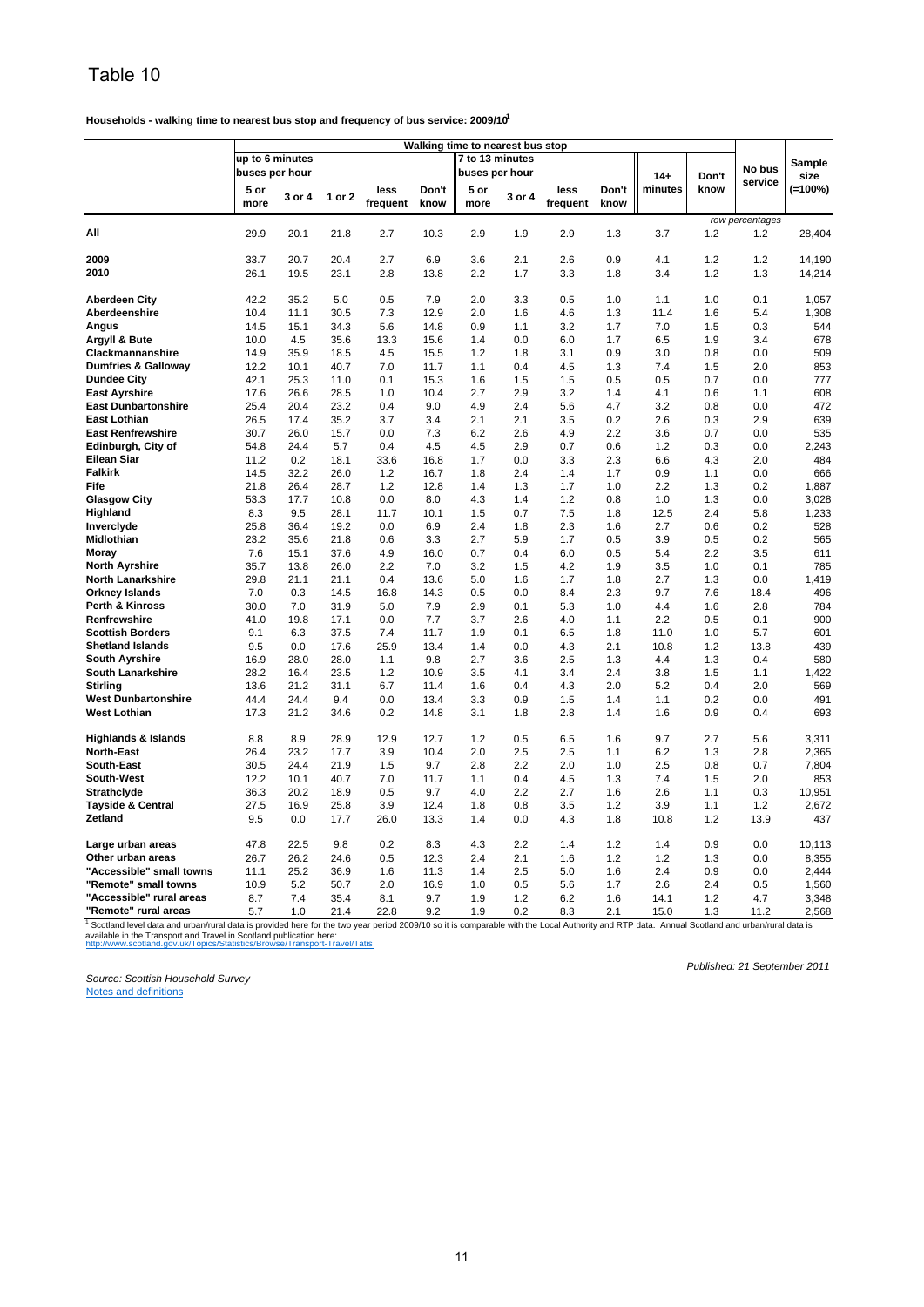#### **Adults (16+) - use of local bus servces, and train services in the previous month: 2009/10<sup>1</sup>**

| Every day,<br>2 or 3<br>2 or 3<br>About<br>About once a<br>Not used<br>Every day,<br>About<br>About once a<br>Not used<br><b>Sample</b><br>or almost<br>times per<br>or almost<br>once a<br>fortnight, or<br>times per<br>once a<br>fortnight, or<br>size<br>in past<br>in past<br>every day<br>week<br>week<br>about once a<br>month<br>every day<br>week<br>week<br>about once a<br>month<br>$(=100%)$<br>month<br>month<br>row percentages<br>11.1<br>11.7<br>8.0<br>55.3<br>2.0<br>3.6<br>75.9<br><b>All Scotland</b><br>13.8<br>2.0<br>16.6<br>24,939<br>2009<br>11.3<br>11.8<br>8.4<br>14.1<br>54.5<br>2.1<br>2.1<br>3.7<br>15.9<br>76.2<br>12,517<br>2010<br>56.1<br>3.5<br>11.0<br>11.7<br>7.7<br>13.5<br>1.9<br>1.9<br>17.3<br>75.5<br>12,422<br>20.7<br>11.9<br>15.1<br>11.3<br>41.1<br><b>Aberdeen City</b><br>0.2<br>0.4<br>1.3<br>12.0<br>86.2<br>905<br>3.3<br>4.2<br>5.4<br>75.6<br>Aberdeenshire<br>11.5<br>1.0<br>1.0<br>9.9<br>87.9<br>0.2<br>1,190<br>4.2<br>8.8<br>5.7<br>12.8<br>68.6<br>2.2<br>82.2<br>Angus<br>0.2<br>1.1<br>495<br>14.2<br>4.0<br>4.7<br>9.2<br>6.2<br>76.0<br>2.4<br>4.9<br>623<br>Argyll & Bute<br>2.6<br>16.3<br>73.8<br>7.3<br>68.8<br>7.7<br>5.8<br>10.4<br>0.4<br>3.7<br>23.9<br>71.4<br>434<br><b>Clackmannanshire</b><br>0.5<br>4.1<br>9.2<br>7.9<br>12.6<br>66.3<br><b>Dumfries &amp; Galloway</b><br>0.8<br>84.2<br>762<br>0.1<br>0.6<br>14.3<br>16.8<br>16.9<br>8.8<br>13.9<br>43.6<br>88.7<br>657<br><b>Dundee City</b><br>0.2<br>0.7<br>2.0<br>8.4<br>62.3<br><b>East Ayrshire</b><br>5.1<br>11.5<br>8.8<br>12.2<br>0.7<br>15.4<br>81.4<br>524<br>1.2<br>1.3<br>6.1<br>9.8<br>7.0<br>13.0<br>64.2<br><b>East Dunbartonshire</b><br>8.2<br>9.0<br>54.7<br>422<br>5.0<br>23.1<br>6.7<br>11.6<br>10.8<br>16.8<br>54.0<br>572<br><b>East Lothian</b><br>2.9<br>1.8<br>4.1<br>20.7<br>70.5<br>7.4<br>7.6<br><b>East Renfrewshire</b><br>9.6<br>16.2<br>59.2<br>5.7<br>7.4<br>59.7<br>442<br>2.6<br>24.5<br>23.8<br>19.8<br>23.6<br>19.4<br>13.5<br>Edinburgh, City of<br>0.9<br>1,944<br>1.4<br>3.1<br>16.8<br>77.8<br>4.6<br>4.8<br>8.2<br>77.0<br>5.4<br>0.3<br>4.0<br>95.5<br>438<br>Eilean Siar<br>0.2<br>0.1<br><b>Falkirk</b><br>5.9<br>8.5<br>11.9<br>62.3<br>11.4<br>3.6<br>2.2<br>3.0<br>68.7<br>561<br>22.6<br>59.7<br>8.5<br>10.6<br>8.2<br>13.0<br>Fife<br>0.9<br>1.3<br>1.5<br>15.5<br>80.8<br>1,665<br>20.7<br>15.9<br>9.0<br>12.9<br>41.6<br>3.9<br>6.9<br>69.6<br>2,537<br><b>Glasgow City</b><br>4.7<br>14.8<br>2.4<br>5.5<br>4.9<br>12.4<br>74.8<br>0.2<br>1.1<br>86.8<br>1,089<br>Highland<br>0.6<br>11.3<br>14.5<br>10.8<br>7.0<br>11.2<br>56.5<br>Inverclyde<br>1.4<br>2.9<br>466<br>4.4<br>21.5<br>69.8<br>14.8<br>14.6<br>11.7<br>25.0<br>33.9<br>Midlothian<br>0.3<br>0.2<br>9.1<br>90.5<br>483<br>÷.<br>2.8<br>5.0<br>5.1<br>10.6<br>76.4<br>0.3<br>573<br>Moray<br>0.6<br>0.3<br>13.3<br>85.6<br>9.8<br><b>North Ayrshire</b><br>12.1<br>4.8<br>14.4<br>58.9<br>722<br>3.1<br>2.1<br>3.8<br>22.1<br>68.8<br>10.8<br>11.3<br>6.4<br>11.1<br>60.3<br><b>North Lanarkshire</b><br>1,255<br>3.5<br>2.9<br>4.9<br>20.8<br>68.0<br>0.3<br>7.8<br>3.3<br>1.9<br>86.6<br><b>Orkney Islands</b><br>1.9<br>98.1<br>479<br>$\cdot$<br>6.6<br>57.7<br>Perth & Kinross<br>9.4<br>12.2<br>14.1<br>0.5<br>668<br>0.3<br>3.4<br>12.0<br>83.7<br>9.7<br>48.0<br>12.3<br>14.1<br>15.8<br>Renfrewshire<br>3.3<br>5.5<br>3.2<br>19.3<br>68.7<br>803<br>4.6<br>5.2<br>69.4<br>6.3<br>14.5<br>0.3<br>538<br><b>Scottish Borders</b><br>1.0<br>0.9<br>5.0<br>92.9<br>2.2<br>3.9<br>3.7<br>4.2<br>85.9<br>406<br><b>Shetland Islands</b><br>0.8<br>99.2<br>$\blacksquare$<br>7.8<br>11.8<br>7.8<br>11.6<br>61.0<br>1.7<br>1.4<br>2.1<br>534<br><b>South Ayrshire</b><br>21.8<br>73.0<br>10.6<br>10.1<br>7.5<br>11.2<br>60.6<br>2.0<br>5.4<br>1,217<br><b>South Lanarkshire</b><br>3.1<br>24.2<br>65.3<br>6.9<br>9.1<br>11.7<br>9.3<br>63.0<br>3.1<br>65.0<br>520<br>Stirling<br>3.7<br>6.5<br>21.7<br>15.1<br>12.9<br>6.8<br>10.3<br>55.0<br><b>West Dunbartonshire</b><br>20.6<br>427<br>6.4<br>5.2<br>7.6<br>60.2<br>5.6<br>8.3<br>7.7<br>15.0<br>63.3<br>3.4<br>588<br>West Lothian<br>1.0<br>1.5<br>23.0<br>71.1<br>2.8<br>5.2<br>4.8<br>76.0<br>11.1<br>3,029<br>88.1<br><b>Highlands &amp; Islands</b><br>0.2<br>0.6<br>0.8<br>10.3<br>7.4<br>8.2<br>15.9<br>59.2<br>2,095<br>9.4<br><b>North-East</b><br>0.6<br>0.3<br>1.1<br>10.9<br>87.1<br>47.9<br>6,786<br><b>South-East</b><br>13.1<br>13.1<br>9.7<br>16.2<br>1.2<br>2.5<br>1.4<br>16.9<br>78.0<br>66.3<br>762<br>4.1<br>9.2<br>7.9<br>12.6<br>South-West<br>84.2<br>0.1<br>0.6<br>0.8<br>14.3 | Local bus services |      |     |      |      | <b>Train services</b> |  |  |  |      |       |
|--------------------------------------------------------------------------------------------------------------------------------------------------------------------------------------------------------------------------------------------------------------------------------------------------------------------------------------------------------------------------------------------------------------------------------------------------------------------------------------------------------------------------------------------------------------------------------------------------------------------------------------------------------------------------------------------------------------------------------------------------------------------------------------------------------------------------------------------------------------------------------------------------------------------------------------------------------------------------------------------------------------------------------------------------------------------------------------------------------------------------------------------------------------------------------------------------------------------------------------------------------------------------------------------------------------------------------------------------------------------------------------------------------------------------------------------------------------------------------------------------------------------------------------------------------------------------------------------------------------------------------------------------------------------------------------------------------------------------------------------------------------------------------------------------------------------------------------------------------------------------------------------------------------------------------------------------------------------------------------------------------------------------------------------------------------------------------------------------------------------------------------------------------------------------------------------------------------------------------------------------------------------------------------------------------------------------------------------------------------------------------------------------------------------------------------------------------------------------------------------------------------------------------------------------------------------------------------------------------------------------------------------------------------------------------------------------------------------------------------------------------------------------------------------------------------------------------------------------------------------------------------------------------------------------------------------------------------------------------------------------------------------------------------------------------------------------------------------------------------------------------------------------------------------------------------------------------------------------------------------------------------------------------------------------------------------------------------------------------------------------------------------------------------------------------------------------------------------------------------------------------------------------------------------------------------------------------------------------------------------------------------------------------------------------------------------------------------------------------------------------------------------------------------------------------------------------------------------------------------------------------------------------------------------------------------------------------------------------------------------------------------------------------------------------------------------------------------------------------------------------------------------------------------------------------------------------------------------------------------------------------------------------------------------------------------------------------------------------------------------------------------------------------------------------------------------------------------------------------------------------------------------------------------------------------------------------------------------------------------|--------------------|------|-----|------|------|-----------------------|--|--|--|------|-------|
|                                                                                                                                                                                                                                                                                                                                                                                                                                                                                                                                                                                                                                                                                                                                                                                                                                                                                                                                                                                                                                                                                                                                                                                                                                                                                                                                                                                                                                                                                                                                                                                                                                                                                                                                                                                                                                                                                                                                                                                                                                                                                                                                                                                                                                                                                                                                                                                                                                                                                                                                                                                                                                                                                                                                                                                                                                                                                                                                                                                                                                                                                                                                                                                                                                                                                                                                                                                                                                                                                                                                                                                                                                                                                                                                                                                                                                                                                                                                                                                                                                                                                                                                                                                                                                                                                                                                                                                                                                                                                                                                                                                                              |                    |      |     |      |      |                       |  |  |  |      |       |
|                                                                                                                                                                                                                                                                                                                                                                                                                                                                                                                                                                                                                                                                                                                                                                                                                                                                                                                                                                                                                                                                                                                                                                                                                                                                                                                                                                                                                                                                                                                                                                                                                                                                                                                                                                                                                                                                                                                                                                                                                                                                                                                                                                                                                                                                                                                                                                                                                                                                                                                                                                                                                                                                                                                                                                                                                                                                                                                                                                                                                                                                                                                                                                                                                                                                                                                                                                                                                                                                                                                                                                                                                                                                                                                                                                                                                                                                                                                                                                                                                                                                                                                                                                                                                                                                                                                                                                                                                                                                                                                                                                                                              |                    |      |     |      |      |                       |  |  |  |      |       |
|                                                                                                                                                                                                                                                                                                                                                                                                                                                                                                                                                                                                                                                                                                                                                                                                                                                                                                                                                                                                                                                                                                                                                                                                                                                                                                                                                                                                                                                                                                                                                                                                                                                                                                                                                                                                                                                                                                                                                                                                                                                                                                                                                                                                                                                                                                                                                                                                                                                                                                                                                                                                                                                                                                                                                                                                                                                                                                                                                                                                                                                                                                                                                                                                                                                                                                                                                                                                                                                                                                                                                                                                                                                                                                                                                                                                                                                                                                                                                                                                                                                                                                                                                                                                                                                                                                                                                                                                                                                                                                                                                                                                              |                    |      |     |      |      |                       |  |  |  |      |       |
|                                                                                                                                                                                                                                                                                                                                                                                                                                                                                                                                                                                                                                                                                                                                                                                                                                                                                                                                                                                                                                                                                                                                                                                                                                                                                                                                                                                                                                                                                                                                                                                                                                                                                                                                                                                                                                                                                                                                                                                                                                                                                                                                                                                                                                                                                                                                                                                                                                                                                                                                                                                                                                                                                                                                                                                                                                                                                                                                                                                                                                                                                                                                                                                                                                                                                                                                                                                                                                                                                                                                                                                                                                                                                                                                                                                                                                                                                                                                                                                                                                                                                                                                                                                                                                                                                                                                                                                                                                                                                                                                                                                                              |                    |      |     |      |      |                       |  |  |  |      |       |
|                                                                                                                                                                                                                                                                                                                                                                                                                                                                                                                                                                                                                                                                                                                                                                                                                                                                                                                                                                                                                                                                                                                                                                                                                                                                                                                                                                                                                                                                                                                                                                                                                                                                                                                                                                                                                                                                                                                                                                                                                                                                                                                                                                                                                                                                                                                                                                                                                                                                                                                                                                                                                                                                                                                                                                                                                                                                                                                                                                                                                                                                                                                                                                                                                                                                                                                                                                                                                                                                                                                                                                                                                                                                                                                                                                                                                                                                                                                                                                                                                                                                                                                                                                                                                                                                                                                                                                                                                                                                                                                                                                                                              |                    |      |     |      |      |                       |  |  |  |      |       |
|                                                                                                                                                                                                                                                                                                                                                                                                                                                                                                                                                                                                                                                                                                                                                                                                                                                                                                                                                                                                                                                                                                                                                                                                                                                                                                                                                                                                                                                                                                                                                                                                                                                                                                                                                                                                                                                                                                                                                                                                                                                                                                                                                                                                                                                                                                                                                                                                                                                                                                                                                                                                                                                                                                                                                                                                                                                                                                                                                                                                                                                                                                                                                                                                                                                                                                                                                                                                                                                                                                                                                                                                                                                                                                                                                                                                                                                                                                                                                                                                                                                                                                                                                                                                                                                                                                                                                                                                                                                                                                                                                                                                              |                    |      |     |      |      |                       |  |  |  |      |       |
|                                                                                                                                                                                                                                                                                                                                                                                                                                                                                                                                                                                                                                                                                                                                                                                                                                                                                                                                                                                                                                                                                                                                                                                                                                                                                                                                                                                                                                                                                                                                                                                                                                                                                                                                                                                                                                                                                                                                                                                                                                                                                                                                                                                                                                                                                                                                                                                                                                                                                                                                                                                                                                                                                                                                                                                                                                                                                                                                                                                                                                                                                                                                                                                                                                                                                                                                                                                                                                                                                                                                                                                                                                                                                                                                                                                                                                                                                                                                                                                                                                                                                                                                                                                                                                                                                                                                                                                                                                                                                                                                                                                                              |                    |      |     |      |      |                       |  |  |  |      |       |
|                                                                                                                                                                                                                                                                                                                                                                                                                                                                                                                                                                                                                                                                                                                                                                                                                                                                                                                                                                                                                                                                                                                                                                                                                                                                                                                                                                                                                                                                                                                                                                                                                                                                                                                                                                                                                                                                                                                                                                                                                                                                                                                                                                                                                                                                                                                                                                                                                                                                                                                                                                                                                                                                                                                                                                                                                                                                                                                                                                                                                                                                                                                                                                                                                                                                                                                                                                                                                                                                                                                                                                                                                                                                                                                                                                                                                                                                                                                                                                                                                                                                                                                                                                                                                                                                                                                                                                                                                                                                                                                                                                                                              |                    |      |     |      |      |                       |  |  |  |      |       |
|                                                                                                                                                                                                                                                                                                                                                                                                                                                                                                                                                                                                                                                                                                                                                                                                                                                                                                                                                                                                                                                                                                                                                                                                                                                                                                                                                                                                                                                                                                                                                                                                                                                                                                                                                                                                                                                                                                                                                                                                                                                                                                                                                                                                                                                                                                                                                                                                                                                                                                                                                                                                                                                                                                                                                                                                                                                                                                                                                                                                                                                                                                                                                                                                                                                                                                                                                                                                                                                                                                                                                                                                                                                                                                                                                                                                                                                                                                                                                                                                                                                                                                                                                                                                                                                                                                                                                                                                                                                                                                                                                                                                              |                    |      |     |      |      |                       |  |  |  |      |       |
|                                                                                                                                                                                                                                                                                                                                                                                                                                                                                                                                                                                                                                                                                                                                                                                                                                                                                                                                                                                                                                                                                                                                                                                                                                                                                                                                                                                                                                                                                                                                                                                                                                                                                                                                                                                                                                                                                                                                                                                                                                                                                                                                                                                                                                                                                                                                                                                                                                                                                                                                                                                                                                                                                                                                                                                                                                                                                                                                                                                                                                                                                                                                                                                                                                                                                                                                                                                                                                                                                                                                                                                                                                                                                                                                                                                                                                                                                                                                                                                                                                                                                                                                                                                                                                                                                                                                                                                                                                                                                                                                                                                                              |                    |      |     |      |      |                       |  |  |  |      |       |
|                                                                                                                                                                                                                                                                                                                                                                                                                                                                                                                                                                                                                                                                                                                                                                                                                                                                                                                                                                                                                                                                                                                                                                                                                                                                                                                                                                                                                                                                                                                                                                                                                                                                                                                                                                                                                                                                                                                                                                                                                                                                                                                                                                                                                                                                                                                                                                                                                                                                                                                                                                                                                                                                                                                                                                                                                                                                                                                                                                                                                                                                                                                                                                                                                                                                                                                                                                                                                                                                                                                                                                                                                                                                                                                                                                                                                                                                                                                                                                                                                                                                                                                                                                                                                                                                                                                                                                                                                                                                                                                                                                                                              |                    |      |     |      |      |                       |  |  |  |      |       |
|                                                                                                                                                                                                                                                                                                                                                                                                                                                                                                                                                                                                                                                                                                                                                                                                                                                                                                                                                                                                                                                                                                                                                                                                                                                                                                                                                                                                                                                                                                                                                                                                                                                                                                                                                                                                                                                                                                                                                                                                                                                                                                                                                                                                                                                                                                                                                                                                                                                                                                                                                                                                                                                                                                                                                                                                                                                                                                                                                                                                                                                                                                                                                                                                                                                                                                                                                                                                                                                                                                                                                                                                                                                                                                                                                                                                                                                                                                                                                                                                                                                                                                                                                                                                                                                                                                                                                                                                                                                                                                                                                                                                              |                    |      |     |      |      |                       |  |  |  |      |       |
|                                                                                                                                                                                                                                                                                                                                                                                                                                                                                                                                                                                                                                                                                                                                                                                                                                                                                                                                                                                                                                                                                                                                                                                                                                                                                                                                                                                                                                                                                                                                                                                                                                                                                                                                                                                                                                                                                                                                                                                                                                                                                                                                                                                                                                                                                                                                                                                                                                                                                                                                                                                                                                                                                                                                                                                                                                                                                                                                                                                                                                                                                                                                                                                                                                                                                                                                                                                                                                                                                                                                                                                                                                                                                                                                                                                                                                                                                                                                                                                                                                                                                                                                                                                                                                                                                                                                                                                                                                                                                                                                                                                                              |                    |      |     |      |      |                       |  |  |  |      |       |
|                                                                                                                                                                                                                                                                                                                                                                                                                                                                                                                                                                                                                                                                                                                                                                                                                                                                                                                                                                                                                                                                                                                                                                                                                                                                                                                                                                                                                                                                                                                                                                                                                                                                                                                                                                                                                                                                                                                                                                                                                                                                                                                                                                                                                                                                                                                                                                                                                                                                                                                                                                                                                                                                                                                                                                                                                                                                                                                                                                                                                                                                                                                                                                                                                                                                                                                                                                                                                                                                                                                                                                                                                                                                                                                                                                                                                                                                                                                                                                                                                                                                                                                                                                                                                                                                                                                                                                                                                                                                                                                                                                                                              |                    |      |     |      |      |                       |  |  |  |      |       |
|                                                                                                                                                                                                                                                                                                                                                                                                                                                                                                                                                                                                                                                                                                                                                                                                                                                                                                                                                                                                                                                                                                                                                                                                                                                                                                                                                                                                                                                                                                                                                                                                                                                                                                                                                                                                                                                                                                                                                                                                                                                                                                                                                                                                                                                                                                                                                                                                                                                                                                                                                                                                                                                                                                                                                                                                                                                                                                                                                                                                                                                                                                                                                                                                                                                                                                                                                                                                                                                                                                                                                                                                                                                                                                                                                                                                                                                                                                                                                                                                                                                                                                                                                                                                                                                                                                                                                                                                                                                                                                                                                                                                              |                    |      |     |      |      |                       |  |  |  |      |       |
|                                                                                                                                                                                                                                                                                                                                                                                                                                                                                                                                                                                                                                                                                                                                                                                                                                                                                                                                                                                                                                                                                                                                                                                                                                                                                                                                                                                                                                                                                                                                                                                                                                                                                                                                                                                                                                                                                                                                                                                                                                                                                                                                                                                                                                                                                                                                                                                                                                                                                                                                                                                                                                                                                                                                                                                                                                                                                                                                                                                                                                                                                                                                                                                                                                                                                                                                                                                                                                                                                                                                                                                                                                                                                                                                                                                                                                                                                                                                                                                                                                                                                                                                                                                                                                                                                                                                                                                                                                                                                                                                                                                                              |                    |      |     |      |      |                       |  |  |  |      |       |
|                                                                                                                                                                                                                                                                                                                                                                                                                                                                                                                                                                                                                                                                                                                                                                                                                                                                                                                                                                                                                                                                                                                                                                                                                                                                                                                                                                                                                                                                                                                                                                                                                                                                                                                                                                                                                                                                                                                                                                                                                                                                                                                                                                                                                                                                                                                                                                                                                                                                                                                                                                                                                                                                                                                                                                                                                                                                                                                                                                                                                                                                                                                                                                                                                                                                                                                                                                                                                                                                                                                                                                                                                                                                                                                                                                                                                                                                                                                                                                                                                                                                                                                                                                                                                                                                                                                                                                                                                                                                                                                                                                                                              |                    |      |     |      |      |                       |  |  |  |      |       |
|                                                                                                                                                                                                                                                                                                                                                                                                                                                                                                                                                                                                                                                                                                                                                                                                                                                                                                                                                                                                                                                                                                                                                                                                                                                                                                                                                                                                                                                                                                                                                                                                                                                                                                                                                                                                                                                                                                                                                                                                                                                                                                                                                                                                                                                                                                                                                                                                                                                                                                                                                                                                                                                                                                                                                                                                                                                                                                                                                                                                                                                                                                                                                                                                                                                                                                                                                                                                                                                                                                                                                                                                                                                                                                                                                                                                                                                                                                                                                                                                                                                                                                                                                                                                                                                                                                                                                                                                                                                                                                                                                                                                              |                    |      |     |      |      |                       |  |  |  |      |       |
|                                                                                                                                                                                                                                                                                                                                                                                                                                                                                                                                                                                                                                                                                                                                                                                                                                                                                                                                                                                                                                                                                                                                                                                                                                                                                                                                                                                                                                                                                                                                                                                                                                                                                                                                                                                                                                                                                                                                                                                                                                                                                                                                                                                                                                                                                                                                                                                                                                                                                                                                                                                                                                                                                                                                                                                                                                                                                                                                                                                                                                                                                                                                                                                                                                                                                                                                                                                                                                                                                                                                                                                                                                                                                                                                                                                                                                                                                                                                                                                                                                                                                                                                                                                                                                                                                                                                                                                                                                                                                                                                                                                                              |                    |      |     |      |      |                       |  |  |  |      |       |
|                                                                                                                                                                                                                                                                                                                                                                                                                                                                                                                                                                                                                                                                                                                                                                                                                                                                                                                                                                                                                                                                                                                                                                                                                                                                                                                                                                                                                                                                                                                                                                                                                                                                                                                                                                                                                                                                                                                                                                                                                                                                                                                                                                                                                                                                                                                                                                                                                                                                                                                                                                                                                                                                                                                                                                                                                                                                                                                                                                                                                                                                                                                                                                                                                                                                                                                                                                                                                                                                                                                                                                                                                                                                                                                                                                                                                                                                                                                                                                                                                                                                                                                                                                                                                                                                                                                                                                                                                                                                                                                                                                                                              |                    |      |     |      |      |                       |  |  |  |      |       |
|                                                                                                                                                                                                                                                                                                                                                                                                                                                                                                                                                                                                                                                                                                                                                                                                                                                                                                                                                                                                                                                                                                                                                                                                                                                                                                                                                                                                                                                                                                                                                                                                                                                                                                                                                                                                                                                                                                                                                                                                                                                                                                                                                                                                                                                                                                                                                                                                                                                                                                                                                                                                                                                                                                                                                                                                                                                                                                                                                                                                                                                                                                                                                                                                                                                                                                                                                                                                                                                                                                                                                                                                                                                                                                                                                                                                                                                                                                                                                                                                                                                                                                                                                                                                                                                                                                                                                                                                                                                                                                                                                                                                              |                    |      |     |      |      |                       |  |  |  |      |       |
|                                                                                                                                                                                                                                                                                                                                                                                                                                                                                                                                                                                                                                                                                                                                                                                                                                                                                                                                                                                                                                                                                                                                                                                                                                                                                                                                                                                                                                                                                                                                                                                                                                                                                                                                                                                                                                                                                                                                                                                                                                                                                                                                                                                                                                                                                                                                                                                                                                                                                                                                                                                                                                                                                                                                                                                                                                                                                                                                                                                                                                                                                                                                                                                                                                                                                                                                                                                                                                                                                                                                                                                                                                                                                                                                                                                                                                                                                                                                                                                                                                                                                                                                                                                                                                                                                                                                                                                                                                                                                                                                                                                                              |                    |      |     |      |      |                       |  |  |  |      |       |
|                                                                                                                                                                                                                                                                                                                                                                                                                                                                                                                                                                                                                                                                                                                                                                                                                                                                                                                                                                                                                                                                                                                                                                                                                                                                                                                                                                                                                                                                                                                                                                                                                                                                                                                                                                                                                                                                                                                                                                                                                                                                                                                                                                                                                                                                                                                                                                                                                                                                                                                                                                                                                                                                                                                                                                                                                                                                                                                                                                                                                                                                                                                                                                                                                                                                                                                                                                                                                                                                                                                                                                                                                                                                                                                                                                                                                                                                                                                                                                                                                                                                                                                                                                                                                                                                                                                                                                                                                                                                                                                                                                                                              |                    |      |     |      |      |                       |  |  |  |      |       |
|                                                                                                                                                                                                                                                                                                                                                                                                                                                                                                                                                                                                                                                                                                                                                                                                                                                                                                                                                                                                                                                                                                                                                                                                                                                                                                                                                                                                                                                                                                                                                                                                                                                                                                                                                                                                                                                                                                                                                                                                                                                                                                                                                                                                                                                                                                                                                                                                                                                                                                                                                                                                                                                                                                                                                                                                                                                                                                                                                                                                                                                                                                                                                                                                                                                                                                                                                                                                                                                                                                                                                                                                                                                                                                                                                                                                                                                                                                                                                                                                                                                                                                                                                                                                                                                                                                                                                                                                                                                                                                                                                                                                              |                    |      |     |      |      |                       |  |  |  |      |       |
|                                                                                                                                                                                                                                                                                                                                                                                                                                                                                                                                                                                                                                                                                                                                                                                                                                                                                                                                                                                                                                                                                                                                                                                                                                                                                                                                                                                                                                                                                                                                                                                                                                                                                                                                                                                                                                                                                                                                                                                                                                                                                                                                                                                                                                                                                                                                                                                                                                                                                                                                                                                                                                                                                                                                                                                                                                                                                                                                                                                                                                                                                                                                                                                                                                                                                                                                                                                                                                                                                                                                                                                                                                                                                                                                                                                                                                                                                                                                                                                                                                                                                                                                                                                                                                                                                                                                                                                                                                                                                                                                                                                                              |                    |      |     |      |      |                       |  |  |  |      |       |
|                                                                                                                                                                                                                                                                                                                                                                                                                                                                                                                                                                                                                                                                                                                                                                                                                                                                                                                                                                                                                                                                                                                                                                                                                                                                                                                                                                                                                                                                                                                                                                                                                                                                                                                                                                                                                                                                                                                                                                                                                                                                                                                                                                                                                                                                                                                                                                                                                                                                                                                                                                                                                                                                                                                                                                                                                                                                                                                                                                                                                                                                                                                                                                                                                                                                                                                                                                                                                                                                                                                                                                                                                                                                                                                                                                                                                                                                                                                                                                                                                                                                                                                                                                                                                                                                                                                                                                                                                                                                                                                                                                                                              |                    |      |     |      |      |                       |  |  |  |      |       |
|                                                                                                                                                                                                                                                                                                                                                                                                                                                                                                                                                                                                                                                                                                                                                                                                                                                                                                                                                                                                                                                                                                                                                                                                                                                                                                                                                                                                                                                                                                                                                                                                                                                                                                                                                                                                                                                                                                                                                                                                                                                                                                                                                                                                                                                                                                                                                                                                                                                                                                                                                                                                                                                                                                                                                                                                                                                                                                                                                                                                                                                                                                                                                                                                                                                                                                                                                                                                                                                                                                                                                                                                                                                                                                                                                                                                                                                                                                                                                                                                                                                                                                                                                                                                                                                                                                                                                                                                                                                                                                                                                                                                              |                    |      |     |      |      |                       |  |  |  |      |       |
|                                                                                                                                                                                                                                                                                                                                                                                                                                                                                                                                                                                                                                                                                                                                                                                                                                                                                                                                                                                                                                                                                                                                                                                                                                                                                                                                                                                                                                                                                                                                                                                                                                                                                                                                                                                                                                                                                                                                                                                                                                                                                                                                                                                                                                                                                                                                                                                                                                                                                                                                                                                                                                                                                                                                                                                                                                                                                                                                                                                                                                                                                                                                                                                                                                                                                                                                                                                                                                                                                                                                                                                                                                                                                                                                                                                                                                                                                                                                                                                                                                                                                                                                                                                                                                                                                                                                                                                                                                                                                                                                                                                                              |                    |      |     |      |      |                       |  |  |  |      |       |
|                                                                                                                                                                                                                                                                                                                                                                                                                                                                                                                                                                                                                                                                                                                                                                                                                                                                                                                                                                                                                                                                                                                                                                                                                                                                                                                                                                                                                                                                                                                                                                                                                                                                                                                                                                                                                                                                                                                                                                                                                                                                                                                                                                                                                                                                                                                                                                                                                                                                                                                                                                                                                                                                                                                                                                                                                                                                                                                                                                                                                                                                                                                                                                                                                                                                                                                                                                                                                                                                                                                                                                                                                                                                                                                                                                                                                                                                                                                                                                                                                                                                                                                                                                                                                                                                                                                                                                                                                                                                                                                                                                                                              |                    |      |     |      |      |                       |  |  |  |      |       |
|                                                                                                                                                                                                                                                                                                                                                                                                                                                                                                                                                                                                                                                                                                                                                                                                                                                                                                                                                                                                                                                                                                                                                                                                                                                                                                                                                                                                                                                                                                                                                                                                                                                                                                                                                                                                                                                                                                                                                                                                                                                                                                                                                                                                                                                                                                                                                                                                                                                                                                                                                                                                                                                                                                                                                                                                                                                                                                                                                                                                                                                                                                                                                                                                                                                                                                                                                                                                                                                                                                                                                                                                                                                                                                                                                                                                                                                                                                                                                                                                                                                                                                                                                                                                                                                                                                                                                                                                                                                                                                                                                                                                              |                    |      |     |      |      |                       |  |  |  |      |       |
|                                                                                                                                                                                                                                                                                                                                                                                                                                                                                                                                                                                                                                                                                                                                                                                                                                                                                                                                                                                                                                                                                                                                                                                                                                                                                                                                                                                                                                                                                                                                                                                                                                                                                                                                                                                                                                                                                                                                                                                                                                                                                                                                                                                                                                                                                                                                                                                                                                                                                                                                                                                                                                                                                                                                                                                                                                                                                                                                                                                                                                                                                                                                                                                                                                                                                                                                                                                                                                                                                                                                                                                                                                                                                                                                                                                                                                                                                                                                                                                                                                                                                                                                                                                                                                                                                                                                                                                                                                                                                                                                                                                                              |                    |      |     |      |      |                       |  |  |  |      |       |
|                                                                                                                                                                                                                                                                                                                                                                                                                                                                                                                                                                                                                                                                                                                                                                                                                                                                                                                                                                                                                                                                                                                                                                                                                                                                                                                                                                                                                                                                                                                                                                                                                                                                                                                                                                                                                                                                                                                                                                                                                                                                                                                                                                                                                                                                                                                                                                                                                                                                                                                                                                                                                                                                                                                                                                                                                                                                                                                                                                                                                                                                                                                                                                                                                                                                                                                                                                                                                                                                                                                                                                                                                                                                                                                                                                                                                                                                                                                                                                                                                                                                                                                                                                                                                                                                                                                                                                                                                                                                                                                                                                                                              |                    |      |     |      |      |                       |  |  |  |      |       |
|                                                                                                                                                                                                                                                                                                                                                                                                                                                                                                                                                                                                                                                                                                                                                                                                                                                                                                                                                                                                                                                                                                                                                                                                                                                                                                                                                                                                                                                                                                                                                                                                                                                                                                                                                                                                                                                                                                                                                                                                                                                                                                                                                                                                                                                                                                                                                                                                                                                                                                                                                                                                                                                                                                                                                                                                                                                                                                                                                                                                                                                                                                                                                                                                                                                                                                                                                                                                                                                                                                                                                                                                                                                                                                                                                                                                                                                                                                                                                                                                                                                                                                                                                                                                                                                                                                                                                                                                                                                                                                                                                                                                              |                    |      |     |      |      |                       |  |  |  |      |       |
|                                                                                                                                                                                                                                                                                                                                                                                                                                                                                                                                                                                                                                                                                                                                                                                                                                                                                                                                                                                                                                                                                                                                                                                                                                                                                                                                                                                                                                                                                                                                                                                                                                                                                                                                                                                                                                                                                                                                                                                                                                                                                                                                                                                                                                                                                                                                                                                                                                                                                                                                                                                                                                                                                                                                                                                                                                                                                                                                                                                                                                                                                                                                                                                                                                                                                                                                                                                                                                                                                                                                                                                                                                                                                                                                                                                                                                                                                                                                                                                                                                                                                                                                                                                                                                                                                                                                                                                                                                                                                                                                                                                                              |                    |      |     |      |      |                       |  |  |  |      |       |
|                                                                                                                                                                                                                                                                                                                                                                                                                                                                                                                                                                                                                                                                                                                                                                                                                                                                                                                                                                                                                                                                                                                                                                                                                                                                                                                                                                                                                                                                                                                                                                                                                                                                                                                                                                                                                                                                                                                                                                                                                                                                                                                                                                                                                                                                                                                                                                                                                                                                                                                                                                                                                                                                                                                                                                                                                                                                                                                                                                                                                                                                                                                                                                                                                                                                                                                                                                                                                                                                                                                                                                                                                                                                                                                                                                                                                                                                                                                                                                                                                                                                                                                                                                                                                                                                                                                                                                                                                                                                                                                                                                                                              |                    |      |     |      |      |                       |  |  |  |      |       |
|                                                                                                                                                                                                                                                                                                                                                                                                                                                                                                                                                                                                                                                                                                                                                                                                                                                                                                                                                                                                                                                                                                                                                                                                                                                                                                                                                                                                                                                                                                                                                                                                                                                                                                                                                                                                                                                                                                                                                                                                                                                                                                                                                                                                                                                                                                                                                                                                                                                                                                                                                                                                                                                                                                                                                                                                                                                                                                                                                                                                                                                                                                                                                                                                                                                                                                                                                                                                                                                                                                                                                                                                                                                                                                                                                                                                                                                                                                                                                                                                                                                                                                                                                                                                                                                                                                                                                                                                                                                                                                                                                                                                              |                    |      |     |      |      |                       |  |  |  |      |       |
|                                                                                                                                                                                                                                                                                                                                                                                                                                                                                                                                                                                                                                                                                                                                                                                                                                                                                                                                                                                                                                                                                                                                                                                                                                                                                                                                                                                                                                                                                                                                                                                                                                                                                                                                                                                                                                                                                                                                                                                                                                                                                                                                                                                                                                                                                                                                                                                                                                                                                                                                                                                                                                                                                                                                                                                                                                                                                                                                                                                                                                                                                                                                                                                                                                                                                                                                                                                                                                                                                                                                                                                                                                                                                                                                                                                                                                                                                                                                                                                                                                                                                                                                                                                                                                                                                                                                                                                                                                                                                                                                                                                                              |                    |      |     |      |      |                       |  |  |  |      |       |
|                                                                                                                                                                                                                                                                                                                                                                                                                                                                                                                                                                                                                                                                                                                                                                                                                                                                                                                                                                                                                                                                                                                                                                                                                                                                                                                                                                                                                                                                                                                                                                                                                                                                                                                                                                                                                                                                                                                                                                                                                                                                                                                                                                                                                                                                                                                                                                                                                                                                                                                                                                                                                                                                                                                                                                                                                                                                                                                                                                                                                                                                                                                                                                                                                                                                                                                                                                                                                                                                                                                                                                                                                                                                                                                                                                                                                                                                                                                                                                                                                                                                                                                                                                                                                                                                                                                                                                                                                                                                                                                                                                                                              |                    |      |     |      |      |                       |  |  |  |      |       |
|                                                                                                                                                                                                                                                                                                                                                                                                                                                                                                                                                                                                                                                                                                                                                                                                                                                                                                                                                                                                                                                                                                                                                                                                                                                                                                                                                                                                                                                                                                                                                                                                                                                                                                                                                                                                                                                                                                                                                                                                                                                                                                                                                                                                                                                                                                                                                                                                                                                                                                                                                                                                                                                                                                                                                                                                                                                                                                                                                                                                                                                                                                                                                                                                                                                                                                                                                                                                                                                                                                                                                                                                                                                                                                                                                                                                                                                                                                                                                                                                                                                                                                                                                                                                                                                                                                                                                                                                                                                                                                                                                                                                              |                    |      |     |      |      |                       |  |  |  |      |       |
|                                                                                                                                                                                                                                                                                                                                                                                                                                                                                                                                                                                                                                                                                                                                                                                                                                                                                                                                                                                                                                                                                                                                                                                                                                                                                                                                                                                                                                                                                                                                                                                                                                                                                                                                                                                                                                                                                                                                                                                                                                                                                                                                                                                                                                                                                                                                                                                                                                                                                                                                                                                                                                                                                                                                                                                                                                                                                                                                                                                                                                                                                                                                                                                                                                                                                                                                                                                                                                                                                                                                                                                                                                                                                                                                                                                                                                                                                                                                                                                                                                                                                                                                                                                                                                                                                                                                                                                                                                                                                                                                                                                                              |                    |      |     |      |      |                       |  |  |  |      |       |
|                                                                                                                                                                                                                                                                                                                                                                                                                                                                                                                                                                                                                                                                                                                                                                                                                                                                                                                                                                                                                                                                                                                                                                                                                                                                                                                                                                                                                                                                                                                                                                                                                                                                                                                                                                                                                                                                                                                                                                                                                                                                                                                                                                                                                                                                                                                                                                                                                                                                                                                                                                                                                                                                                                                                                                                                                                                                                                                                                                                                                                                                                                                                                                                                                                                                                                                                                                                                                                                                                                                                                                                                                                                                                                                                                                                                                                                                                                                                                                                                                                                                                                                                                                                                                                                                                                                                                                                                                                                                                                                                                                                                              |                    |      |     |      |      |                       |  |  |  |      |       |
|                                                                                                                                                                                                                                                                                                                                                                                                                                                                                                                                                                                                                                                                                                                                                                                                                                                                                                                                                                                                                                                                                                                                                                                                                                                                                                                                                                                                                                                                                                                                                                                                                                                                                                                                                                                                                                                                                                                                                                                                                                                                                                                                                                                                                                                                                                                                                                                                                                                                                                                                                                                                                                                                                                                                                                                                                                                                                                                                                                                                                                                                                                                                                                                                                                                                                                                                                                                                                                                                                                                                                                                                                                                                                                                                                                                                                                                                                                                                                                                                                                                                                                                                                                                                                                                                                                                                                                                                                                                                                                                                                                                                              |                    |      |     |      |      |                       |  |  |  |      |       |
| Strathclyde<br>3.5<br>5.7<br>19.8                                                                                                                                                                                                                                                                                                                                                                                                                                                                                                                                                                                                                                                                                                                                                                                                                                                                                                                                                                                                                                                                                                                                                                                                                                                                                                                                                                                                                                                                                                                                                                                                                                                                                                                                                                                                                                                                                                                                                                                                                                                                                                                                                                                                                                                                                                                                                                                                                                                                                                                                                                                                                                                                                                                                                                                                                                                                                                                                                                                                                                                                                                                                                                                                                                                                                                                                                                                                                                                                                                                                                                                                                                                                                                                                                                                                                                                                                                                                                                                                                                                                                                                                                                                                                                                                                                                                                                                                                                                                                                                                                                            | 12.9               | 12.6 | 7.7 | 12.5 | 54.2 | 3.5                   |  |  |  | 67.5 | 9,515 |
| 12.9<br>2,339<br><b>Tayside &amp; Central</b><br>10.4<br>12.7<br>7.1<br>56.9<br>0.8<br>$1.2$<br>3.3<br>81.5<br>13.2                                                                                                                                                                                                                                                                                                                                                                                                                                                                                                                                                                                                                                                                                                                                                                                                                                                                                                                                                                                                                                                                                                                                                                                                                                                                                                                                                                                                                                                                                                                                                                                                                                                                                                                                                                                                                                                                                                                                                                                                                                                                                                                                                                                                                                                                                                                                                                                                                                                                                                                                                                                                                                                                                                                                                                                                                                                                                                                                                                                                                                                                                                                                                                                                                                                                                                                                                                                                                                                                                                                                                                                                                                                                                                                                                                                                                                                                                                                                                                                                                                                                                                                                                                                                                                                                                                                                                                                                                                                                                          |                    |      |     |      |      |                       |  |  |  |      |       |
| 2.2<br>3.9<br>3.8<br>4.0<br>86.1<br>404<br>Zetland<br>0.0<br>0.0<br>0.0<br>0.8<br>99.2                                                                                                                                                                                                                                                                                                                                                                                                                                                                                                                                                                                                                                                                                                                                                                                                                                                                                                                                                                                                                                                                                                                                                                                                                                                                                                                                                                                                                                                                                                                                                                                                                                                                                                                                                                                                                                                                                                                                                                                                                                                                                                                                                                                                                                                                                                                                                                                                                                                                                                                                                                                                                                                                                                                                                                                                                                                                                                                                                                                                                                                                                                                                                                                                                                                                                                                                                                                                                                                                                                                                                                                                                                                                                                                                                                                                                                                                                                                                                                                                                                                                                                                                                                                                                                                                                                                                                                                                                                                                                                                       |                    |      |     |      |      |                       |  |  |  |      |       |
|                                                                                                                                                                                                                                                                                                                                                                                                                                                                                                                                                                                                                                                                                                                                                                                                                                                                                                                                                                                                                                                                                                                                                                                                                                                                                                                                                                                                                                                                                                                                                                                                                                                                                                                                                                                                                                                                                                                                                                                                                                                                                                                                                                                                                                                                                                                                                                                                                                                                                                                                                                                                                                                                                                                                                                                                                                                                                                                                                                                                                                                                                                                                                                                                                                                                                                                                                                                                                                                                                                                                                                                                                                                                                                                                                                                                                                                                                                                                                                                                                                                                                                                                                                                                                                                                                                                                                                                                                                                                                                                                                                                                              |                    |      |     |      |      |                       |  |  |  |      |       |
| 41.6<br>Large urban areas<br>17.6<br>15.7<br>9.7<br>15.4<br>2.8<br>3.0<br>4.8<br>72.9<br>8,696<br>16.5                                                                                                                                                                                                                                                                                                                                                                                                                                                                                                                                                                                                                                                                                                                                                                                                                                                                                                                                                                                                                                                                                                                                                                                                                                                                                                                                                                                                                                                                                                                                                                                                                                                                                                                                                                                                                                                                                                                                                                                                                                                                                                                                                                                                                                                                                                                                                                                                                                                                                                                                                                                                                                                                                                                                                                                                                                                                                                                                                                                                                                                                                                                                                                                                                                                                                                                                                                                                                                                                                                                                                                                                                                                                                                                                                                                                                                                                                                                                                                                                                                                                                                                                                                                                                                                                                                                                                                                                                                                                                                       |                    |      |     |      |      |                       |  |  |  |      |       |
| 9.4<br>11.6<br>8.1<br>13.2<br>57.7<br>7,358<br>Other urban areas<br>1.8<br>1.8<br>3.5<br>19.2<br>73.7                                                                                                                                                                                                                                                                                                                                                                                                                                                                                                                                                                                                                                                                                                                                                                                                                                                                                                                                                                                                                                                                                                                                                                                                                                                                                                                                                                                                                                                                                                                                                                                                                                                                                                                                                                                                                                                                                                                                                                                                                                                                                                                                                                                                                                                                                                                                                                                                                                                                                                                                                                                                                                                                                                                                                                                                                                                                                                                                                                                                                                                                                                                                                                                                                                                                                                                                                                                                                                                                                                                                                                                                                                                                                                                                                                                                                                                                                                                                                                                                                                                                                                                                                                                                                                                                                                                                                                                                                                                                                                        |                    |      |     |      |      |                       |  |  |  |      |       |
| 7.0<br>8.4<br>"Accessible" small towns<br>9.9<br>15.4<br>59.4<br>2.1<br>77.9<br>2,142<br>1.0<br>1.3<br>17.7                                                                                                                                                                                                                                                                                                                                                                                                                                                                                                                                                                                                                                                                                                                                                                                                                                                                                                                                                                                                                                                                                                                                                                                                                                                                                                                                                                                                                                                                                                                                                                                                                                                                                                                                                                                                                                                                                                                                                                                                                                                                                                                                                                                                                                                                                                                                                                                                                                                                                                                                                                                                                                                                                                                                                                                                                                                                                                                                                                                                                                                                                                                                                                                                                                                                                                                                                                                                                                                                                                                                                                                                                                                                                                                                                                                                                                                                                                                                                                                                                                                                                                                                                                                                                                                                                                                                                                                                                                                                                                  |                    |      |     |      |      |                       |  |  |  |      |       |
| "Remote" small towns<br>3.9<br>5.3<br>1,430<br>5.1<br>12.4<br>73.3<br>9.9<br>0.5<br>1.2<br>1.1<br>87.3                                                                                                                                                                                                                                                                                                                                                                                                                                                                                                                                                                                                                                                                                                                                                                                                                                                                                                                                                                                                                                                                                                                                                                                                                                                                                                                                                                                                                                                                                                                                                                                                                                                                                                                                                                                                                                                                                                                                                                                                                                                                                                                                                                                                                                                                                                                                                                                                                                                                                                                                                                                                                                                                                                                                                                                                                                                                                                                                                                                                                                                                                                                                                                                                                                                                                                                                                                                                                                                                                                                                                                                                                                                                                                                                                                                                                                                                                                                                                                                                                                                                                                                                                                                                                                                                                                                                                                                                                                                                                                       |                    |      |     |      |      |                       |  |  |  |      |       |
| "Accessible" rural areas<br>4.1<br>4.9<br>6.6<br>11.2<br>73.2<br>1.3<br>2.5<br>79.2<br>2,956<br>1.6<br>15.3                                                                                                                                                                                                                                                                                                                                                                                                                                                                                                                                                                                                                                                                                                                                                                                                                                                                                                                                                                                                                                                                                                                                                                                                                                                                                                                                                                                                                                                                                                                                                                                                                                                                                                                                                                                                                                                                                                                                                                                                                                                                                                                                                                                                                                                                                                                                                                                                                                                                                                                                                                                                                                                                                                                                                                                                                                                                                                                                                                                                                                                                                                                                                                                                                                                                                                                                                                                                                                                                                                                                                                                                                                                                                                                                                                                                                                                                                                                                                                                                                                                                                                                                                                                                                                                                                                                                                                                                                                                                                                  |                    |      |     |      |      |                       |  |  |  |      |       |
| "Remote" rural areas<br>2.3<br>3.8<br>4.5<br>9.6<br>79.8<br>0.1<br>0.1<br>1.7<br>8.9<br>89.1                                                                                                                                                                                                                                                                                                                                                                                                                                                                                                                                                                                                                                                                                                                                                                                                                                                                                                                                                                                                                                                                                                                                                                                                                                                                                                                                                                                                                                                                                                                                                                                                                                                                                                                                                                                                                                                                                                                                                                                                                                                                                                                                                                                                                                                                                                                                                                                                                                                                                                                                                                                                                                                                                                                                                                                                                                                                                                                                                                                                                                                                                                                                                                                                                                                                                                                                                                                                                                                                                                                                                                                                                                                                                                                                                                                                                                                                                                                                                                                                                                                                                                                                                                                                                                                                                                                                                                                                                                                                                                                 |                    |      |     |      |      |                       |  |  |  |      | 2,345 |

http://www.scotland.gov.uk/Topics/Statistics/Browse/Transport-Travel/Tatis <sup>1</sup> Scotland level data and urban/rural data is provided here for the two year period 2009/10 so it is comparable with the Local Authority and RTP data. Annual Scotland and urban/rural data is<br>available in the Transport a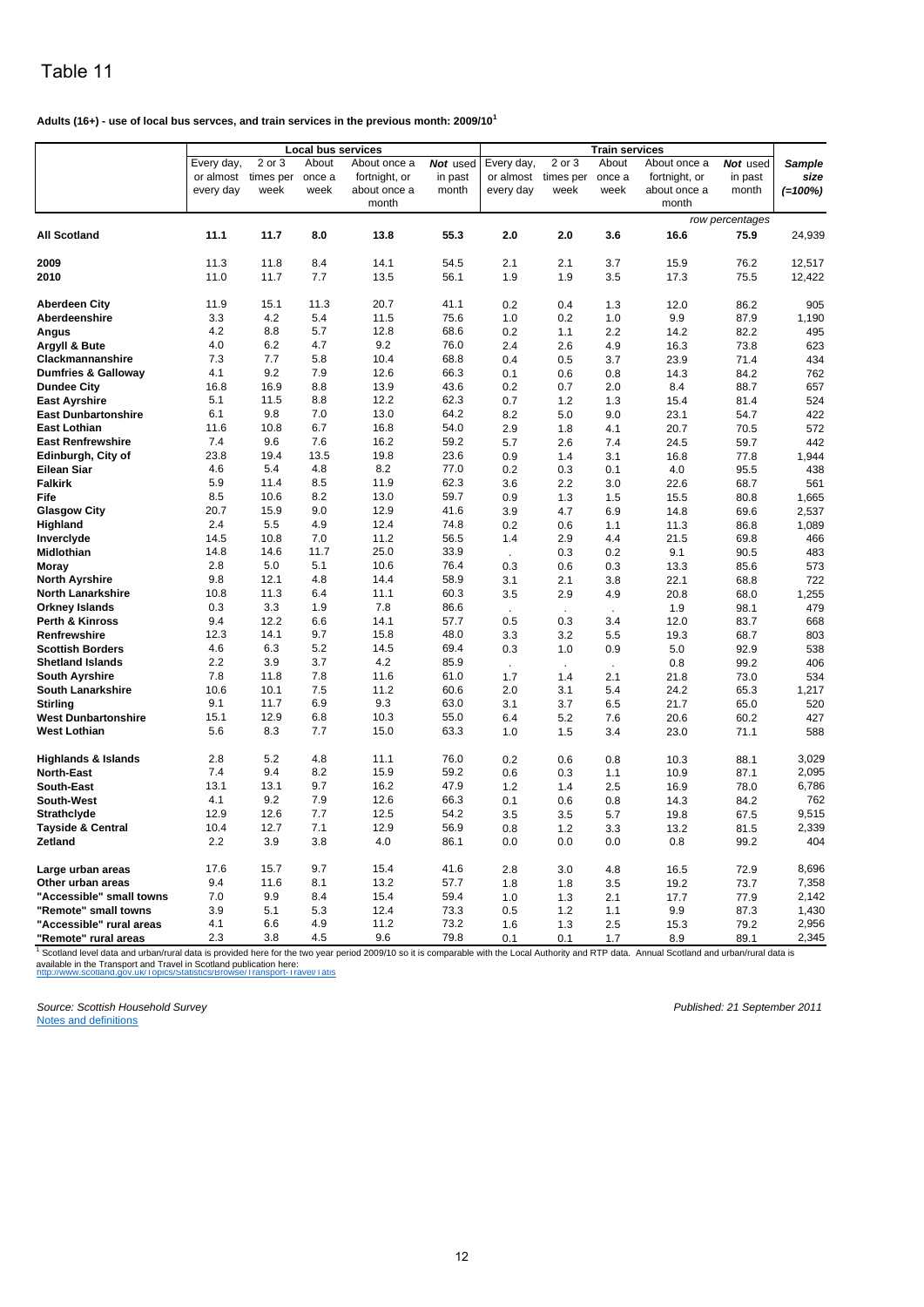**Adults (16+) views on the convenience of public transport in their area: 2009/101**

|                                | Very<br>convenient | <b>Fairly</b><br>convenenient | <b>Neither</b> | Fairly<br>inconvenenient | Very<br>inconvenient | No opinion      | Sample size<br>$(=100\%)$ |
|--------------------------------|--------------------|-------------------------------|----------------|--------------------------|----------------------|-----------------|---------------------------|
|                                |                    |                               |                |                          |                      | row percentages |                           |
| All                            | 50.3               | 31.9                          | 3.8            | 5.2                      | 3.8                  | 4.9             | 18,760                    |
| 2009                           | 46.0               | 33.5                          | 3.9            | 5.8                      | 4.1                  | 6.5             | 9,138                     |
| 2010                           | 54.3               | 30.4                          | 3.8            | 4.6                      | 3.5                  | 3.4             | 9,622                     |
| <b>Aberdeen City</b>           | 57.6               | 29.8                          | 3.3            | 4.5                      | 1.2                  | 3.7             | 691                       |
| Aberdeenshire                  | 36.1               | 37.3                          | 3.8            | 11.1                     | 8.0                  | 3.6             | 879                       |
| Angus                          | 41.4               | 29.4                          | 3.5            | 7.1                      | 10.2                 | 8.4             | 368                       |
| Argyll & Bute                  | 47.5               | 28.6                          | 6.4            | 5.8                      | 8.9                  | 2.8             | 475                       |
| Clackmannanshire               | 37.6               | 39.4                          | 8.2            | 4.3                      | 2.7                  | 7.7             | 337                       |
| <b>Dumfries &amp; Galloway</b> | 29.9               | 41.3                          | 6.9            | 9.1                      | 6.7                  | 6.2             | 581                       |
| <b>Dundee City</b>             | 57.7               | 27.5                          | 3.3            | 2.4                      | 2.1                  | 7.0             | 495                       |
| <b>East Ayrshire</b>           | 50.7               | 33.1                          | 4.9            | 4.2                      | 3.4                  | 3.8             | 404                       |
| <b>East Dunbartonshire</b>     | 53.1               | 31.7                          | 3.7            | 4.7                      | 2.1                  | 4.6             | 315                       |
| East Lothian                   | 57.6               | 26.3                          | 1.0            | 4.8                      | 5.1                  | 5.1             | 419                       |
| <b>East Renfrewshire</b>       | 57.1               | 30.5                          | 3.8            | 6.1                      | 1.1                  | 1.3             | 332                       |
| Edinburgh, City of             | 69.1               | 23.4                          | 1.8            | 1.5                      | 1.1                  | 3.1             | 1,472                     |
| <b>Eilean Siar</b>             | 33.2               | 31.3                          | 2.3            | 4.6                      | 10.9                 | 17.7            | 335                       |
| <b>Falkirk</b>                 | 40.6               | 37.6                          | 4.3            | 4.6                      | 1.5                  | 11.4            | 420                       |
| Fife                           | 43.6               | 40.7                          | 5.2            | 3.5                      | 3.3                  | 3.7             | 1,247                     |
| <b>Glasgow City</b>            | 69.2               | 21.3                          | 1.7            | 2.0                      | 1.1                  | 4.8             | 1,916                     |
| Highland                       | 29.9               | 30.1                          | 7.3            | 12.4                     | 12.2                 | 8.1             | 828                       |
| Inverclyde                     | 60.3               | 25.2                          | 3.8            | 5.1                      | 1.2                  | 4.4             | 350                       |
| Midlothian                     | 57.9               | 32.2                          | 2.2            | 2.1                      | 3.1                  | 2.4             | 367                       |
| Moray                          | 49.4               | 33.6                          | 3.5            | 5.9                      | 3.9                  | 3.7             | 425                       |
| <b>North Ayrshire</b>          | 37.4               | 48.8                          | 2.7            | 3.5                      | 3.0                  | 4.6             | 539                       |
| <b>North Lanarkshire</b>       | 48.6               | 34.0                          | 5.2            | 5.2                      | 2.1                  | 4.9             | 943                       |
| <b>Orkney Islands</b>          | 23.1               | 25.6                          | 3.7            | 15.8                     | 19.9                 | 11.8            | 356                       |
| <b>Perth &amp; Kinross</b>     | 30.4               | 44.0                          | 6.6            | 10.5                     | 5.2                  | 3.3             | 492                       |
| Renfrewshire                   | 51.9               | 40.3                          | 2.0            | 3.1                      | 1.5                  | 1.3             | 596                       |
| <b>Scottish Borders</b>        | 32.7               | 29.2                          | 9.6            | 8.7                      | 11.8                 | 8.0             | 412                       |
| <b>Shetland Islands</b>        | 23.8               | 31.8                          | 10.0           | 16.0                     | 13.5                 | 4.9             | 301                       |
| <b>South Ayrshire</b>          | 47.2               | 37.5                          | 5.3            | 5.6                      | 1.5                  | 2.9             | 397                       |
| <b>South Lanarkshire</b>       | 52.5               | 31.6                          | 2.6            | 6.8                      | 3.7                  | 2.9             | 910                       |
| <b>Stirling</b>                | 48.0               | 32.1                          | 3.4            | 5.9                      | 5.5                  | 5.1             | 390                       |
| <b>West Dunbartonshire</b>     | 55.5               | 32.5                          | 1.5            | 3.6                      | 1.7                  | 5.3             | 326                       |
| <b>West Lothian</b>            | 39.0               | 34.5                          | 3.8            | 5.5                      | 4.1                  | 13.0            | 442                       |
| <b>Highlands &amp; Islands</b> | 36.0               | 30.6                          | 6.0            | 9.7                      | 10.5                 | 7.2             | 2,286                     |
| <b>North-East</b>              | 46.5               | 33.7                          | 3.6            | 7.9                      | 4.7                  | 3.7             | 1,570                     |
| <b>South-East</b>              | 51.8               | 31.8                          | 3.8            | 3.6                      | 3.2                  | 5.8             | 5,117                     |
| South-West                     | 29.9               | 41.3                          | 6.9            | 9.1                      | 6.7                  | 6.2             | 581                       |
| <b>Strathclyde</b>             | 55.9               | 30.9                          | 3.1            | 4.1                      | 2.0                  | 3.9             | 7,154                     |
| <b>Tayside &amp; Central</b>   | 44.3               | 33.5                          | 4.3            | 6.4                      | 5.5                  | 5.9             | 1,744                     |
| Zetland                        | 23.9               | 31.8                          | 10.0           | 16.0                     | 13.4                 | 4.9             | 300                       |
|                                |                    |                               |                |                          |                      |                 |                           |
| Large urban areas              | 62.6               | 27.0                          | 2.5            | 2.7                      | 1.2                  | 4.0             | 6,544                     |
| Other urban areas              | 51.0               | 35.8                          | 3.4            | 3.1                      | 1.5                  | 5.1             | 5,523                     |
| "Accessible" small towns       | 45.3               | 35.6                          | 5.8            | 4.8                      | 3.1                  | 5.5             | 1,610                     |
| "Remote" small towns           | 46.5               | 33.2                          | 5.4            | 6.1                      | 1.6                  | 7.2             | 1,091                     |
| "Accessible" rural areas       | 25.2               | 35.8                          | 6.6            | 13.6                     | 12.6                 | 6.1             | 2,236                     |
| "Remote" rural areas           | 25.1               | 31.6                          | 5.6            | 15.1                     | 16.6                 | 5.9             | 1,745                     |

http://www.scotland.gov.uk/Topics/Statistics/Browse/Transport-Travel/Tatis <sup>1</sup> Scotland level data and urban/rural data is provided here for the two year period 2009/10 so it is comparable with the Local Authority and RTP data. Annual Scotland and urban/rural data is<br>available in the Transport an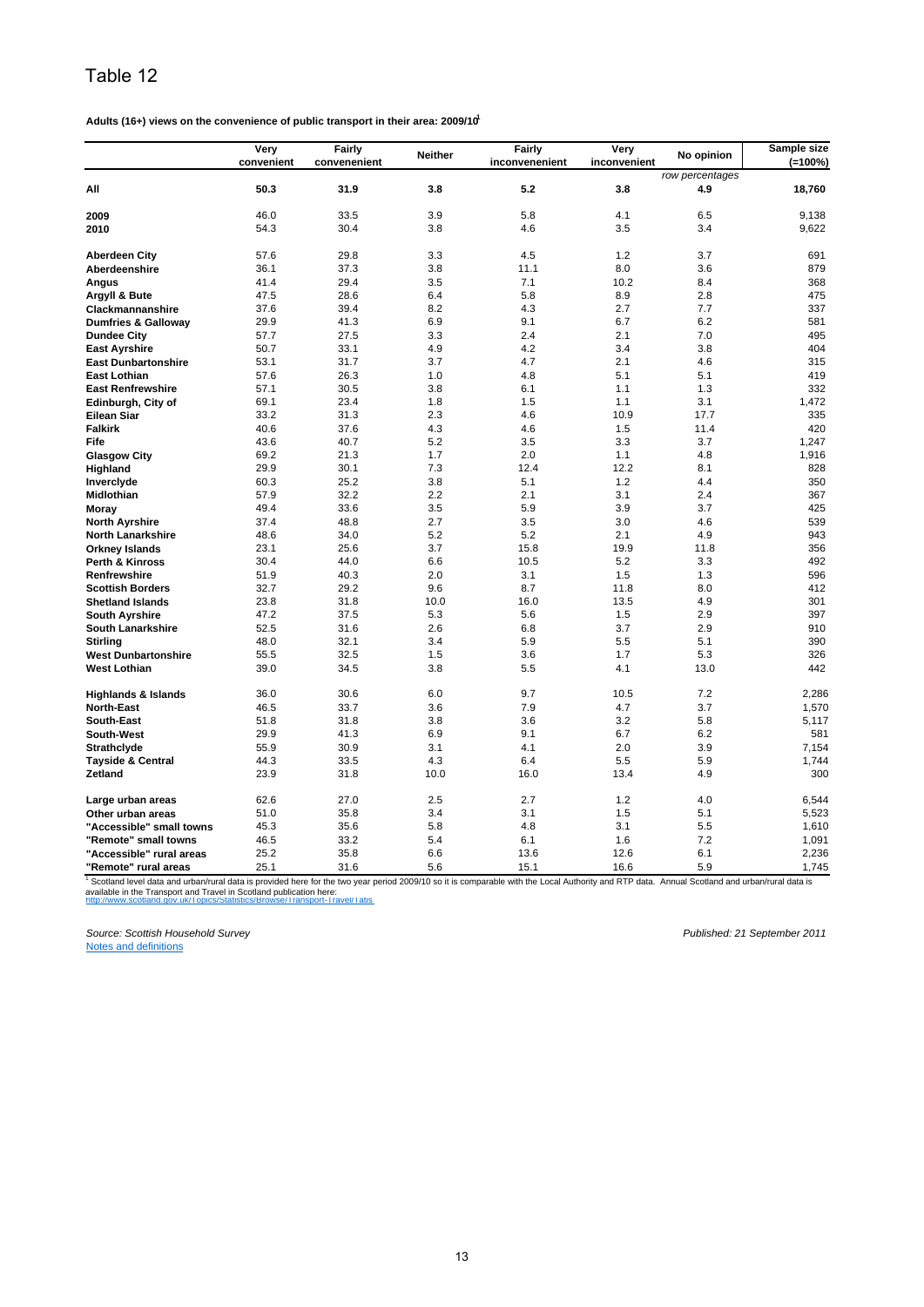|                                   | Good        | Poor                   | Sample size |
|-----------------------------------|-------------|------------------------|-------------|
|                                   |             | $(=100\%)$             |             |
| All                               | 20.7        | row percentages<br>5.1 | 18,674      |
|                                   |             |                        |             |
| 2009                              | 20.6        | 5.1                    | 9,619       |
| 2010                              | 20.8        | 5.2                    | 9,055       |
|                                   |             |                        |             |
| <b>Aberdeen City</b>              | 26.8        | 3.8                    | 674         |
| Aberdeenshire                     | 7.7         | 10.2                   | 901         |
| Angus                             | 8.0         | 5.2                    | 373         |
| <b>Argyll &amp; Bute</b>          | 17.9        | 6.1                    | 467         |
| <b>Clackmannanshire</b>           | 5.7         | 4.5                    | 324         |
| <b>Dumfries &amp; Galloway</b>    | 6.7         | 5.0                    | 556         |
| <b>Dundee City</b>                | 22.2        | 2.1                    | 480         |
| <b>East Ayrshire</b>              | 10.2        | 2.7                    | 392         |
| <b>East Dunbartonshire</b>        | 17.8        | 3.9                    | 306         |
| <b>East Lothian</b>               | 29.2        | 11.6                   | 435         |
| <b>East Renfrewshire</b>          | 22.6        | 7.0                    | 336         |
| Edinburgh, City of<br>Eilean Siar | 41.0<br>8.9 | 3.7<br>10.2            | 1,443       |
| <b>Falkirk</b>                    | 13.5        | 3.0                    | 325<br>417  |
| Fife                              | 16.7        | 4.5                    | 1,255       |
| <b>Glasgow City</b>               | 34.2        | 3.3                    | 1,898       |
| Highland                          | 7.3         | 7.6                    | 820         |
| Inverclyde                        | 35.4        | 1.9                    | 343         |
| <b>Midlothian</b>                 | 26.1        | 6.3                    | 358         |
| Moray                             | 7.8         | 3.1                    | 430         |
| <b>North Ayrshire</b>             | 16.4        | 1.9                    | 554         |
| <b>North Lanarkshire</b>          | 17.0        | 5.0                    | 939         |
| <b>Orkney Islands</b>             | 0.6         | 5.9                    | 372         |
| <b>Perth &amp; Kinross</b>        | 17.0        | 7.5                    | 491         |
| <b>Renfrewshire</b>               | 28.0        | 5.2                    | 605         |
| <b>Scottish Borders</b>           | 8.9         | 12.2                   | 399         |
| <b>Shetland Islands</b>           | 4.3         | 10.5                   | 312         |
| <b>South Ayrshire</b>             | 19.6        | 3.0                    | 397         |
| <b>South Lanarkshire</b>          | 17.9        | 5.7                    | 918         |
| <b>Stirling</b>                   | 13.6        | 6.9                    | 394         |
| <b>West Dunbartonshire</b>        | 25.5        | 1.9                    | 310         |
| <b>West Lothian</b>               | 12.7        | 6.8                    | 450         |
| <b>Highlands &amp; Islands</b>    | 8.6         | 6.6                    | 2,288       |
| <b>North-East</b>                 | 16.6        | 7.2                    | 1,575       |
| <b>South-East</b>                 | 24.0        | 5.5                    | 5,080       |
| <b>South-West</b>                 | 6.7         | 5.0                    | 556         |
| <b>Strathclyde</b>                | 23.8        | 4.0                    | 7,119       |
| <b>Tayside &amp; Central</b>      | 15.9        | 5.3                    | 1,739       |
| <b>Zetland</b>                    | 4.3         | 10.0                   | 310         |
| Large urban areas                 | 31.5        | 3.3                    | 6,482       |
| Other urban areas                 | 18.7        | 3.1                    | 5,499       |
| "Accessible" small towns          | 13.0        | 4.7                    | 1,622       |
| "Remote" small towns              | 13.5        | 2.7                    | 1,084       |
| "Accessible" rural areas          | 7.0         | 13.6                   | 2,209       |
| "Remote" rural areas              | 3.5         | 12.1                   | 1,768       |

**Adults (16+) views on the quality of public transport as an aspect of the** 

http://www.scotland.gov.uk/Topics/Statistics/Browse/Transport-Travel/Tatis  $1$  Scotland level data and urban/rural data is provided here for the two year period 2009/10 so it is comparable with the Local Authority and RTP data. Annual Scotland and urban/rural data is available in the Transport and Travel in Scotland publication here: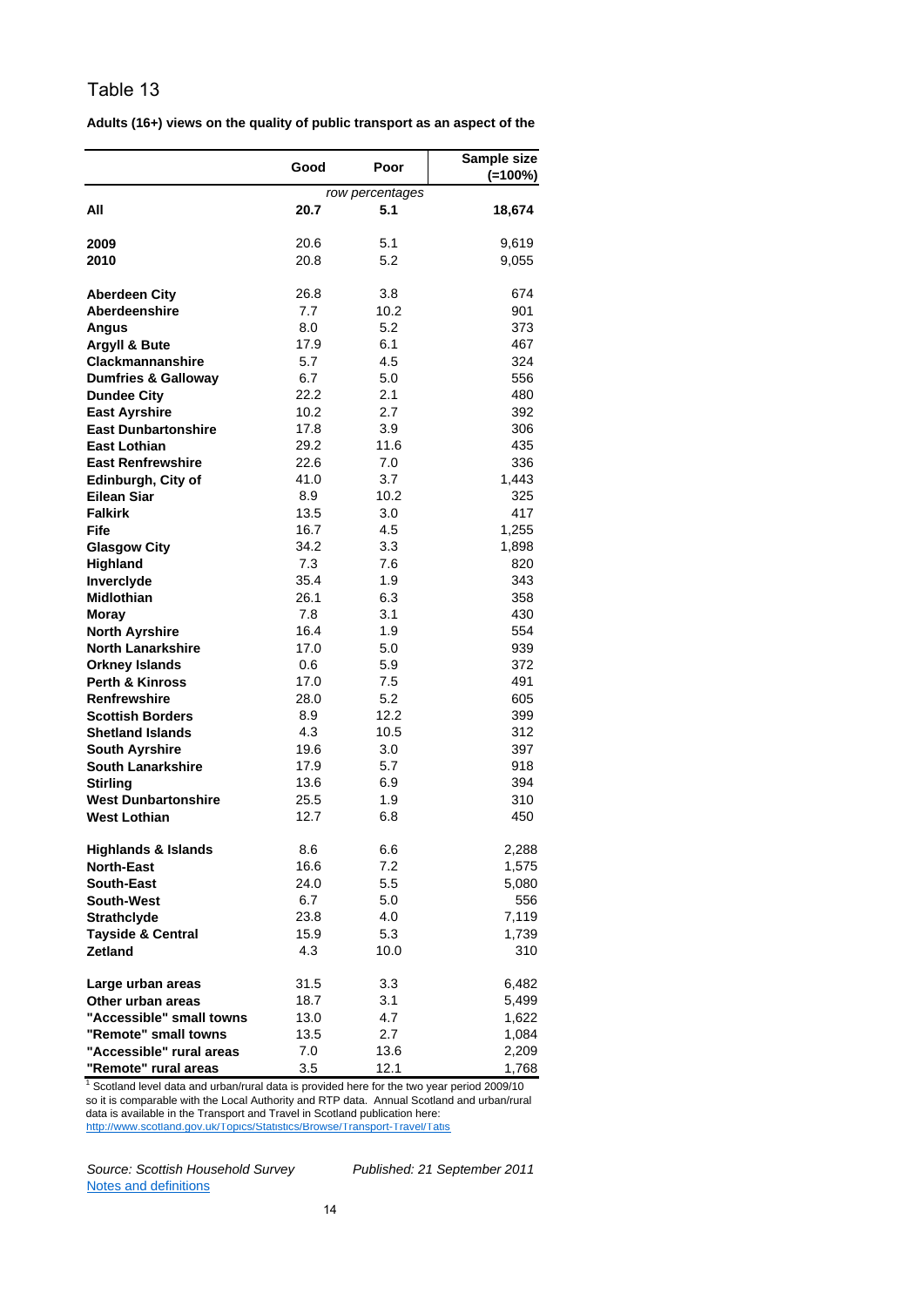Adults (16+) - who used a local bus servces in the past month - percentages who agreed with each statement: 2009/10<sup>1, 2</sup>

|                                                   | Generally, when I use the bus |                                    |                                             |                                                             |                       |                  |                              |                                                                                                                                        |                                                  |                                                                 |                                                |                                |                             |
|---------------------------------------------------|-------------------------------|------------------------------------|---------------------------------------------|-------------------------------------------------------------|-----------------------|------------------|------------------------------|----------------------------------------------------------------------------------------------------------------------------------------|--------------------------------------------------|-----------------------------------------------------------------|------------------------------------------------|--------------------------------|-----------------------------|
|                                                   | time                          | buses buses are<br>are on frequent | the<br>service<br>runs<br>when I<br>need it | the service<br>is stable and<br>isn't regularly<br>changing | buses<br>are<br>clean | buses are        | on the bus<br>during the day | I feel personally I feel personally<br>comfortable safe and secure safe and secure and price of<br>on the bus<br>during the<br>evening | the range<br>tickets is<br>easy to<br>understand | finding<br>out about changing<br>routes and<br>times is<br>easy | it's easy<br>to other<br>forms of<br>transport | the fares<br>are good<br>value | Sample<br>size<br>$(=100%)$ |
|                                                   |                               |                                    |                                             |                                                             |                       |                  |                              |                                                                                                                                        |                                                  |                                                                 |                                                | row percentages                |                             |
| All Scotland                                      | 72.8                          | 80.1                               | 74.5                                        | 79.5                                                        | 74.9                  | 77.5             | 91.3                         | 58.8                                                                                                                                   | 86.8                                             | 81.2                                                            | 72.4                                           | 58.3                           | 10,996                      |
| 2009                                              | 72.7                          | 80.4                               | 74.8                                        | 78.8                                                        | 74.8                  | 77.4             | 91.1                         | 58.4                                                                                                                                   | 85.8                                             | 81.2                                                            | 71.4                                           | 57.4                           | 5,561                       |
| 2010                                              | 72.9                          | 79.8                               | 74.2                                        | 80.2                                                        | 75.0                  | 77.5             | 91.5                         | 59.2                                                                                                                                   | 87.8                                             | 81.3                                                            | 73.4                                           | 59.3                           | 5,435                       |
|                                                   |                               |                                    |                                             |                                                             |                       |                  |                              |                                                                                                                                        |                                                  |                                                                 |                                                |                                |                             |
| Aberdeen City                                     | 48.4                          | 70.0                               | 65.8                                        | 71.8                                                        | 69.9                  | 79.1             | 91.9                         | 52.0                                                                                                                                   | 79.0                                             | 75.2                                                            | 63.6                                           | 46.9                           | 538                         |
| Aberdeenshire                                     | 78.8                          | 75.5                               | 65.9                                        | 79.5                                                        | 88.9                  | 83.5             | 97.4                         | 63.2                                                                                                                                   | 88.1                                             | 87.6                                                            | 75.5                                           | 58.2                           | 317                         |
| Angus                                             | 70.8                          | 83.1                               | 75.9                                        | 73.6                                                        | 80.9                  | 72.1             | 97.5                         | 65.3                                                                                                                                   | 85.8                                             | 88.1                                                            | 67.4                                           | 64.3                           | 161                         |
| Argyll & Bute                                     | 88.1                          | 74.8                               | 65.1                                        | 92.0                                                        | 94.0                  | 84.7             | 95.7                         | 70.7                                                                                                                                   | 89.5                                             | 94.0                                                            | 72.0                                           | 76.0                           | 174                         |
| Clackmannanshire                                  | 77.0                          | 87.3                               | 70.0                                        | 85.2                                                        | 77.1                  | 83.7             | 90.9                         | 51.7                                                                                                                                   | 84.4                                             | 86.2                                                            | 67.1                                           | 42.3                           | 154                         |
| <b>Dumfries &amp; Galloway</b>                    | 83.4                          | 82.9                               | 79.9                                        | 90.3                                                        | 89.4                  | 79.4             | 91.2                         | 69.1                                                                                                                                   | 85.0                                             | 86.7                                                            | 69.5                                           | 54.7                           | 258                         |
| <b>Dundee City</b>                                | 69.8                          | 77.0                               | 70.1                                        | 65.3                                                        | 63.8                  | 80.8             | 89.8                         | 61.9                                                                                                                                   | 83.3                                             | 77.7                                                            | 61.8                                           | 61.5                           | 377                         |
| <b>East Ayrshire</b>                              | 83.3                          | 77.9                               | 74.2                                        | 86.9                                                        | 75.4                  | 74.6             | 90.8                         | 51.4                                                                                                                                   | 94.3                                             | 87.3                                                            | 76.9                                           | 46.6                           | 221                         |
| <b>East Dunbartonshire</b><br><b>East Lothian</b> | 72.8<br>80.5                  | 73.0                               | 75.5<br>81.4                                | 77.4<br>82.9                                                | 53.9<br>83.5          | 62.6             | 91.8<br>94.8                 | 50.6                                                                                                                                   | 84.3<br>90.1                                     | 76.4<br>83.0                                                    | 66.0<br>69.2                                   | 62.7                           | 176                         |
| <b>East Renfrewshire</b>                          | 75.1                          | 85.1<br>84.2                       | 86.1                                        | 81.6                                                        | 80.0                  | 78.6<br>70.8     | 94.1                         | 63.4                                                                                                                                   |                                                  | 63.4                                                            | 64.0                                           | 71.7<br>68.0                   | 276                         |
| Edinburgh, City of                                | 77.7                          | 87.5                               | 83.9                                        | 83.4                                                        | 85.4                  | 87.6             | 94.8                         | 45.7<br>73.9                                                                                                                           | 86.0<br>90.0                                     | 86.6                                                            | 71.9                                           | 69.0                           | 176<br>1,484                |
| Eilean Siar                                       | 80.2                          | 47.7                               | 41.1                                        | 80.5                                                        | 94.3                  | 92.9             | 99.1                         | 92.0                                                                                                                                   | 92.5                                             | 82.1                                                            | 58.9                                           | 79.4                           | 105                         |
| <b>Falkirk</b>                                    | 72.1                          | 82.0                               | 65.0                                        | 76.2                                                        | 59.1                  | 63.4             | 89.9                         | 57.0                                                                                                                                   | 87.1                                             | 74.1                                                            | 69.3                                           | 43.6                           | 216                         |
| Fife                                              | 74.7                          | 82.9                               | 77.7                                        | 73.7                                                        | 78.0                  | 75.5             | 89.4                         | 52.4                                                                                                                                   | 80.0                                             | 79.4                                                            | 71.0                                           | 47.2                           | 689                         |
| <b>Glasgow City</b>                               | 69.8                          | 79.6                               | 75.3                                        | 78.5                                                        | 59.2                  | 71.0             | 87.6                         | 51.4                                                                                                                                   | 84.3                                             | 74.0                                                            | 75.9                                           | 53.8                           | 1,552                       |
| Highland                                          | 74.4                          | 69.5                               | 59.0                                        | 70.7                                                        | 82.8                  | 72.1             | 91.8                         | 60.3                                                                                                                                   | 80.2                                             | 74.6                                                            | 62.9                                           | 57.5                           | 293                         |
| Inverclyde                                        | 85.8                          | 89.7                               | 75.2                                        | 86.9                                                        | 80.0                  | 84.6             | 89.0                         | 45.5                                                                                                                                   | 92.7                                             | 85.7                                                            | 82.3                                           | 48.3                           | 212                         |
| Midlothian                                        | 85.6                          | 85.2                               | 86.4                                        | 87.9                                                        | 88.1                  | 86.7             | 94.5                         | 63.7                                                                                                                                   | 86.1                                             | 90.7                                                            | 71.4                                           | 70.2                           | 312                         |
| Moray                                             | 67.4                          | 86.7                               | 73.8                                        | 87.2                                                        | 91.8                  | 91.6             | 98.4                         | 66.4                                                                                                                                   | 89.7                                             | 92.4                                                            | 85.4                                           | 57.4                           | 147                         |
| North Ayrshire                                    | 84.7                          | 89.3                               | 88.7                                        | 91.6                                                        | 87.7                  | 84.0             | 95.3                         | 54.9                                                                                                                                   | 97.0                                             | 91.6                                                            | 83.7                                           | 63.9                           | 320                         |
| North Lanarkshire<br>Orkney Islands               | 71.1                          | 78.6                               | 64.5                                        | 73.1                                                        | 69.5<br>$\cdots$      | 68.4             | 86.7                         | 49.2                                                                                                                                   | 87.9                                             | 77.8                                                            | 70.1                                           | 60.5                           | 518                         |
| Perth & Kinross                                   | $\cdots$<br>79.5              | $\cdots$<br>84.6                   | $\cdots$<br>76.7                            | $\cdots$<br>93.7                                            | 90.6                  | $\cdots$<br>92.1 | $\cdots$<br>91.4             | $\cdots$<br>74.5                                                                                                                       | $\cdots$<br>92.3                                 | $\cdots$<br>91.9                                                | $\cdots$<br>71.2                               | $\cdots$<br>55.0               | $\ddotsc$<br>298            |
| Renfrewshire                                      | 69.0                          | 83.8                               | 72.4                                        | 80.7                                                        | 68.1                  | 73.5             | 86.6                         | 46.8                                                                                                                                   | 88.5                                             | 88.1                                                            | 89.6                                           | 64.1                           | 410                         |
| <b>Scottish Borders</b>                           | 70.5                          | 68.1                               | 76.2                                        | 86.4                                                        | 81.2                  | 70.9             | 91.2                         | 73.1                                                                                                                                   | 91.1                                             | 83.9                                                            | 69.3                                           | 59.9                           | 163                         |
| <b>Shetland Islands</b>                           | $\cdots$                      | $\ldots$                           | $\ldots$                                    | $\ldots$                                                    | $\cdots$              | $\ldots$         | $\cdots$                     |                                                                                                                                        | $\ldots$                                         | $\ldots$                                                        | $\ldots$                                       | $\ldots$                       | $\ddotsc$                   |
| South Ayrshire                                    | 70.7                          | 77.1                               | 76.5                                        | 77.8                                                        | 84.6                  | 83.7             | 90.9                         | 51.3                                                                                                                                   | 93.9                                             | 80.1                                                            | 76.3                                           | 56.4                           | 214                         |
| South Lanarkshire                                 | 72.7                          | 71.8                               | 71.9                                        | 78.8                                                        | 70.5                  | 73.2             | 89.5                         | 49.6                                                                                                                                   | 87.7                                             | 81.0                                                            | 79.5                                           | 62.5                           | 512                         |
| Stirling                                          | 62.8                          | 62.9                               | 56.3                                        | 81.7                                                        | 64.6                  | 65.3             | 95.6                         | 61.9                                                                                                                                   | 93.2                                             | 84.1                                                            | 73.3                                           | 40.5                           | 182                         |
| <b>West Dunbartonshire</b>                        | 72.4                          | 80.9                               | 76.4                                        | 82.6                                                        | 71.7                  | 76.1             | 90.1                         | 60.6                                                                                                                                   | 80.6                                             | 79.4                                                            | 78.4                                           | 51.6                           | 183                         |
| West Lothian                                      | 58.0                          | 77.1                               | 64.7                                        | 67.9                                                        | 71.8                  | 71.5             | 92.9                         | 62.9                                                                                                                                   | 86.5                                             | 73.7                                                            | 59.1                                           | 50.7                           | 224                         |
| <b>Highlands &amp; Islands</b>                    | 76.0                          | 71.9                               | 62.1                                        | 78.2                                                        | 87.6                  | 80.5             | 95.0                         | 66.3                                                                                                                                   | 84.4                                             | 82.9                                                            | 68.0                                           | 63.5                           | 744                         |
| <b>North-East</b>                                 | 57.9                          | 71.7                               | 65.9                                        | 74.2                                                        | 75.8                  | 80.5             | 93.6                         | 55.5                                                                                                                                   | 81.8                                             | 79.1                                                            | 67.3                                           | 50.5                           | 855                         |
| South-East                                        | 75.5                          | 84.3                               | 79.2                                        | 80.3                                                        | 80.6                  | 80.9             | 93.0                         | 66.1                                                                                                                                   | 87.4                                             | 83.2                                                            | 70.1                                           | 60.9                           | 3,518                       |
| South-West                                        | 83.4                          | 82.9                               | 79.9                                        | 90.3                                                        | 89.4                  | 79.4             | 91.2                         | 69.1                                                                                                                                   | 85.0                                             | 86.7                                                            | 69.5                                           | 54.7                           | 258                         |
| Strathclyde                                       | 72.8                          | 79.6                               | 74.2                                        | 79.7                                                        | 68.1                  | 73.0             | 88.9                         | 50.6                                                                                                                                   | 87.4                                             | 78.9                                                            | 76.9                                           | 57.6                           | 4,539                       |
| Tayside & Central<br>Zetland                      | 72.2<br>$\ldots$              | 78.5<br>$\cdots$                   | 71.3<br>$\ldots$                            | 77.8<br>$\ldots$                                            | 75.0<br>              | 81.1<br>$\ldots$ | 92.2<br>$\cdots$             | 66.5<br>$\cdots$                                                                                                                       | 87.8<br>$\ldots$                                 | 84.6<br>$\ldots$                                                | 67.1<br>$\cdots$                               | 57.1<br>$\cdots$               | 1,018<br>.                  |
| Large urban areas                                 | 70.2                          | 81.1                               | 76.4                                        | 78.8                                                        | 70.3                  | 77.1             | 90.4                         | 58.6                                                                                                                                   | 86.1                                             | 79.5                                                            | 72.6                                           | 60.6                           | 5,178                       |
| Other urban areas                                 | 75.2                          | 83.8                               | 76.4                                        | 80.1                                                        | 77.3                  | 77.1             | 92.0                         | 56.6                                                                                                                                   | 87.6                                             | 83.4                                                            | 74.3                                           | 54.6                           | 3,262                       |
| "Accessible" small towns                          | 73.6                          | 80.5                               | 72.2                                        | 78.5                                                        | 83.0                  | 80.4             | 92.1                         | 54.9                                                                                                                                   | 87.6                                             | 82.5                                                            | 70.7                                           | 56.6                           | 886                         |
| "Remote" small towns                              | 82.9                          | 80.6                               | 80.5                                        | 85.5                                                        | 89.5                  | 83.9             | 94.9                         | 67.4                                                                                                                                   | 88.2                                             | 82.8                                                            | 72.4                                           | 64.6                           | 377                         |
| "Accessible" rural areas                          | 73.3                          | 67.1                               | 59.1                                        | 77.9                                                        | 79.5                  | 76.7             | 90.3                         | 62.3                                                                                                                                   | 87.3                                             | 80.8                                                            | 68.5                                           | 52.9                           | 808                         |
| "Remote" rural areas                              | 86.1                          | 54.5                               | 58.8                                        | 86.5                                                        | 91.7                  | 78.0             | 97.3                         | 78.1                                                                                                                                   | 87.6                                             | 87.2                                                            | 62.5                                           | 66.6                           | 483                         |

<sup>1</sup> Scotland level data and urban/rural data is provided here for the two year period 2009/10 so it is comparable with the Local Authority and RTP data. Annual Scotland and urban/rural data is available in the Transport an

http://www.scotland.gov.uk/Topics/Statistics/Browse/Transport-Travel/Tatis<br><sup>2</sup> Data is not provided where the sample size is less than 100 due to a high sampling variability associated with these estimates.

*Source: Scottish Household Survey* Notes and definitions

*Published: 21 September 2011*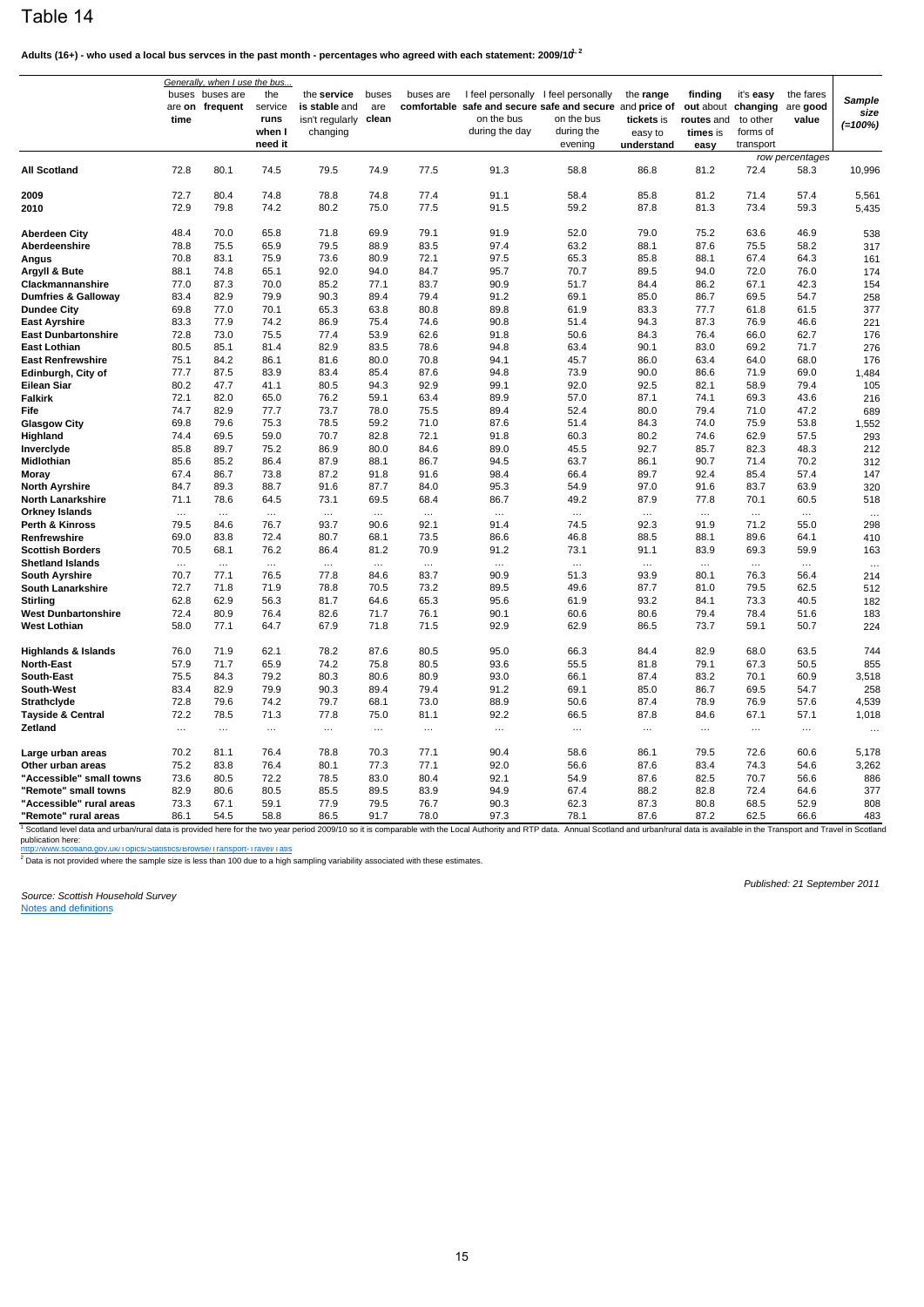| Adults aged 60+ - possession of a concessionary fare pass, and use in the past month: 2009/10 <sup>1</sup> |  |
|------------------------------------------------------------------------------------------------------------|--|
|                                                                                                            |  |

|                                | Has concessionary fare pass: use in past month |                               |                                |                |                     |                 |                    |                       |                                   |                              |
|--------------------------------|------------------------------------------------|-------------------------------|--------------------------------|----------------|---------------------|-----------------|--------------------|-----------------------|-----------------------------------|------------------------------|
|                                | Every<br>day                                   | <b>Almost</b><br>every<br>day | 2 or 3<br>times<br>per<br>week | Once a<br>week | Once a<br>fortnight | Once a<br>month | <b>Not</b><br>used | Total<br>with<br>pass | <b>Does</b><br>not hold<br>a pass | Sample<br>size<br>$(=100\%)$ |
| All                            | 3.7                                            | 8.3                           | 18.6                           | 8.4            | 6.4                 | 9.9             | 31.6               | 86.9                  | row percentages<br>13.1           | 9,283                        |
|                                |                                                |                               |                                |                |                     |                 |                    |                       |                                   |                              |
| 2009                           | 4.0                                            | 8.4                           | 18.9                           | 8.0            | 6.5                 | 9.3             | 31.5               | 86.7                  | 13.3                              | 4,550                        |
| 2010                           | 3.4                                            | 8.2                           | 18.3                           | 8.8            | 6.2                 | 10.5            | 31.8               | 87.1                  | 12.9                              | 4,733                        |
| <b>Aberdeen City</b>           | 3.3                                            | 8.5                           | 30.3                           | 12.6           | 4.7                 | 12.3            | 19.2               | 90.8                  | 9.2                               | 306                          |
| <b>Aberdeenshire</b>           | 1.4                                            | 1.8                           | 7.7                            | 9.3            | 8.2                 | 13.2            | 38.2               | 79.8                  | 20.2                              | 445                          |
| <b>Angus</b>                   | 1.4                                            | 4.7                           | 15.1                           | 6.0            | 7.7                 | 9.4             | 33.1               | 77.3                  | 22.7                              | 202                          |
| Argyll & Bute                  | 1.8                                            | 3.5                           | 11.2                           | 6.6            | 5.5                 | 14.6            | 42.7               | 85.9                  | 14.1                              | 297                          |
| Clackmannanshire               | 0.9                                            | 5.8                           | 16.9                           | 7.8            | 5.4                 | 9.8             | 32.4               | 79.0                  | 21.0                              | 158                          |
| <b>Dumfries &amp; Galloway</b> | 0.8                                            | 3.2                           | 11.7                           | 9.3            | 6.4                 | 8.6             | 42.4               | 82.2                  | 17.8                              | 357                          |
| <b>Dundee City</b>             | 6.1                                            | 16.6                          | 25.8                           | 9.0            | 4.1                 | 7.9             | 23.5               | 92.9                  | 7.1                               | 225                          |
| <b>East Ayrshire</b>           | 3.3                                            | 6.6                           | 17.4                           | 8.2            | 6.3                 | 12.6            | 32.8               | 87.1                  | 12.9                              | 208                          |
| <b>East Dunbartonshire</b>     | 2.3                                            | 8.1                           | 17.0                           | 12.7           | 11.7                | 10.2            | 28.5               | 90.5                  | 9.5                               | 186                          |
| <b>East Lothian</b>            | 3.6                                            | 7.3                           | 16.1                           | 8.5            | 6.0                 | 14.9            | 31.6               | 88.1                  | 11.9                              | 219                          |
| <b>East Renfrewshire</b>       | 3.2                                            | 8.2                           | 24.8                           | 6.1            | 6.2                 | 12.5            | 26.1               | 87.2                  | 12.8                              | 162                          |
| Edinburgh, City of             | 6.4                                            | 15.6                          | 31.0                           | 10.9           | 7.7                 | 7.2             | 13.7               | 92.4                  | 7.6                               | 611                          |
| <b>Eilean Siar</b>             | 0.4                                            | 2.1                           | 6.8                            | 7.7            | 3.9                 | 11.7            | 52.7               | 85.4                  | 14.6                              | 201                          |
| <b>Falkirk</b>                 | 0.2                                            | 5.6                           | 19.8                           | 10.4           | 2.6                 | 6.6             | 45.4               | 90.6                  | 9.4                               | 233                          |
| Fife                           | 3.9                                            | 8.6                           | 17.7                           | 7.5            | 7.7                 | 10.0            | 35.5               | 90.7                  | 9.3                               | 640                          |
| <b>Glasgow City</b>            | 10.8                                           | 14.9                          | 25.1                           | 7.9            | 4.7                 | 4.9             | 22.2               | 90.4                  | 9.6                               | 772                          |
| Highland                       | 0.3                                            | 2.9                           | 8.3                            | 4.8            | 5.0                 | 11.3            | 42.3               | 74.8                  | 25.2                              | 416                          |
| Inverclyde                     | 7.2                                            | 12.4                          | 14.0                           | 9.0            | 4.4                 | 11.9            | 33.0               | 91.9                  | 8.1                               | 172                          |
| <b>Midlothian</b>              | 3.8                                            | 10.8                          | 18.8                           | 13.8           | 6.6                 | 13.4            | 22.3               | 89.4                  | 10.6                              | 172                          |
| <b>Moray</b>                   | 0.9                                            | 2.8                           | 9.0                            | 7.5            | 7.2                 | 9.2             | 41.4               | 78.0                  | 22.0                              | 216                          |
| <b>North Ayrshire</b>          | 1.0                                            | 9.4                           | 18.6                           | 10.0           | 7.5                 | 13.9            | 30.7               | 90.9                  | 9.1                               | 284                          |
| <b>North Lanarkshire</b>       | 3.7                                            | 9.4                           | 18.5                           | 6.1            | 7.0                 | 6.9             | 37.9               | 89.6                  | 10.4                              | 425                          |
| <b>Orkney Islands</b>          | 0.0                                            | 0.0                           | 2.7                            | 5.9            | 6.7                 | 12.7            | 52.6               | 80.6                  | 19.4                              | 211                          |
| <b>Perth &amp; Kinross</b>     | 1.3                                            | 5.4                           | 19.0                           | 11.4           | 6.8                 | 12.3            | 25.1               | 81.4                  | 18.6                              | 317                          |
| <b>Renfrewshire</b>            | 2.1                                            | 8.5                           | 24.9                           | 6.7            | 6.7                 | 13.7            | 30.4               | 92.9                  | 7.1                               | 267                          |
| <b>Scottish Borders</b>        | 1.2                                            | 2.7                           | 8.5                            | 7.2            | 5.9                 | 14.2            | 38.9               | 78.6                  | 21.4                              | 250                          |
| <b>Shetland Islands</b>        | 0.0                                            | 0.2                           | 4.0                            | 3.4            | 1.6                 | 6.6             | 68.7               | 84.4                  | 15.6                              | 147                          |
| <b>South Ayrshire</b>          | 1.4                                            | 6.3                           | 14.3                           | 11.0           | 5.2                 | 9.4             | 44.0               | 91.7                  | 8.3                               | 207                          |
| <b>South Lanarkshire</b>       | 6.7                                            | 8.9                           | 18.7                           | 6.1            | 7.8                 | 10.1            | 28.5               | 86.7                  | 13.3                              | 449                          |
| <b>Stirling</b>                | 0.3                                            | 2.7                           | 19.4                           | 6.6            | 4.4                 | 7.9             | 38.0               | 79.2                  | 20.8                              | 183                          |
| <b>West Dunbartonshire</b>     | 5.2                                            | 15.9                          | 16.6                           | 7.3            | 1.4                 | 2.6             | 37.5               | 86.5                  | 13.5                              | 157                          |
| <b>West Lothian</b>            | 3.1                                            | 6.4                           | 16.8                           | $7.6\,$        | $9.8\,$             | 12.6            | 26.8               | 82.9                  | 17.1                              | 188                          |
| <b>Highlands &amp; Islands</b> | 0.8                                            | 2.7                           | 8.7                            | 5.8            | 5.8                 | 11.2            | 43.8               | 78.8                  | 21.2                              | 1,256                        |
| <b>North-East</b>              | 2.3                                            | 4.8                           | 17.8                           | 10.8           | $6.6\,$             | 12.8            | 29.6               | 84.7                  | 15.3                              | 751                          |
| <b>South-East</b>              | 3.7                                            | 9.3                           | 20.5                           | 9.2            | 6.9                 | 10.0            | 28.8               | 88.6                  | 11.4                              | 2,472                        |
| South-West                     | 0.8                                            | 3.2                           | 11.7                           | 9.3            | 6.4                 | 8.6             | 42.4               | 82.2                  | 17.8                              | 357                          |
| <b>Strathclyde</b>             | 5.3                                            | 10.4                          | 20.1                           | 7.9            | 6.2                 | 9.1             | 30.5               | 89.5                  | 10.5                              | 3,374                        |
| <b>Tayside &amp; Central</b>   | 2.4                                            | 7.8                           | 20.0                           | 8.6            | 5.9                 | 9.7             | 28.9               | 83.2                  | 16.8                              | 926                          |
| <b>Zetland</b>                 | 0.0                                            | 0.2                           | 4.0                            | 3.4            | 1.6                 | 6.6             | 69.0               | 84.8                  | 15.2                              | 146                          |
| Large urban areas              | 6.7                                            | 13.3                          | 25.4                           | 9.0            | 6.1                 | 7.8             | 22.8               | 91.1                  | 8.9                               | 2,883                        |
| Other urban areas              | 3.3                                            | 8.4                           | 19.4                           | 8.3            | 7.0                 | 9.7             | 31.8               | 87.8                  | 12.2                              | 2,781                        |
| "Accessible" small towns       | 1.9                                            | 6.8                           | 16.8                           | 9.4            | 6.1                 | 13.1            | 34.8               | 88.8                  | 11.2                              | 824                          |
| "Remote" small towns           | 1.5                                            | 3.0                           | 8.6                            | 8.2            | 7.4                 | 11.2            | 49.4               | 89.2                  | 10.8                              | 569                          |
| "Accessible" rural areas       | 0.7                                            | 1.7                           | 9.8                            | 7.7            | $6.2\,$             | 11.4            | 38.5               | 76.1                  | 23.9                              | 1,168                        |
| "Remote" rural areas           | $0.0\,$                                        | 1.3                           | 6.4                            | 6.3            | $5.2\,$             | 13.3            | 46.0               | 78.6                  | 21.4                              | 1,056                        |

<sup>1</sup> Scotland level data and urban/rural data is provided here for the two year period 2009/10 so it is comparable with the Local Authority and RTP data.

Annual Scotland and urban/rural data is available in the Transport and Travel in Scotland publication here:<br><u>http://www.scotland.gov.uk/Topics/Statistics/Browse/Transport-Travel/Tatis</u>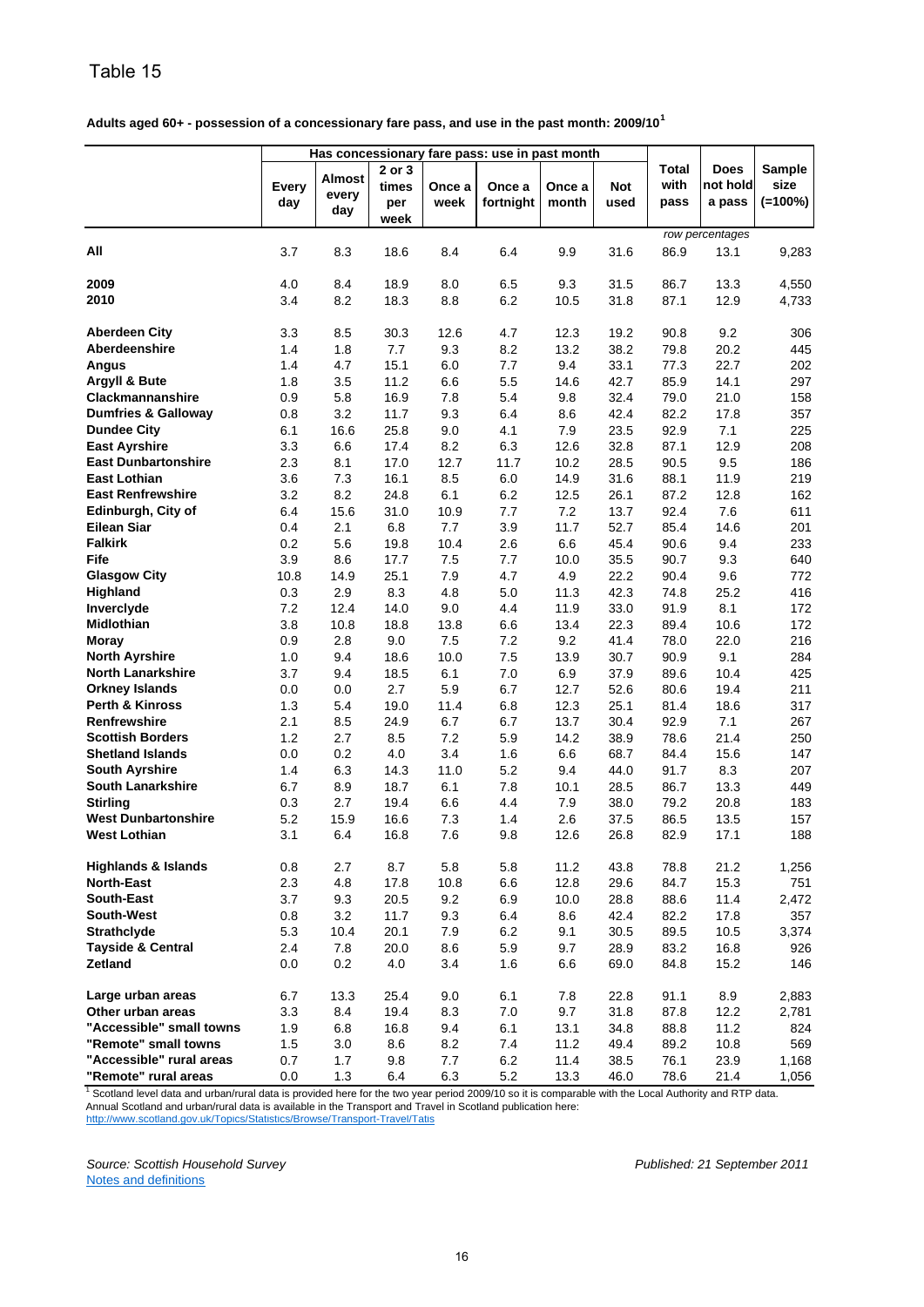#### **Proportion of journeys by day of week: 2009/10**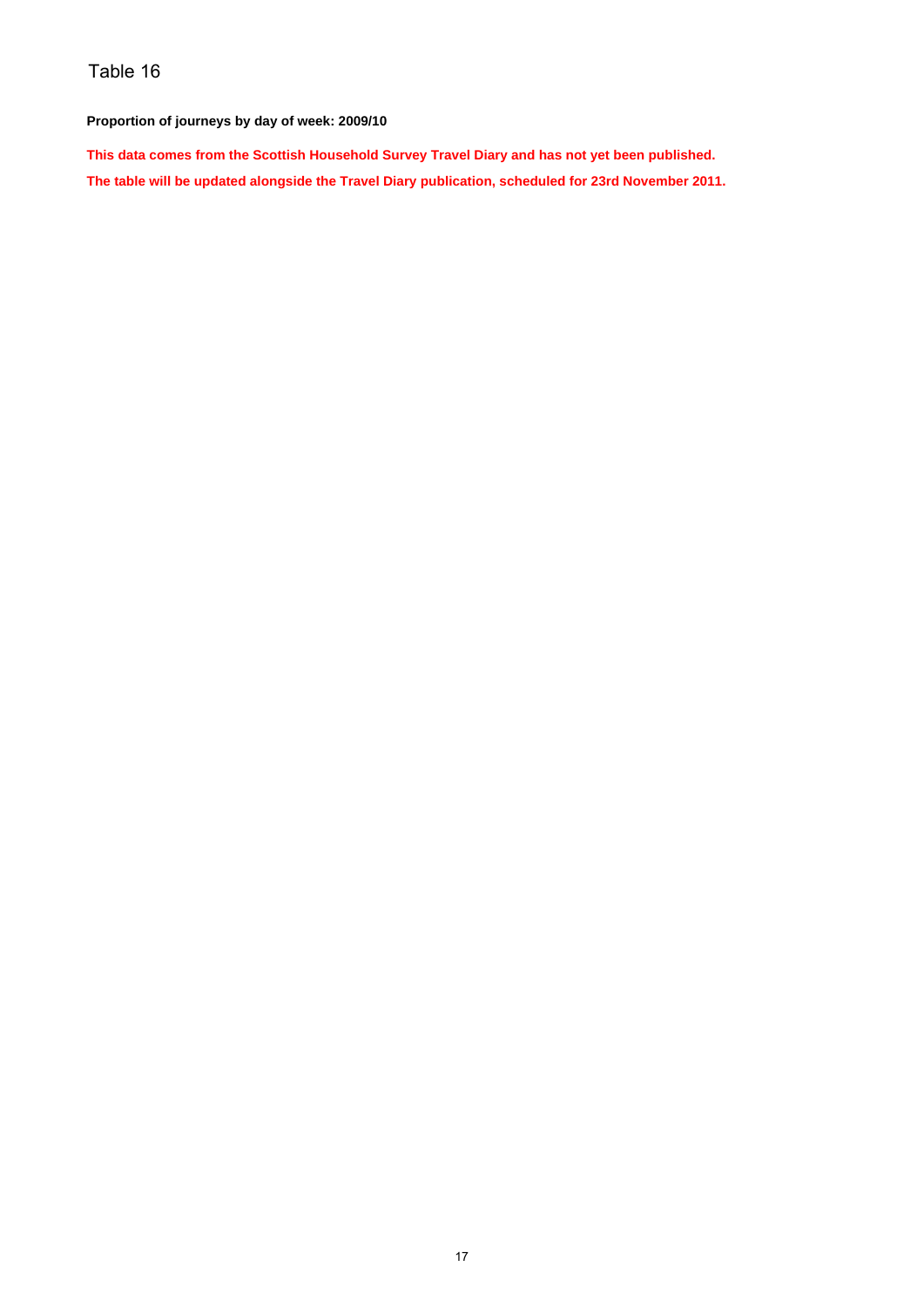**Proportion of journeys by main mode: 2009/10**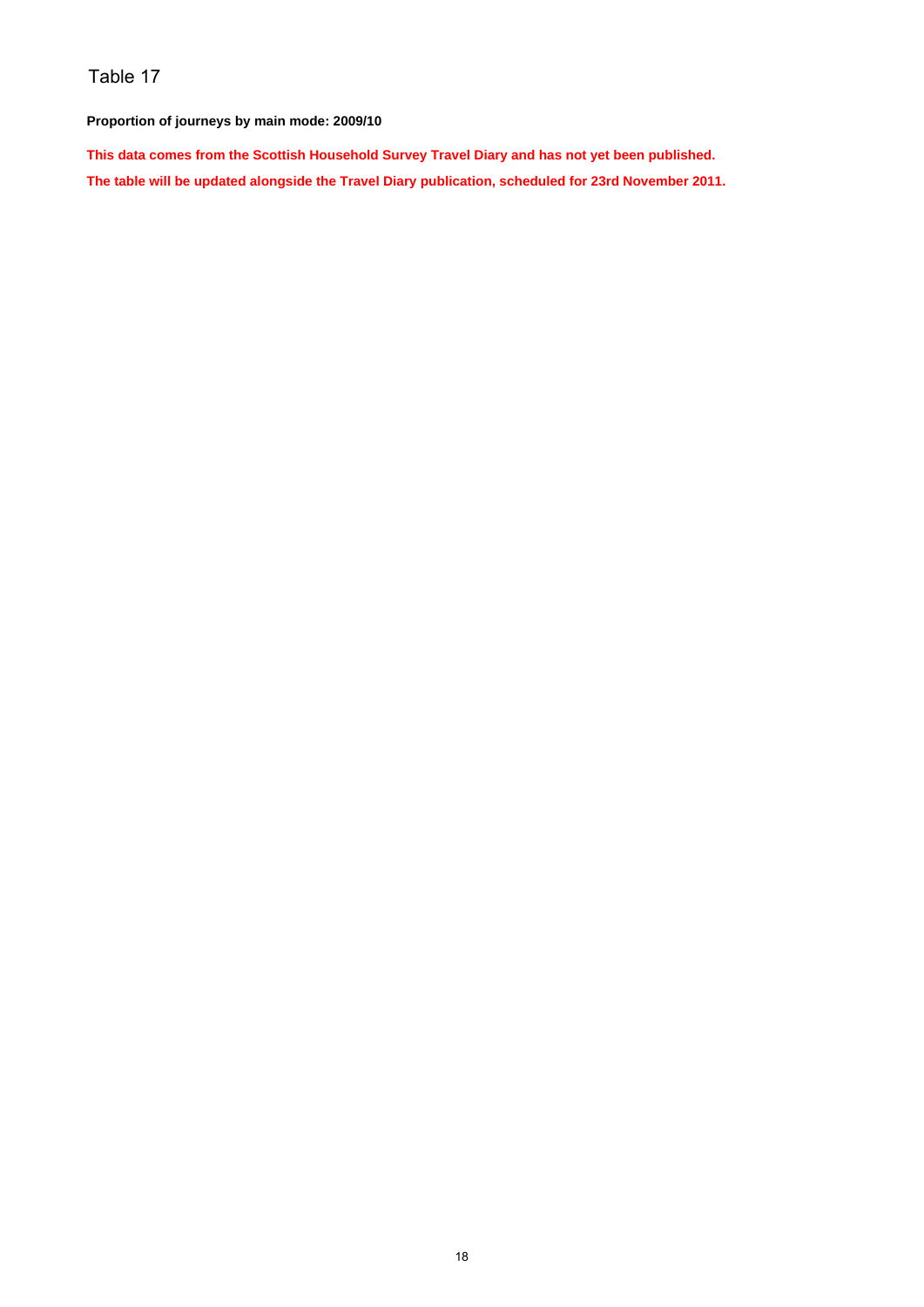#### **Proportion of journeys by purpose: 2009/10**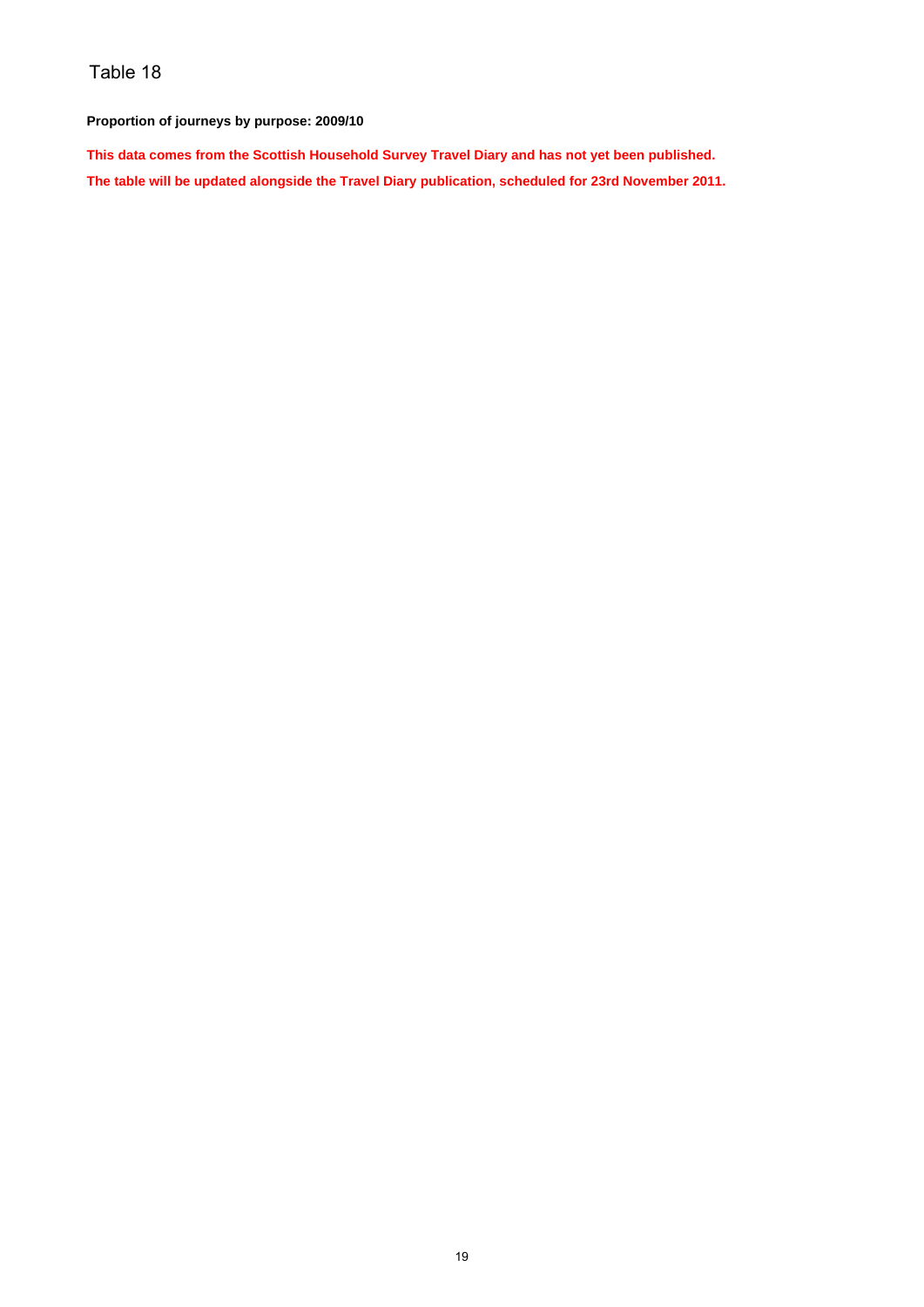#### **Proportion of journeys by distance travelled: 2009/10**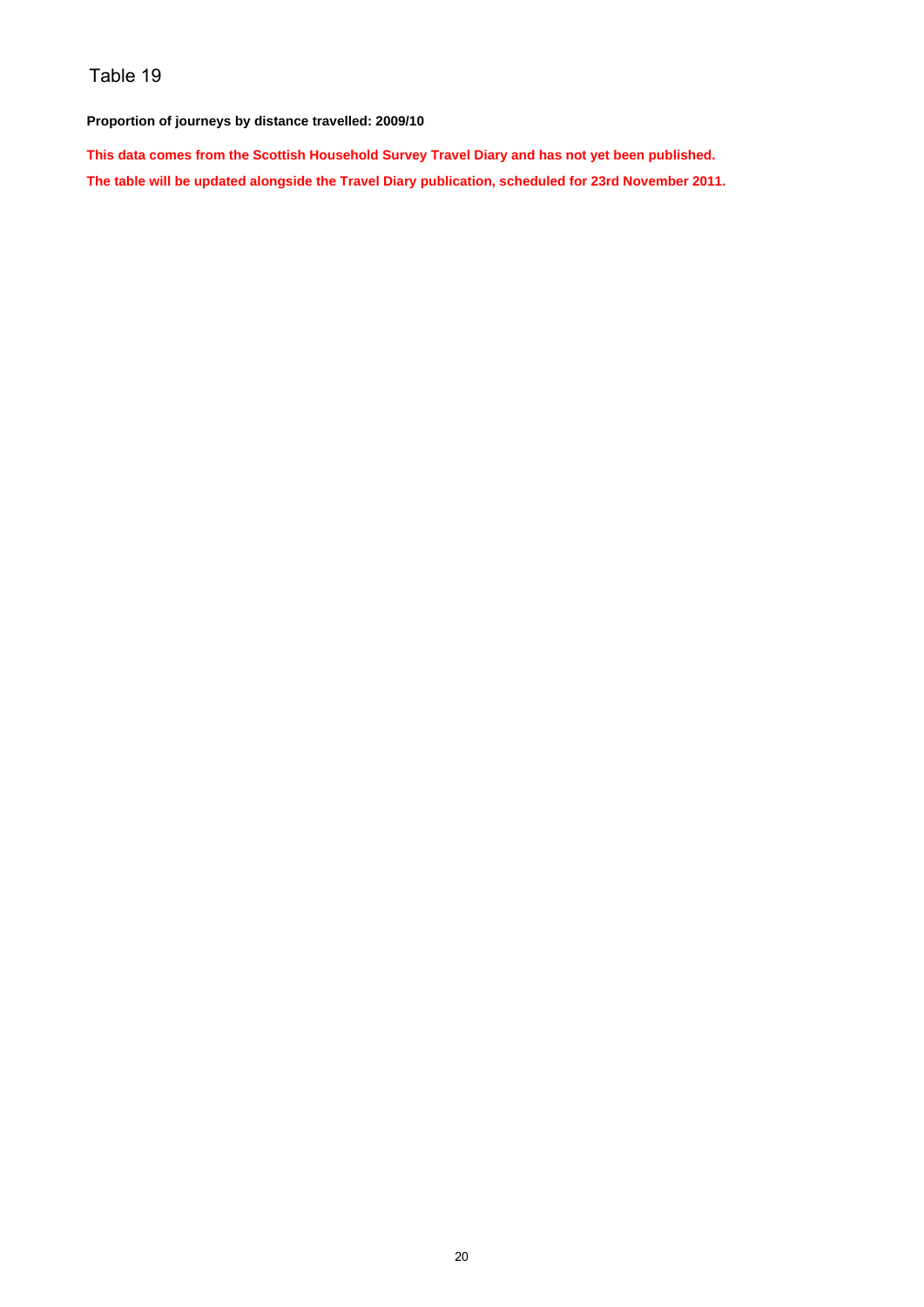#### **Distance summary statistics: 2009/10**